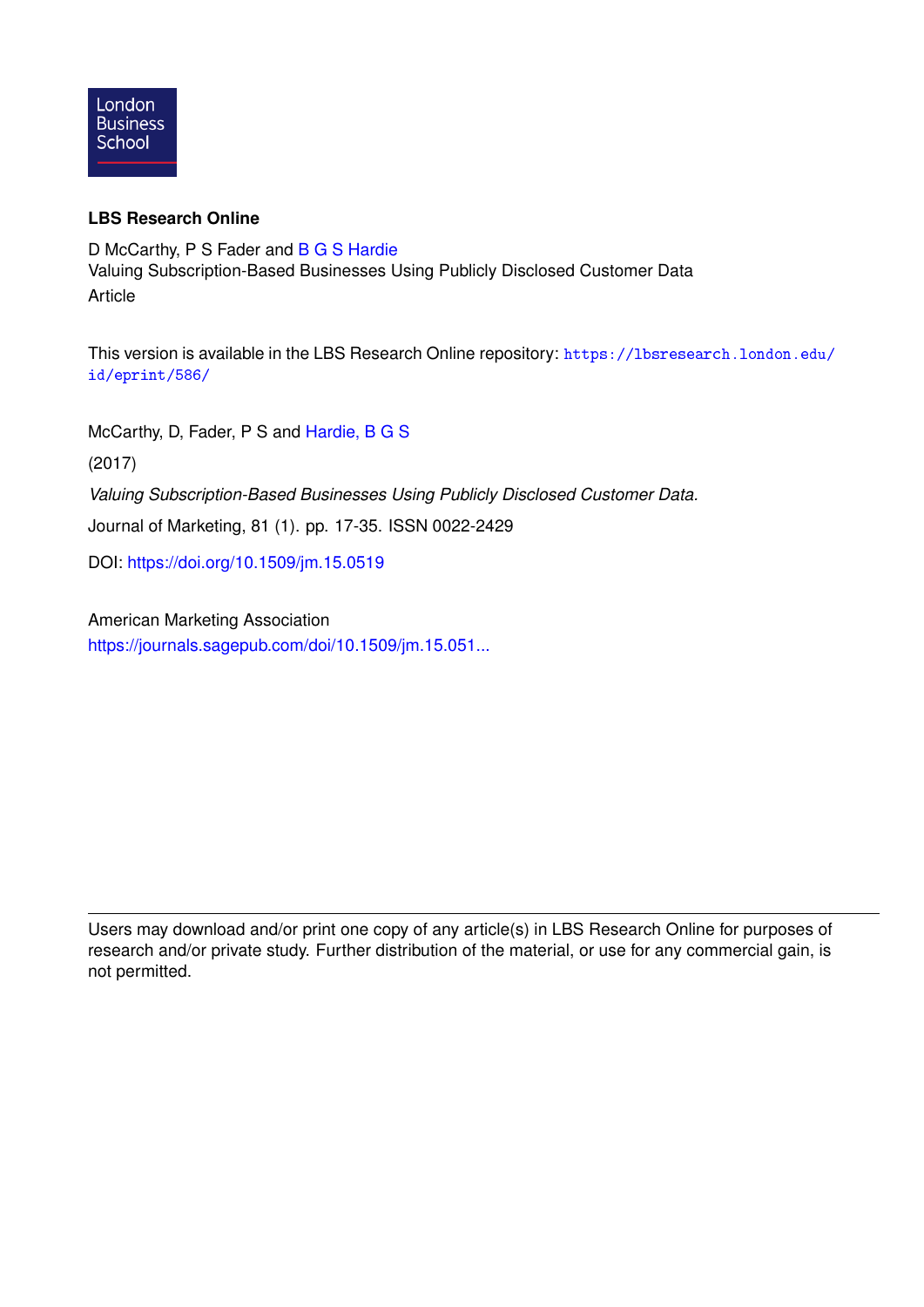# Valuing Subscription-Based Businesses Using Publicly Disclosed Customer Data

Daniel M. McCarthy

Peter S. Fader

Bruce G. S. Hardie  $<sup>1</sup>$ </sup>

October 15, 2016

<sup>1</sup>Daniel McCarthy is a Ph.D. Candidate in the Department of Statistics at the Wharton School of the University of Pennsylvania (address: 400 Jon M. Huntsman Hal, 3730 Walnut Street, Philadelphia, PA 19104-6340; email: danielmc@wharton.upenn.edu, web: [http://www-stat.](http://www-stat.wharton.upenn.edu/~danielmc/) wharton.upenn.edu/~danielmc/). Peter S. Fader is the Frances and Pei-Yuan Chia Professor of Marketing at The Wharton School of the University of Pennsylvania (address: 771 Jon M. Huntsman Hall, 3730 Walnut Street, Philadelphia, PA 19104-6340; phone: (215) 898-1132; email: faderp@wharton.upenn.edu). Bruce G. S. Hardie is Professor of Marketing, London Business School (email: bhardie@london.edu; web: <www.brucehardie.com>). We acknowledge the financial support of the Baker Retailing Center and thank Wharton's Research Computing team for access to and support in the use of HPC resources.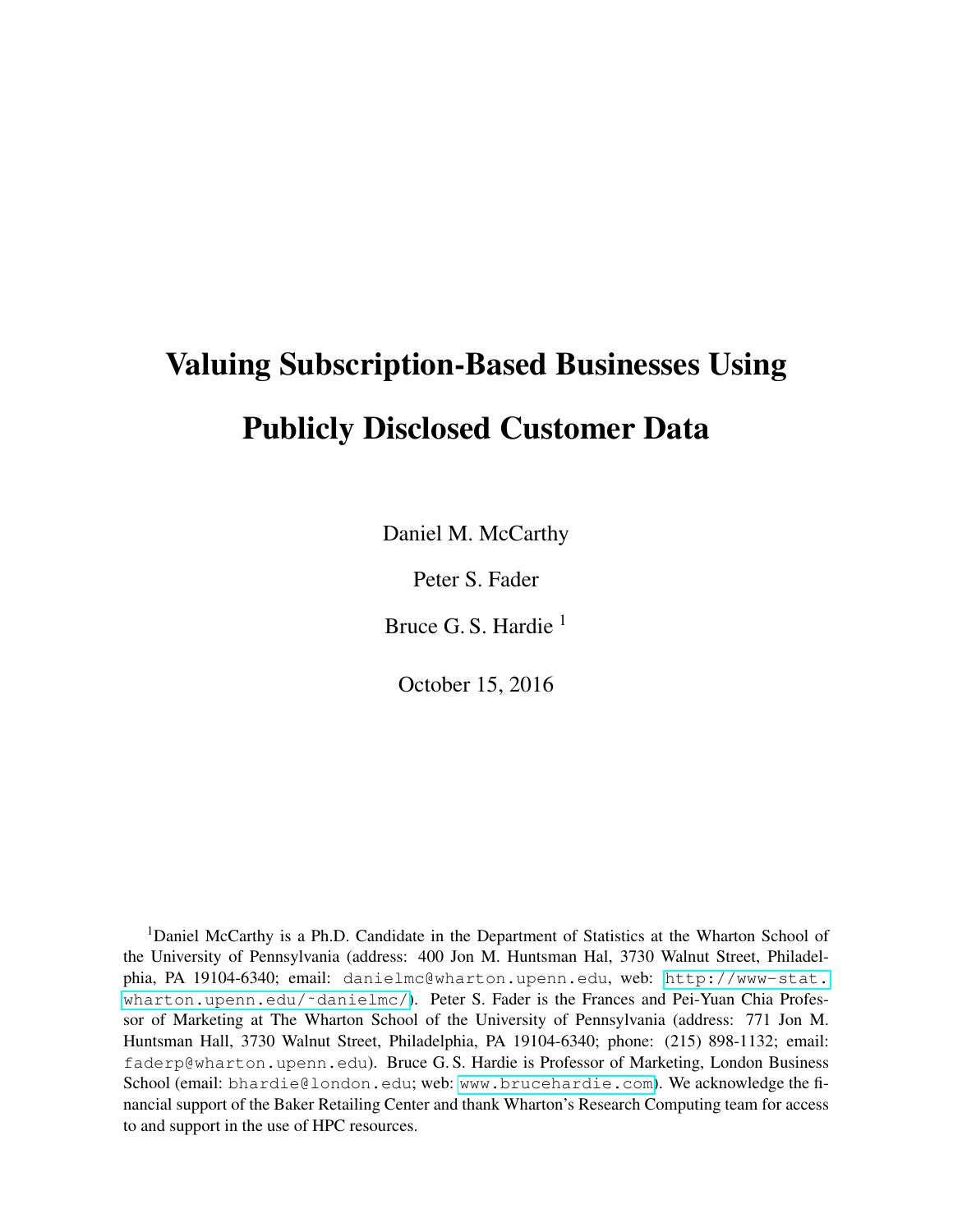#### Abstract

#### Valuing Subscription-Based Businesses Using Publicly Disclosed Customer Data

The growth of subscription-based commerce has seen a change in the types of data firms report to external shareholders. More than ever before, companies are discussing and disclosing data on the number of customers acquired and lost, customer lifetime value, and more. This has fueled an increasing interest in linking the value of a firm's customers to the overall value of the firm, with the term customer-based corporate valuation being using to describe such efforts. While a number of researchers in the fields of marketing and accounting have explored this idea, their underlying models of customer acquisition and retention do not adequately reflect the empirical realities associated with these behaviors, and the associated valuation models do not live up to the standards of finance professionals. We develop a framework for valuing subscription-based firms that addresses both issues, and apply it to data from Dish Network and Sirius XM Holdings.

Keywords: customer lifetime value; customer equity; shareholder value; valuation.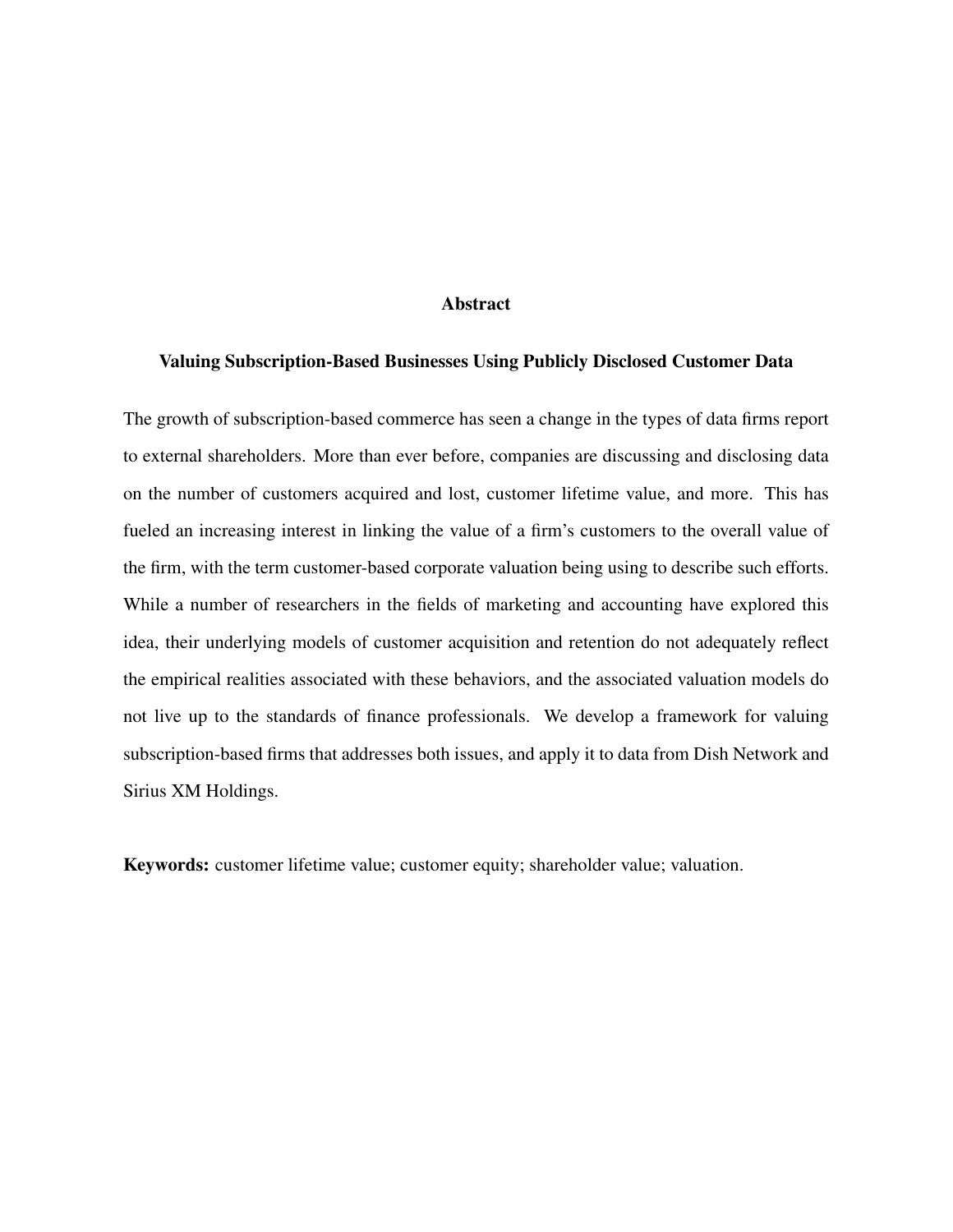# 1 Introduction

The relevance and popularity of subscription-based businesses — businesses whose customers pay a periodically recurring fee for access to a product or service — has grown considerably in recent years. Previously dominated by newspapers, magazines, and telecommunications companies, the subscription-based business model has made strong inroads into consumer software (Microsoft 365), food preparation (Blue Apron), health and beauty products (Dollar Shave Club), and a large array of subscription-based software-as-a-service (SaaS) enterprises in the B2B space, as businesses look to increase the predictability of their revenue streams. Many experts have written in depth about this topic (Baxter 2015; Janzer 2015; Warrillow 2015).

The increased popularity of subscription-based businesses has brought with it an increase in the public disclosure of data on (but not limited to) customer churn, customer/subscriber acquisition costs, average revenue per user, and customer lifetime value (CLV). The price of a company's stock reflects and incorporates investors' beliefs regarding the future cash flows the company will generate. For the subscription-based businesses, the primary source of future cash flows is customers. Therefore, customer data is important to investors and is being used by analysts as they make their recommendations. For example, a class-action lawsuit was taken out again Netflix in response to changes in its reporting of such data (SCAC 2004). Analyst reports from Thomas Weisel Partners, Vintage Research, First Albany Capital and Delafield Hambrecht, made public as part of the litigation, all strongly emphasize customer data in general (and the size of the total subscriber base over time in particular) when justifying their investment recommendations.

The pioneering work of Gupta, Lehmann, and Stuart (2004) was the first to explicitly link firm value to CLV for public companies. However, their treatment of the valuation problem suffers from two major issues. First, their CLV calculations are performed assuming a constant retention rate, which can result in an undervaluing of existing customers (Fader and Hardie 2010). Second, their valuation framework does not incorporate key financial/accounting issues such as firm capital structure and non-operating assets. While other researchers, most notably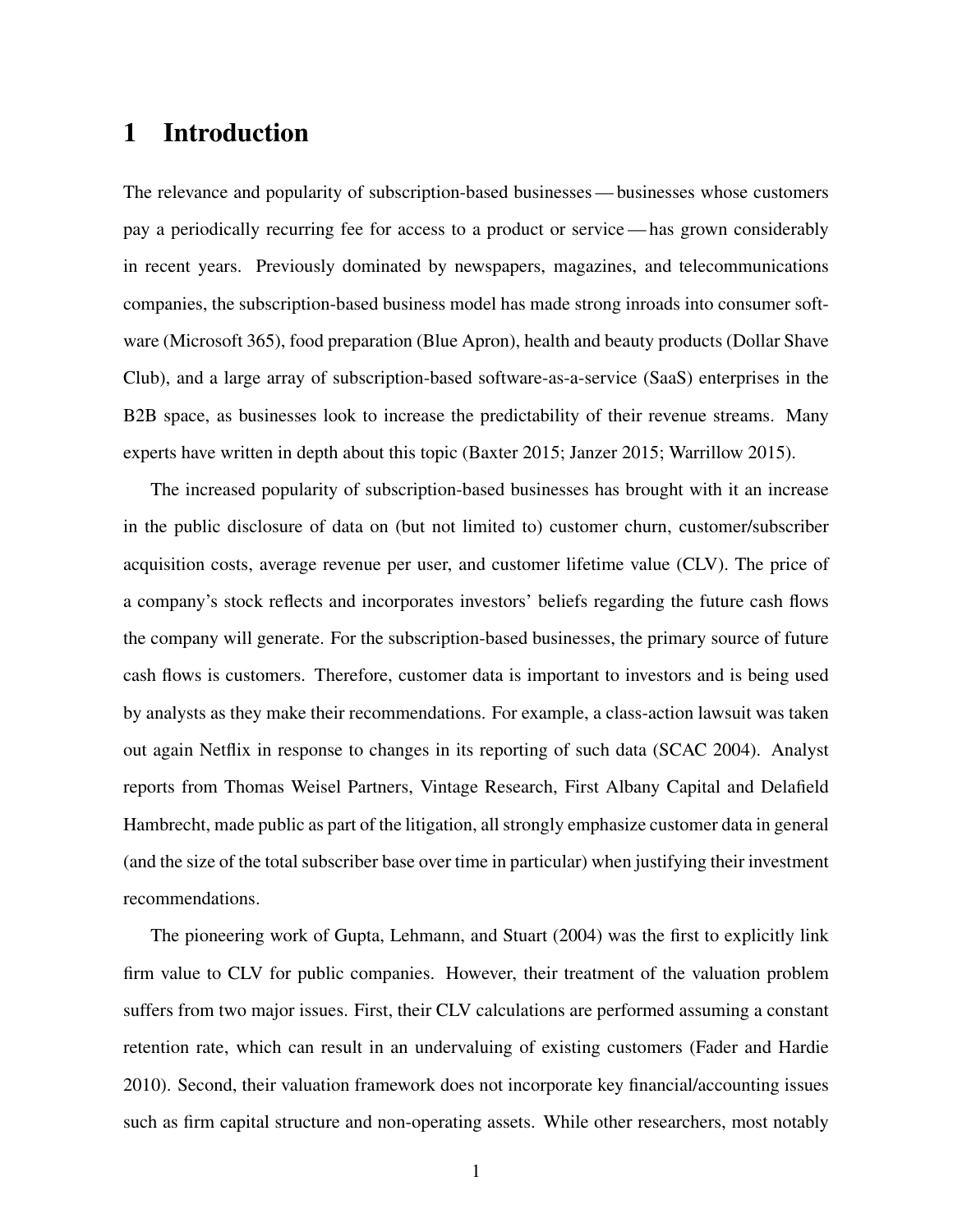Schulze, Skiera, and Wiesel (2012), have built upon this seminal work, the underlying models of customer behavior and the associated valuation frameworks are not up to the standards expected by marketers and financial professionals, respectively.

Our objective is to present a framework for valuing subscription-based business. The parameters of the underlying model of customer behavior can be estimated using only publicly disclosed customer data, making it suitable for passive investors valuing a going concern. We present models of the firm's acquisition and retention processes that accommodate factors such as customer heterogeneity, duration dependence, seasonality, and changes in population size. We explicitly account for the fact that publicly reported data are typically aggregated (temporally and across customers) and suffer from missingness (i.e., the reported data are not available for all periods).

The paper is organized as follows. In the next section, we discuss the principles of customerbased corporate valuation, first reviewing the basic concepts of firm valuation and then exploring the nature of the customer data typically released by subscription-based businesses. Following a review of the literature, we present our model of customer behavior for such settings, presenting models for customer acquisition, retention, and spend. We then provide an empirical analysis that explores how such a model can be fit to real public company data; the two firms considered in our analysis are Dish Network and Sirius XM. After demonstrating the validity of our model, we present our valuations of the firms, and explore other insights that can be derived using our model. We conclude with a discussion of the results and future work.

# 2 The Logic of Customer-Based Corporate Valuation

Before reviewing the literature and then developing our framework for valuing subscriptionbased business using publicly disclosed data, let us first review a standard approach to firm valuation (identifying the key information requirements) and then identify the data that are typically available inside the firm (in contrast to the data that firms with a subscription-based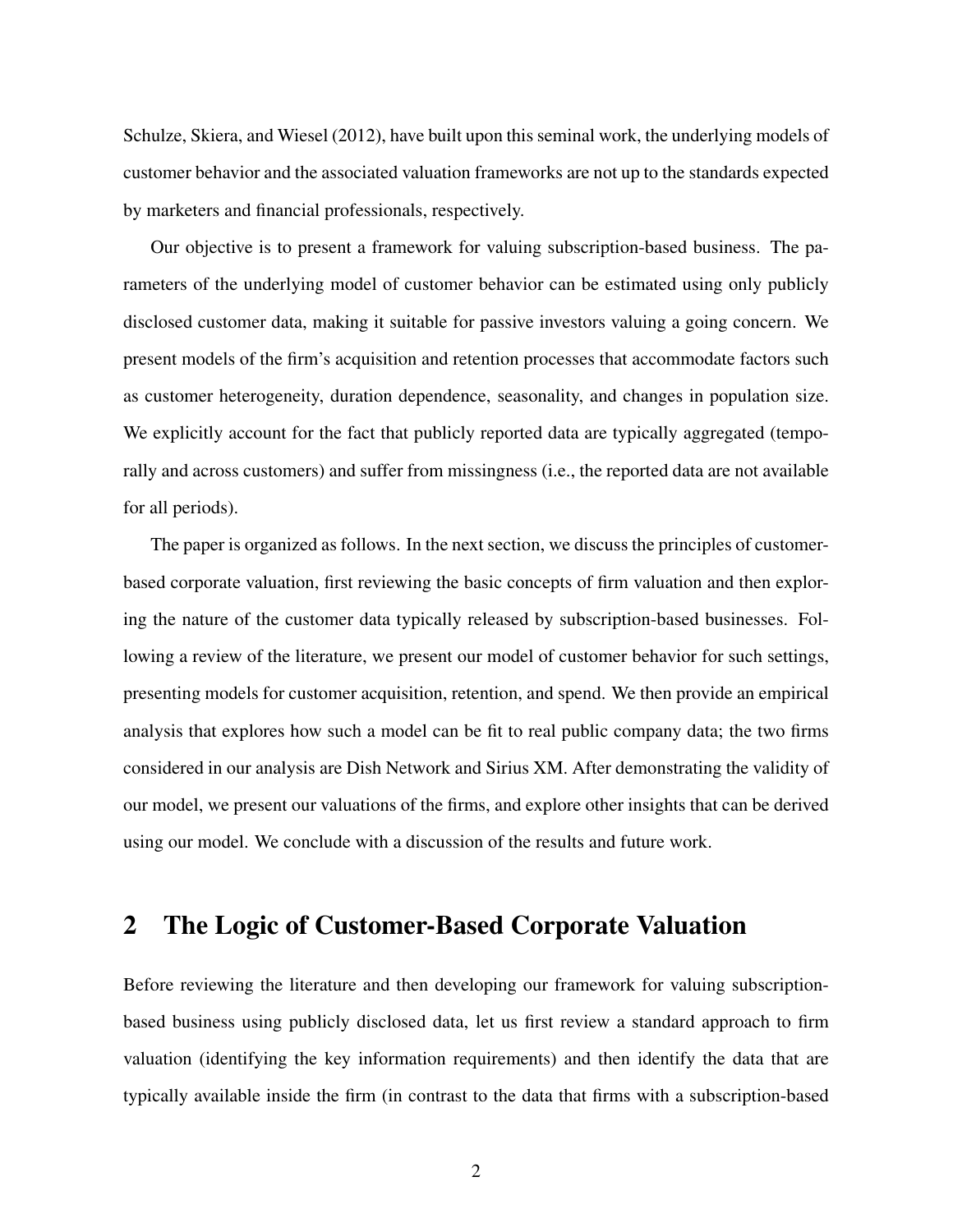business model tend to report to the public).

# <span id="page-5-3"></span>2.1 Valuation 101

According to standard corporate valuation theory (Damodaran 2012; Greenwald et al. 2004; Holthausen and Zmijewski 2014; Koller, Goedhart, and Wessels 2015), the value of a firm equals the value of the operating assets (OA) plus the non-operating assets (NOA), minus the net debt (ND) of the firm. Denoting the value of the firm at time T by  $SHV_T$  (for shareholder value), $<sup>1</sup>$  $<sup>1</sup>$  $<sup>1</sup>$  we have</sup>

<span id="page-5-4"></span>
$$
SHV_T = OA_T + NOA_T - ND_T.
$$
 (1)

The value of a firm's operating assets (OA) is equal to the sum of all future free cash flows  $(FCFs)$  the firm will generate,<sup>[2](#page-5-1)</sup> discounted at the weighted average cost of capital (WACC):

$$
OA_T = \sum_{t=0}^{\infty} \frac{FCF_{T+t}}{(1 + WACC)^t}.
$$
 (2)

FCF is equal to the net operating profit after taxes (NOPAT) minus the difference between capital expenditures (CAPEX) and depreciation and amortization (D&A), minus the change in non-financial working capital (∆NFWC):

<span id="page-5-2"></span>
$$
FCF_t = NOPAT_t - (CAPEX_t - D&A_t) - \Delta NFWC_t.
$$
\n(3)

The most important ingredient of FCF is NOPAT, which is a measure of the underlying profitability of the operating assets of the firm. NOPAT is equal to revenues (REV) times the con-

<span id="page-5-0"></span><sup>&</sup>lt;sup>1</sup>In this work, we take the perspective of a passive investor valuing a going concern. This same basic valuation framework can also be used by owners and managers who can influence the firm's decision making to evaluate alternative investment decisions (Damodaran 2012; Koller, Goedhart, and Wessels 2015). The idea of value-based management (i.e., the notion that maximizing shareholder value should be the guiding principle when making strategic decisions) was popularized by Rappaport (1986), and has influenced thinking in the marketing strategy literature (e.g., Day and Fahey 1988; Doyle 2000; Srivastava, Shervani, and Fahey 1997, 1998). As such, most of the SHV-related discussions in the marketing literature relate to strategic decision making, as opposed to firm valuation.

<span id="page-5-1"></span><sup>2</sup>Strictly speaking, we are referring to *expected* free cash flows.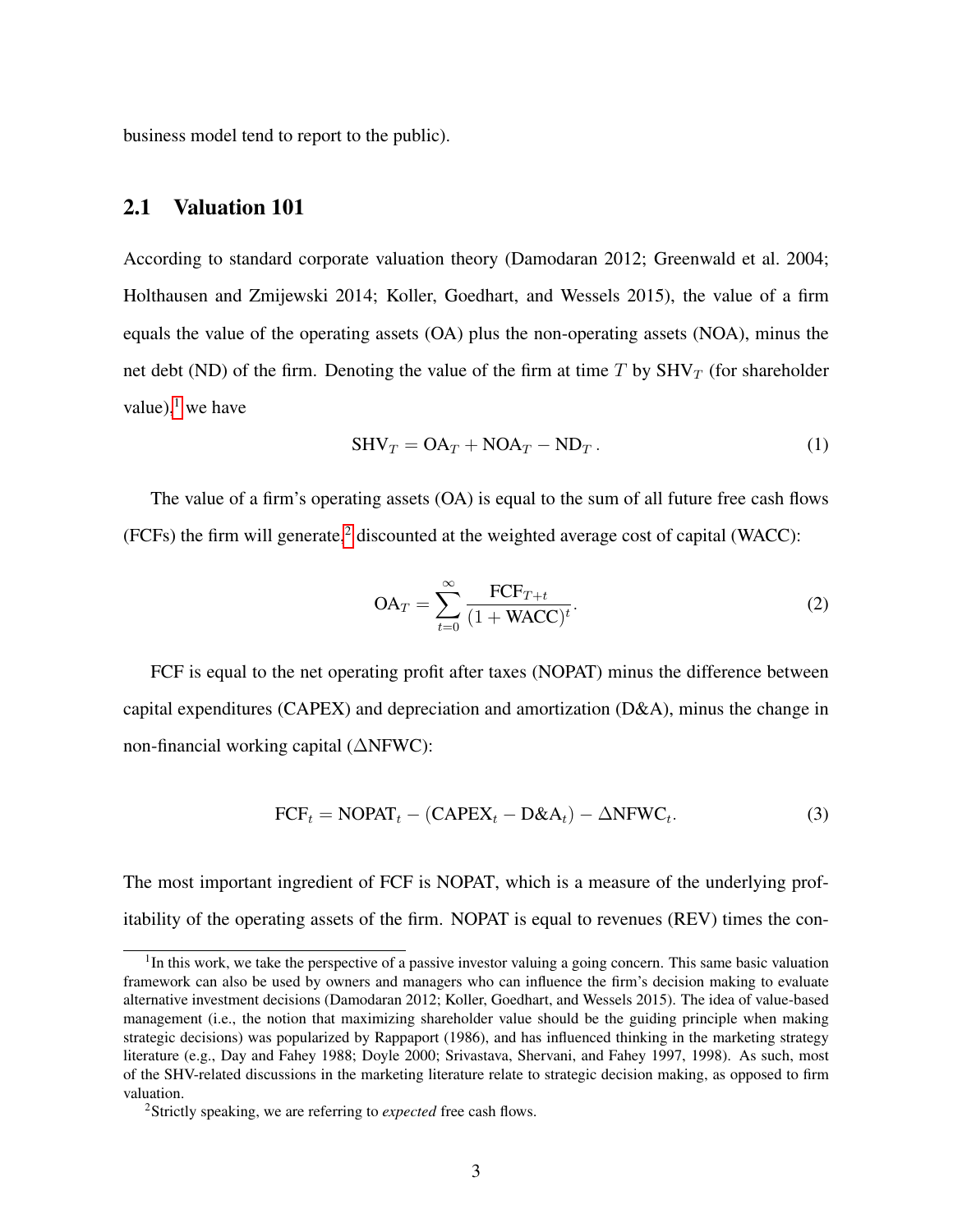tribution margin ratio (1 – VC) minus fixed operating costs (FC), after taxes (where TR is the corporate tax rate for the firm):

<span id="page-6-1"></span>
$$
NOPATt = (REVt × (1 – VCt) – FCt) × (1 – TRt). \t(4)
$$

The other elements of Equation [3](#page-5-2) make adjustments for balance sheet-related cash flow effects, and are generally of secondary importance to the value of the firm.

The framework summarized above is a discounted cash flow (DCF) model, which is the de-facto industry standard way in which operating assets are valued within the financial com-munity.<sup>[3](#page-6-0)</sup> At the heart of any such valuation exercise is the estimation of period-by-period FCF, central to which are estimates of period-by-period revenue (Equations [3](#page-5-2) and [4\)](#page-6-1). The task of generating accurate revenue projections has received surprisingly little attention in the finance community (Damodaran 2005).

# <span id="page-6-3"></span>2.2 A Data Structure for Subscription-Based Businesses

Let us assume that the firm has a monthly internal reporting period. The key numbers of interest are monthly revenues, which we denote by  $R(m)$  (where  $m = 1$  corresponds to the firm's first month of commercial operations).

While some researchers would be tempted to approach the task of forecasting revenue by using a time-series model, a few moments of reflection will suggest that it makes more sense to first decompose these aggregate revenue numbers, separately model the constituent components, and then combine the forecasts of these components to arrive at the desired revenue forecasts.[4](#page-6-2) First, we should recognize that revenue comes from customers, so decomposing

<span id="page-6-0"></span><sup>&</sup>lt;sup>3</sup>As Damodaran (2012, p. 925) notes, "[t]he problem in valuation is not that there are not enough models to value an asset, it is that there are too many. Choosing the right model to use in valuation is as critical to arriving at a reasonable value as understanding how to use the model." Using the decision framework developed in Damodaran (2012, Chapter 34), it is clear that the discounted cash flow approach used in this paper is the most appropriate for the task at hand.

<span id="page-6-2"></span><sup>&</sup>lt;sup>4</sup>There is an obvious parallel with the new product sales forecasting literature (e.g., Fourt and Woodlock 1960; Eskin 1973; Fader, Hardie, and Huang 2004), where we first decompose total sales into its trial and repeat compo-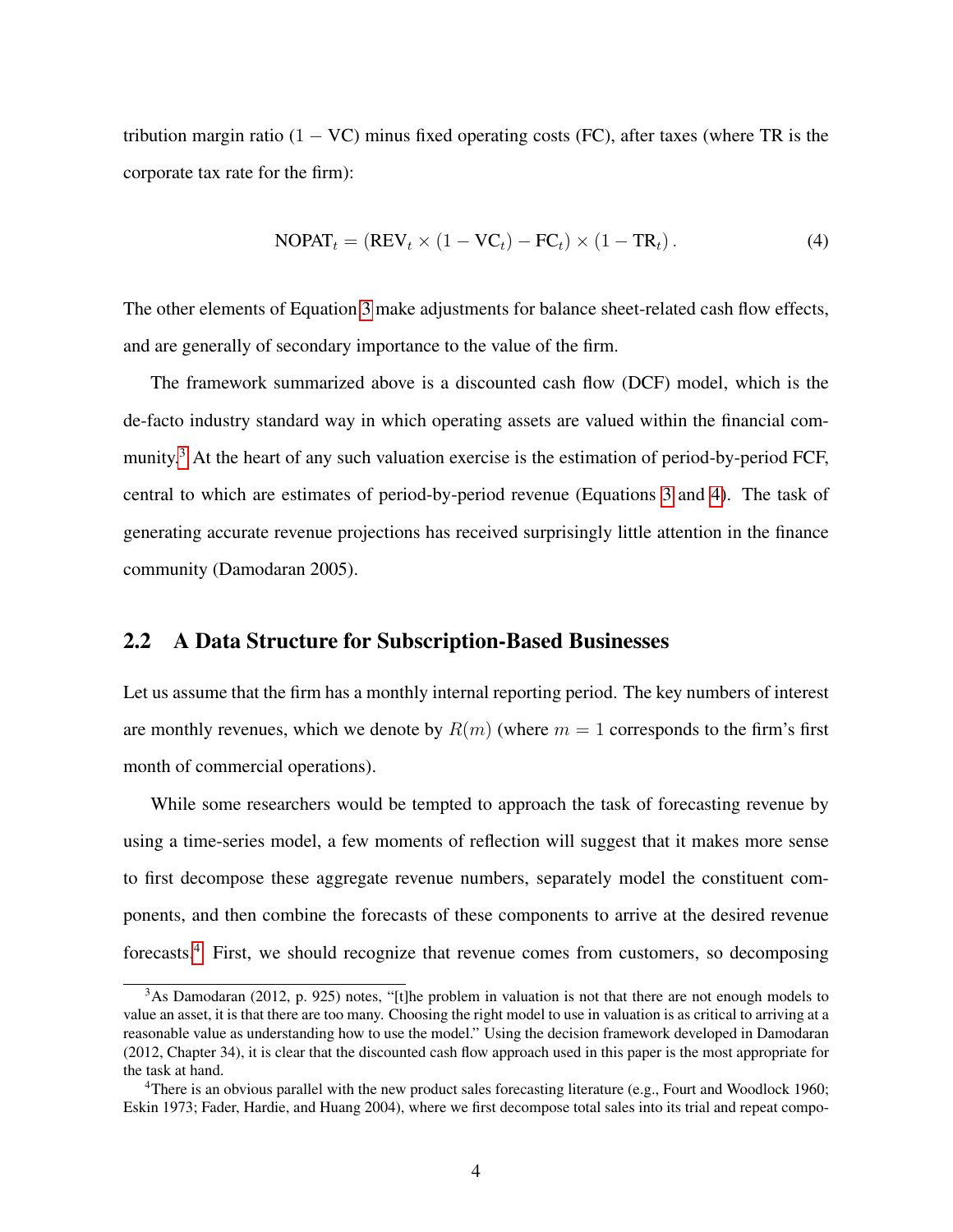revenue into its "number of customers" and "average revenue per customer" components would be a good start. Second, as we think about the number of customers the firm has in a month, it makes sense to decompose this quantity into the number of new customers acquired that month and the number of customers acquired in previous months who still have a relationship with the firm. Knowing the number of new customers acquired of each month is a critical input to any valuation exercise, especially for firms with high subscriber acquisition costs. It is important to note that such information will be overlooked if we simply apply a time-series model to the revenue numbers.

As a starting point, let us think about what lies behind the "total number of customers" number. It is helpful to think of a "number of customers" matrix,  $C(\cdot, \cdot)$ , which tracks customer behavior by time of acquisition. With reference to Figure [1](#page-46-0) (where the columns correspond to (calender) time since the start of the firm's commercial operations and the rows correspond to acquisition cohorts), let  $C(m, m')$  be the number of customers acquired by the firm in month m who are still active in month  $m'$ . It follows that the total number of customers the firm has at the end of month m' is given by the column total  $C(., m') = \sum_{m=1}^{m'} C(m, m')$ . The number of customers in any cohort must be non-increasing over time (i.e.,  $C(m, m') \ge C(m, m'')$  for  $m' <$  $m^{\prime\prime}$ ).

## [Figure 1 about here.]

The  $C(\cdot, \cdot)$  matrix, along with  $R(\cdot)$ , lies that the heart of a number of customer metrics reported both internally and externally.

• A sophisticated subscription-based firm will report the  $C(\cdot, \cdot)$  matrix internally, either in its raw form or as cohort-by-cohort survival percentages  $(C(m, m')/C(m, m) \times 100\%)$ (e.g., Martínez-Jerez et al. 2013).

nents, ii) develop separate models for trial and repeat sales, and ii) then combine the associated forecasts of these components to arrive at a forecast of total sales.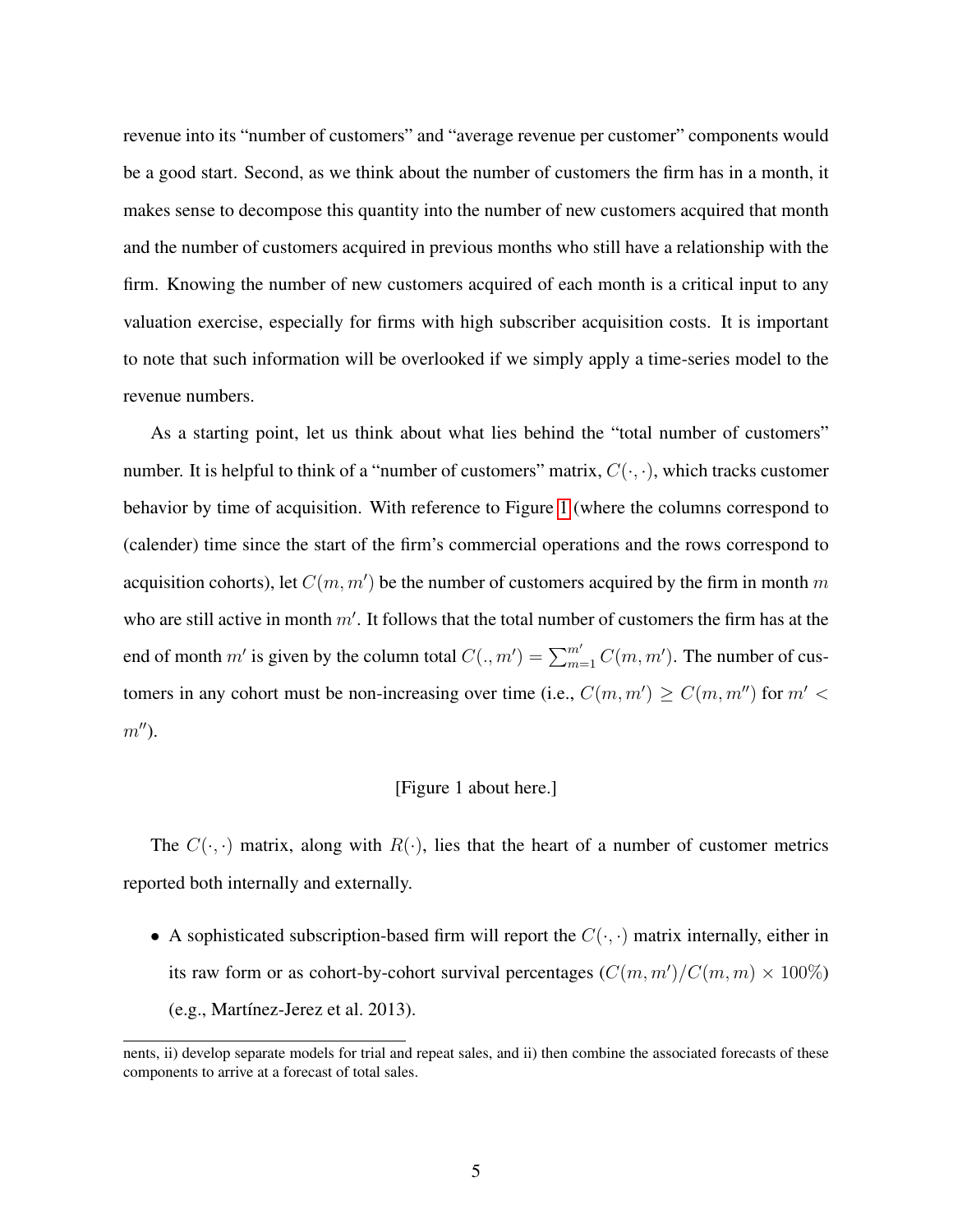• The number of customers acquired each month by the firm is given by

$$
A(m) = C(m, m). \tag{5}
$$

• The number of customers "lost" each month by the firm is given by

<span id="page-8-1"></span>
$$
L(m) = \begin{cases} 0 & m = 1\\ C(., m - 1) - [C(., m) - C(m, m)] & m = 2, 3, 4, ... \end{cases}
$$
(6)

(It follows that an aggregate monthly churn rate can be computed as  $L(m)/C(., m-1)$ .)

• For most firms with a subscription-based business model, the average revenue per sub-scriber is relatively constant across customers during a given period of time.<sup>[5](#page-8-0)</sup> Let us denote this quantity by  $ARPU(m)$  and compute it in the following manner:

<span id="page-8-2"></span>
$$
ARPU(m) = R(m) / \frac{C(.,m-1) + C(.,m)}{2}.
$$
 (7)

(The denominator is the average number of customers the firm has during month  $m$ .)

Publicly disclosed customer data are typically reported quarterly with the associated unit of time being the quarter; as such, they represent a temporal aggregation of the true underlying process. Commonly reported measures include the number of customers active at the end of each quarter ( $END_q$ ), and the number of customers added and lost each quarter ( $ADD_q$  and  $\text{LOSS}_q$ , respectively). Assuming the firm started operations at the beginning of a reporting quarter (i.e.,  $q = 1$  comprises  $m = \{1, 2, 3\}$ ; equivalently, the first month of each quarter is

<span id="page-8-0"></span><sup>&</sup>lt;sup>5</sup>In contrast, average revenue per subscriber for firms with a non-subscription-based business model tends to vary considerably across customers in any given period of time.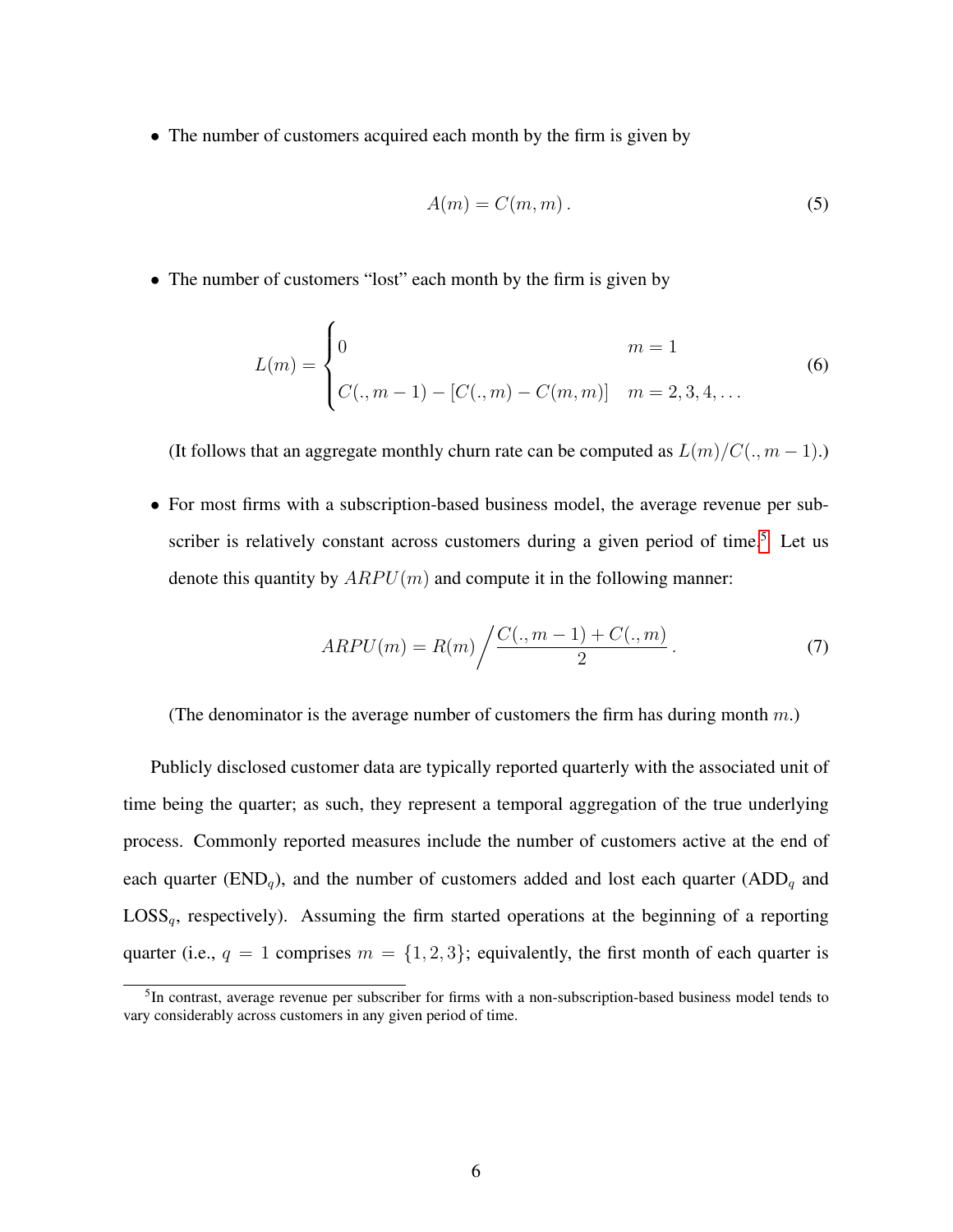either January, April, July or October),

<span id="page-9-0"></span>
$$
END_q = C(., 3q) \tag{8}
$$

$$
ADD_q = A(3q - 2) + A(3q - 1) + A(3q)
$$
\n(9)

$$
LOSS_q = L(3q - 2) + L(3q - 1) + L(3q)
$$
\n(10)

This mapping from the internal "number of customers" matrix to ADD and END is illustrated in Figure [1.](#page-46-0)

Quarterly revenues ( $REV_q$ ) are given by

$$
REV_q = R(3q - 2) + R(3q - 1) + R(3q).
$$
 (11)

The challenge we face is how to make projections of  $R(m)$  and  $A(m)$  far into the future (as required for calculating for the FCF numbers) using the publicly reported ADD, LOSS, END, and REV numbers. We pursue this important task in our Model Development section below but first we discuss how other researchers have utilized the valuation concepts and data structures discussed here.

# 3 Literature Review

The idea of value-based management (i.e., the notion that maximizing shareholder value should be the guiding principle when making strategic decisions) gained popularity in the 1980s, and the associated writings — especially Rappaport (1986) — brought the basic principles of firm valuation (as reviewed in Section [2.1\)](#page-5-3) to a broader, non-finance audience.

In his review of the valuation literature, Damodaran (2005, p. 1) writes: "Given the centrality of its role, you would think that the question of how best to value a business, private or public, would have been well researched. [...] [T]he research into valuation models and metrics in finance is surprisingly spotty, with some aspects of valuation, such as risk assessment,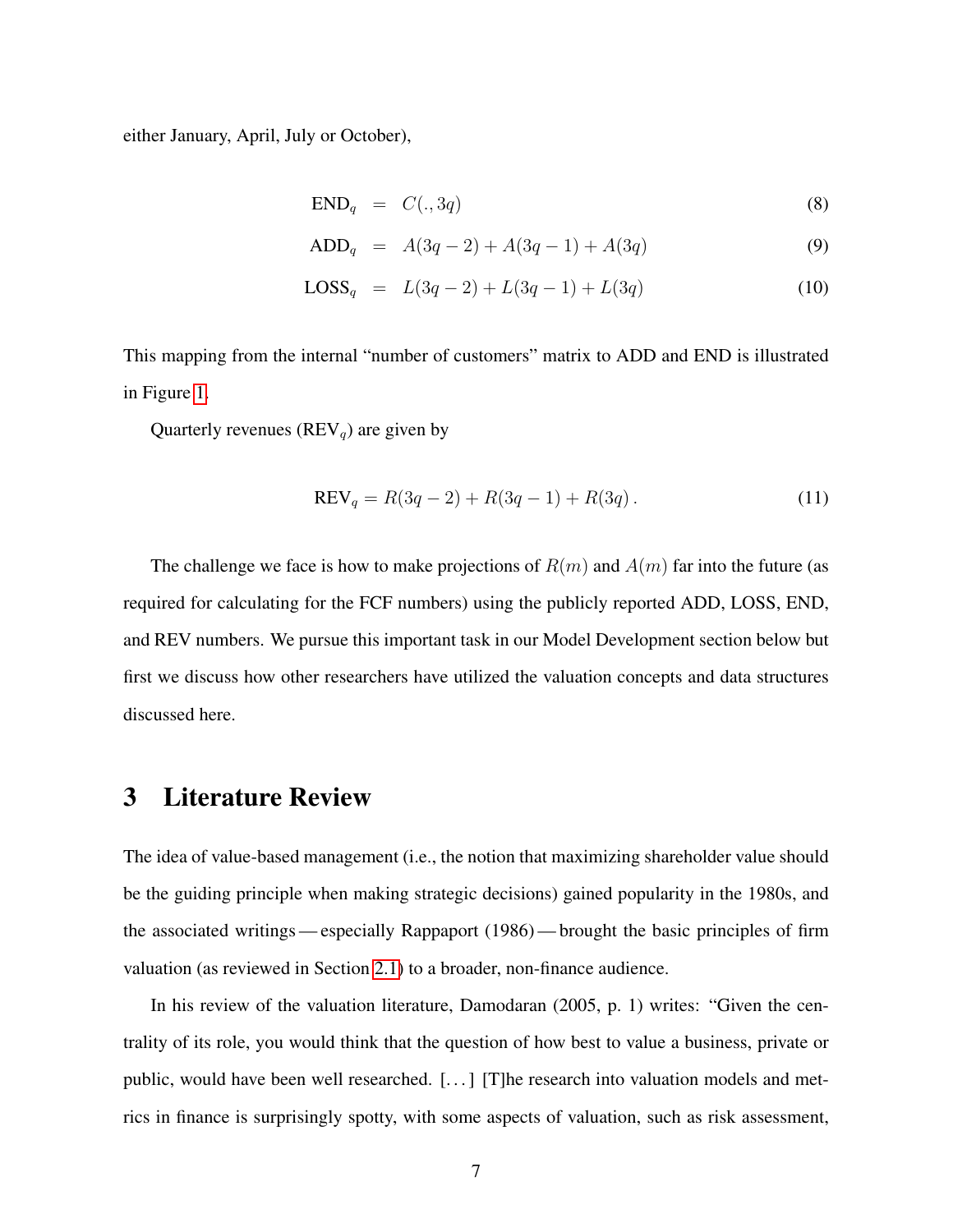being deeply analyzed and others, such as how best to estimate cash flows . . . not receiving the attention that they deserve."

Kim, Mahajan, and Srivastava (1995) were the first marketing academics to recognize the potential for using some of the models of customer behavior developed by marketing scientists to generate the key inputs for estimating cash flows. They used the logistic internal-influence model for the diffusion of an innovation (which is equivalent to Fisher and Pry's (1971) model of technology substitution) to characterize (and then project) the market penetration of mobile phones (and therefore the associated revenues of a cellular communication company), resulting in an estimate of the market value of a business explicitly based on a model of customer be-havior.<sup>[6](#page-10-0)</sup> Pioneering as it was, the biggest shortcoming in their analysis was that they did not consider the reality of customer churn (i.e., it is assumed that once the customer has adopted the service, they remain as a customer forever).

Driven in part by the interest in moving from transaction-oriented/product-centric marketing strategies to relationship-oriented/customer-centric marketing strategies (with their emphasis on customer acquisition, retention, and development), the 1990s saw the notion of customer lifetime value (CLV) — defined as "the present value of the future cash flows attributed to the customer relationship" (Pfeifer, Haskins, and Conroy 2005, p. 17) — emerge from the confines of specialized direct/database marketing firms and become what is now a fundamental concept for most marketers. Blattberg and Deighton (1996) introduced the concept of "customer equity" (CE), which is the sum of the lifetime values of the firm's customers, both current and future. Kumar and Shah (2015) provide a comprehensive guide to the literature on customer equity.

The pioneering work of Gupta, Lehmann, and Stuart (2004) (hereafter, GLS) was the first to explicitly link CLV and firm value. Underpinning their work was the logistic internal-influence model to characterize customer acquisitions and a simple model for the CLV of acquired customers. After calibrating the models using publicly available data (along with expert judgment),

<span id="page-10-0"></span><sup>&</sup>lt;sup>6</sup>It is important to note that they applied the model at the level of the industry, not the firm, in their empirical analysis.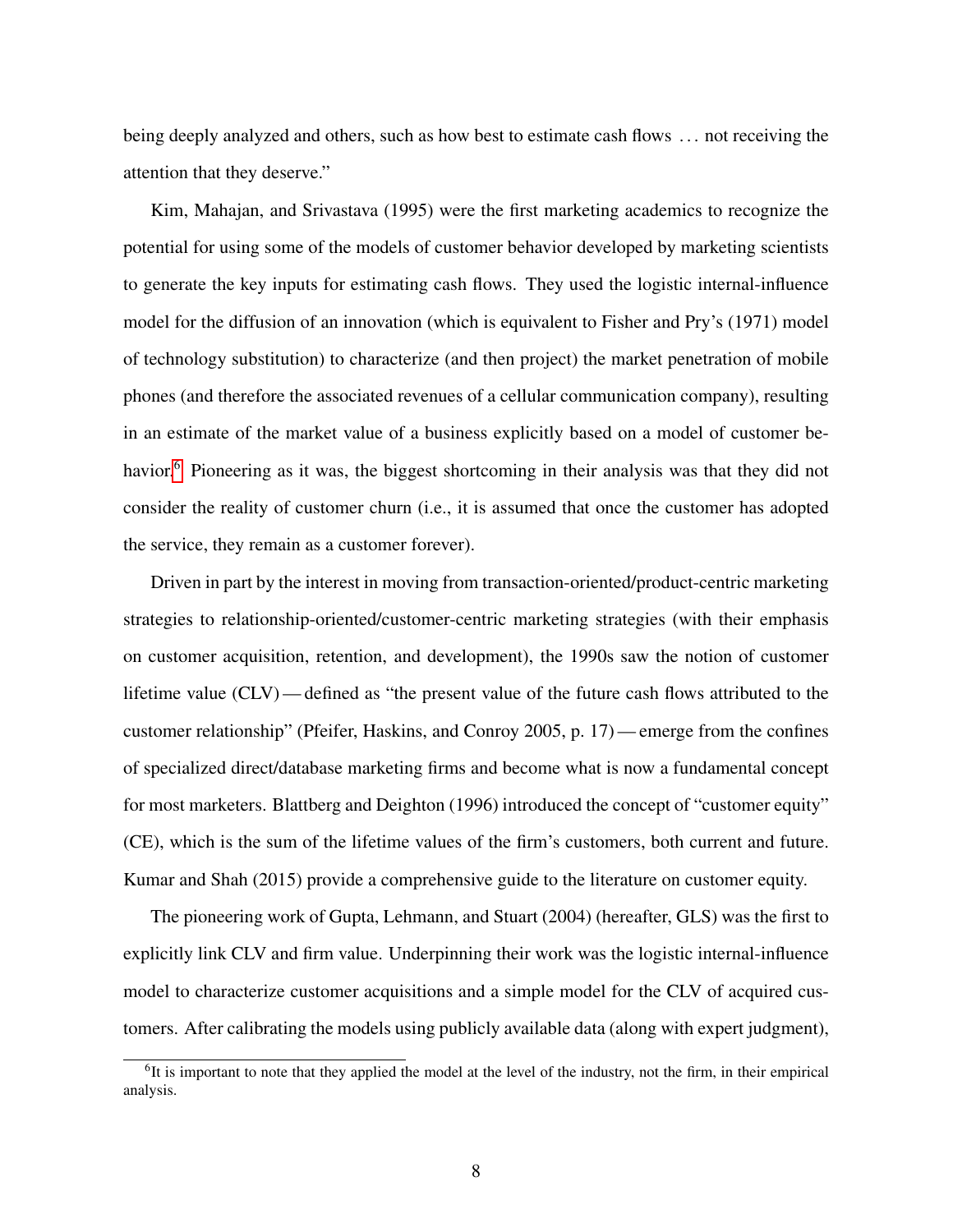they arrived at estimates of market value for five listed companies. However, their treatment of the valuation problem suffers from two major issues. First, their CLV calculations are performed assuming a constant retention rate. Second, their valuation framework does not incorporate key financial/accounting issues such as firm capital structure and non-operating assets.

A number of researchers have built on GLS's seminal work. Most notably, Schulze, Skiera, and Wiesel (2012) (hereafter SSW) provide a thorough treatment of how CE relates to firm value using financial valuation theory, addressing many of the financal/accounting issues associated with the valuation aspect of GLS's work. Several researchers have explored a number of technical issues associated with any valuation exercise. Pfeifer (2011) shows how one must be careful with the timing of cash flows when estimating retention rates and the value of the firm's existing customers (which he calls current-customer equity, CCE) using publicly disclosed company data. However, he stops short of providing his own estimate of CCE for any firm, let alone an estimate of the value of the firm as a whole. Fader and Hardie (2010) show how assuming a constant retention rate (i.e., ignoring the phenomenon of increasing retention rates at the level of the cohort) results in downward-biased estimates of the future or *residual* lifetime value (RLV) of the firm's current customers. Other key papers include Kumar and Shah (2009), Libai, Muller, and Peres (2009), and Wiesel, Skiera, and Villanueva (2008).

These ideas have been gaining attention and respect outside of marketing. Within the accounting literature, for instance, Bonacchi, Kolev, and Lev (2015) provide a systematic analysis across multiple companies linking CCE to shareholder value. Other accounting-related work includes Andon, Baxter, and Bradley (2001), Bonacchi, Ferrari, and Pellegrini (2008), Bonacchi and Perego (2012), Boyce (2000), Gourio and Rudanko (2014), and Hand (2015).

We summarize the literature and our contributions to it in Table [1.](#page-51-0) Since we will use the models proposed by GLS and SSW as benchmarks in our empirical analysis, let us briefly comment on the structure of these models. Both rely on the logistic internal-influence model to model customer acquisition and both assume a homogeneous retention rate in their CLV calculations. The impacts of seasonality and macroeconomic conditions have not been incorporated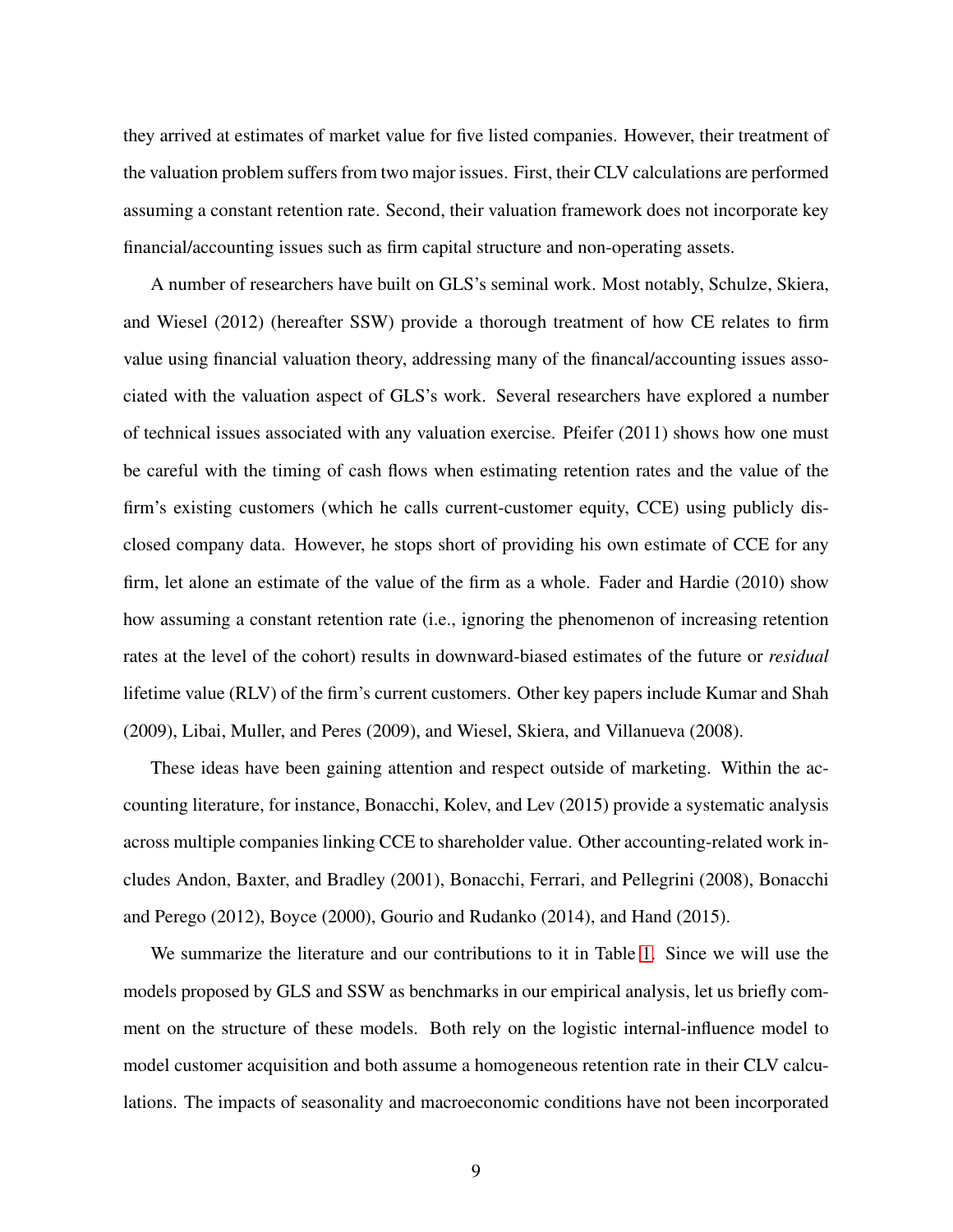into their models, nor have the issues of (temporal) aggregation and missing data associated with the information released by companies. These are issues that we will address in the valuation framework we develop below.

#### [Table 1 about here.]

While many of the papers reviewed above discuss DCF methods for firm valuation (often anchoring on Rappaport's (1986) expression for SHV), they do not explicitly make use of such a framework when generating an estimate of firm value. Rather, they take what Skiera and Schule (2014) call a customer-based valuation approach. Skiera and Schulze (2014, p. 123) first state that "[c]ustomer-based valuation first uses information about the customer base (for example, number of customers, contribution margin per customer, retention rate) to determine the value of the firm," and then describe an approach based on the (residual) lifetime value of existing customers and the lifetime value of as-yet-to-be-acquired customers, multiplying these two quantities by the number of current and expected future customers (respectively) and adjusting for various financial considerations. Their position is that DCF and "customer-based valuation" methods are fundamentally different.

We believe that this is more polarizing than it needs to be. With reference back to Figure [1,](#page-46-0) previous "customer-based valuation" methods are performing on a row-by-row basis what are effectively NPV calculations across columns and then summing up across rows. "DCF methods" (as outlined in Section [2.1\)](#page-5-3) are summing up the columns and then effectively performing an NPV calculation across these column totals. Given the same customer matrix  $C(\cdot, \cdot)$ , and assuming all the various accounting issues are handled correctly, both approaches should yield the same estimate of firm value.

While marketers may naturally be comfortable with discussions of firm valuation that are explicitly based on CLV and CE calculations, finance professionals (including the CFO and company directors) are more comfortable with a valuation model based on estimates of periodby-period FCF. What marketers can bring to the table are customer-based methods for estimating these period-by-period cash flows. As developed in Section [2.2](#page-6-3) above, we feel that the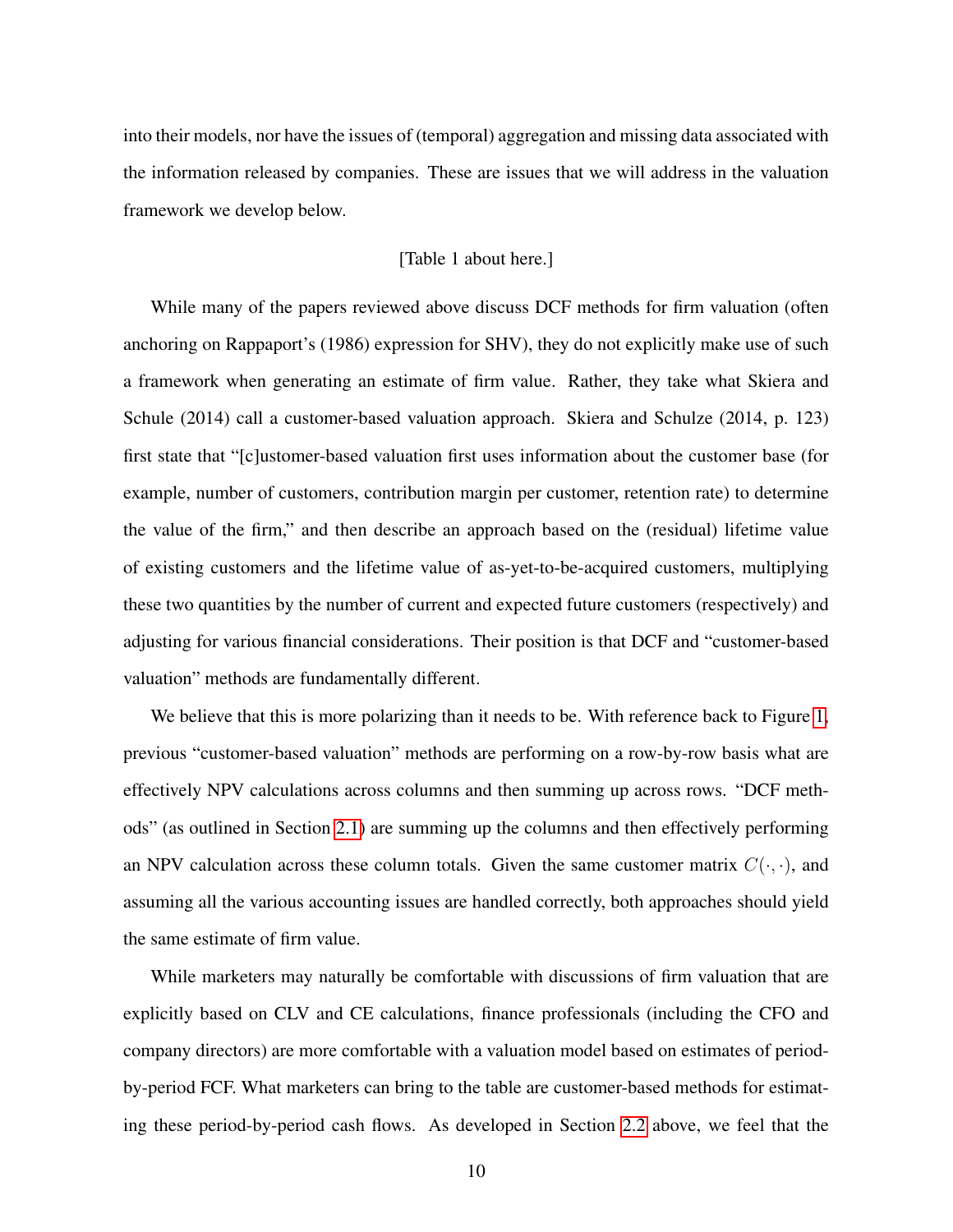$C(\cdot, \cdot)$  matrix lies at the heart of any such effort, and we now turn our attention to the development of a model that can be calibrated on publicly available data used to project  $C(\cdot, \cdot)$  far into the future, thereby giving us the required inputs for computing future period-by-period cash flow.

# 4 Model Development

Our goal is to develop a model of customer behavior that can be used to generate long-run projections of  $R(m)$  and  $A(m)$ , one whose parameters can be estimated using only publicly reported ADD, LOSS, END, and REV numbers. It is important that our approach to parameter estimation accounts for the "missingness" and aggregation associated with the data reported by companies. This "missingness" typically takes on one of two forms. First, there is the issue of left-censoring. For example, while Sirius XM (one of the companies considered in our empirical analysis) began commercial operations in  $2001/2002$ ,<sup>[7](#page-13-0)</sup> it started disclosing paying customer data in Q3 2008. Second, there is the issue that some measures are reported for some period of time (e.g., END) before being complemented by other measures (e.g., ADD and LOSS). With respect to aggregation, the publicly disclosed customer data is typically reported quarterly with the associated unit of time being the quarter, whereas the firm is operating on a finer time interval (which, for the purposes of our analysis, we assume to be the month).<sup>[8](#page-13-1)</sup>

At the heart of this work are models for the customer acquisition and retention processes that allow us to project  $C(\cdot, \cdot)$  into the future. Coupled with a model for  $ARPU(m)$ , we can then generate our projections of  $R(m)$ .

We start by describing our model for the retention process. This assumes we know how many customers the firm acquires each month. We then describe our model for the customer acquisition process, one that takes into consideration the possibility of reacquiring customers

<span id="page-13-0"></span> $7$ The two companies that later merged to form Sirius XM started commercial operations in September 2001 and February 2002.

<span id="page-13-1"></span><sup>8</sup>Our model can also be used in situations where customer data is only reported annually with minimal modification.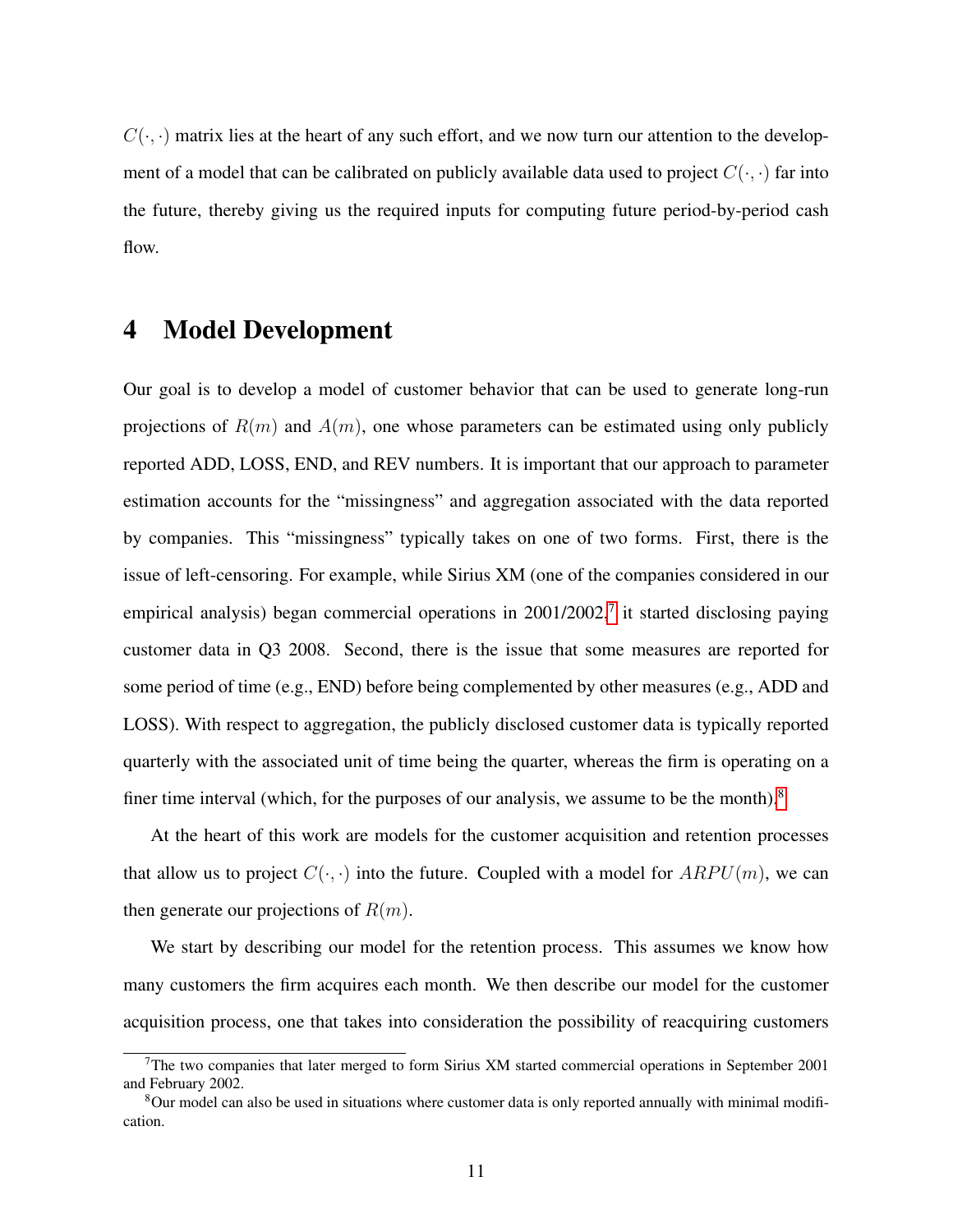who have previously churned, and then examine how to jointly estimate the parameters of these two models. Finally, we present a simple model for the evolution of  $ARPU(m)$ , and then outline how to bring together all of these submodels to generate the desired projections of  $R(m)$ .

# 4.1 The Retention Process

Let the survival function  $S_R(m' - m|m)$  denote the probability that a customer acquired in month m remains an customer for at least  $m' - m$  months. Having acquired  $A(m) = C(m, m)$ customers in month  $m$ , it follows that

<span id="page-14-0"></span>
$$
C(m, m') = C(m, m) \times S_R(m' - m|m), m' \ge m.
$$
 (12)

Our objective is to specify an accurate yet parsimonious survival model for the duration of customers' relationships with the firm. In addition to capturing the effects of (cross-sectional) heterogeneity and duration dependence, we want to accommodate time-varying covariates to control for the effects of seasonality and macroeconomic conditions.

We use a proportional hazards model with a Weibull baseline, and capture cross-sectional heterogeneity in the baseline churn propensity using a gamma distribution. This is a wellaccepted model for duration data and has been proven to be quite effective and robust in a number of different application settings (Morrison and Schmittlein 1980; Moe and Fader 2002; Schweidel, Fader, and Bradlow 2008b).

Given a customer's individual-specific baseline propensity to churn ( $\lambda_R$ ), a homogeneous retention process shape parameter ( $c_R$ ), time-varying retention covariates ( ${\bf X}_R(m,m')=[{\bf x}_R(m),\,{\bf x}_R(m+$ 1), ...,  $\mathbf{x}_R(m')$ , and the coefficients associated with the retention covariates  $(\beta_R)$ ,

$$
S_R(m'-m|m,\mathbf{X}_R(m+1,m');\lambda_R,c_R,\boldsymbol{\beta}_R)=\exp(-\lambda_R B_R(m,m'))\,,
$$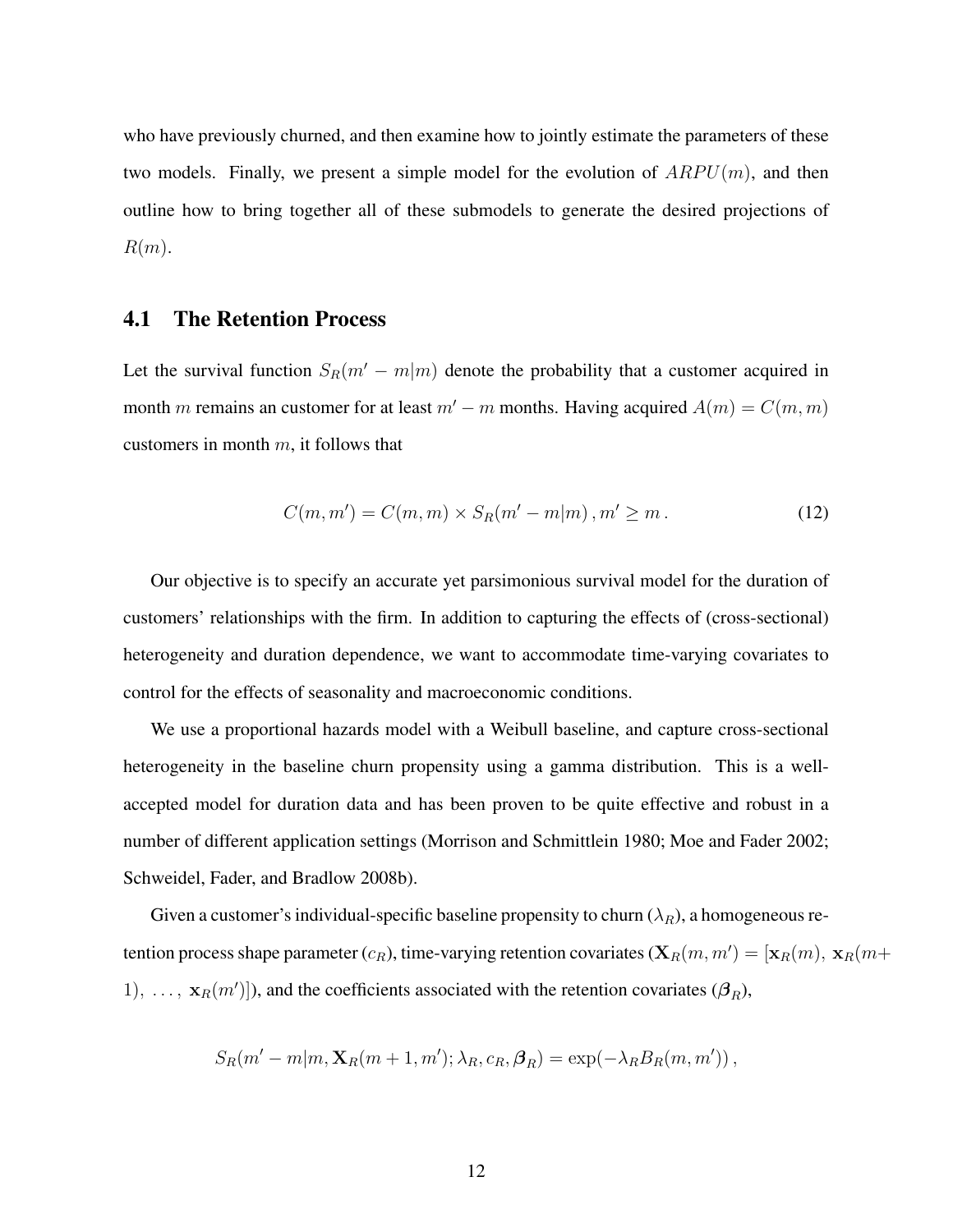where

$$
B_R(m, m') = \sum_{i=m+1}^{m'} [(i-m)^{c_R} - (i-m-1)^{c_R}] e^{\beta_R \mathbf{x}_R(i)}.
$$
 (13)

Following Schweidel, Fader, and Bradlow (2008b) and Jamal and Bucklin (2006), we expect  $c_R \geq 1$ . When  $c_R = 1$ , it reduces to an exponential baseline proportional hazards model.

Assuming  $\lambda_R$  is distributed gamma $(r_R, \alpha_R)$  across the population, the unconditional probability that a customer acquired in month m survives at least  $m' - m$  months is

$$
S_R(m'-m|m, \mathbf{X}_R(m+1, m'); r_R, \alpha_R, c_R, \beta_R)
$$
  
= 
$$
\int_0^\infty S(m'-m|m, \mathbf{X}_R(m+1, m'); \lambda_R, c_R, \beta_R) f(\lambda_R|r_R, \alpha_R) d\lambda_R
$$
  
= 
$$
\left(\frac{\alpha_R}{\alpha_R + B_R(m, m'-m)}\right)^{r_R}.
$$
 (14)

Plugging this survival function into Equation [12](#page-14-0) allows us to predict the number of active customers in future months for the month m cohort. Therefore, if we know  $C(m, m)$  over all months, we can predict the remainder of the upper triangular matrix in Figure [1](#page-46-0) as well as the number of customers lost each month (Equation [6\)](#page-8-1). Estimates of  $\text{LOSS}_q$  and  $\text{END}_q$  follow from Equations [9](#page-9-0) and [10](#page-9-0) for all  $q = 1, 2, \ldots$ 

In theory, we could estimate the model parameters  $(r_R, \alpha_R, c_R, \beta_R)$  by minimizing the sum of squared differences between our model-based estimates of  $\text{LOSS}_q$  and the reported numbers. However this assumes we know the monthly customer acquisition numbers,  $A(m)$ , which is not the case. We only have quarterly customer additions  $ADD<sub>q</sub>$  and some of these observations are probably missing. We therefore need to develop a model of the acquisition process whose parameters can be estimated using the reported  $ADD<sub>q</sub>$  data. These two models will be estimated simultaneously to give us the required  $A(m)$  and  $L(m)$  numbers.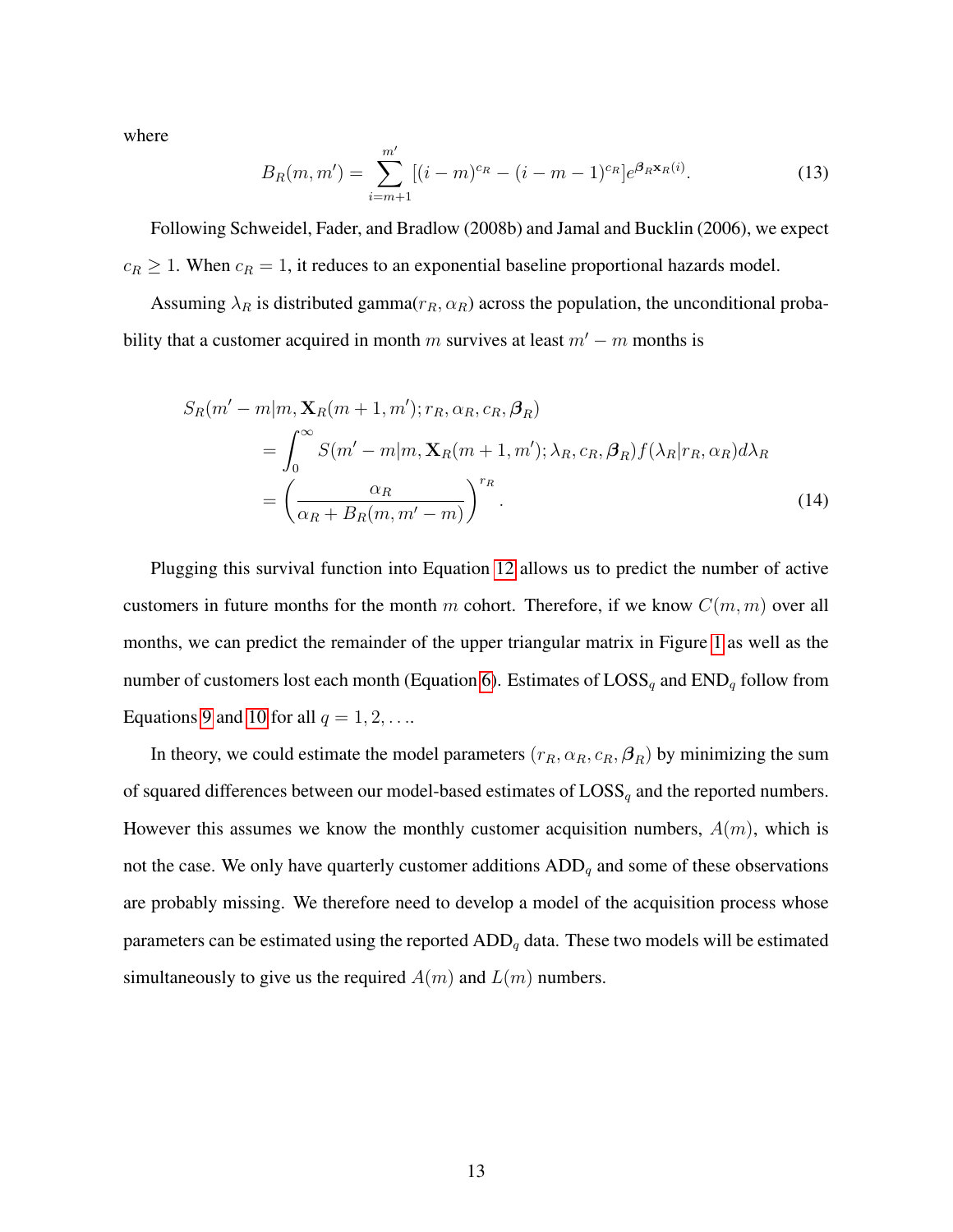## 4.2 The Acquisition Process

At first glance, specifying a model for the acquisition of customers over time seems to be a relatively simple exercise. The Bass model (1969) or a simplified variant such as the logistic internal-influence model (as used by GLS and SSW) would appear to be the obvious choice. However, for the following four reasons, this is not the case:

- 1. It assumes that all churning customers disappear forever— once an acquired customer has churned, he/she cannot re-enter the pool of 'potential adopters.' SSW attempt to overcome this problem by using the logistic internal-influence model to characterize the number of net total customers (i.e., the number of customers after churn).<sup>[9](#page-16-0)</sup>
- 2. It assumes the population size is fixed, when we know that the number of potential customers is typically increasing over time due to population growth.
- 3. The Bass model and its simplified variants have a number of unfavorable properties, most notably the fact that the resulting adoption curve is symmetric about the period of peak acquisition. In real datasets, skewness about the peak is almost always present.
- 4. It ignores the effects of seasonality and macro-economic events.

We therefore develop a model from first principles that addresses each of these issues.

Let  $POP(m)$  denote the size of the population in month m, with  $POP(0)$  being the population size when the firm first commences operations. We assume  $POP(m)$  is non-decreasing over time.

Each month sees the formation of a new prospect pool of size  $M(m)$ . We set  $M(0)$ , the size of firm's prospect pool when it commences operations, to the size of the population at that time. The size of the prospect pool in the company's second month of operation is simply the increase in the size of the population over the preceding month. Thereafter, the size of the

<span id="page-16-0"></span><sup>&</sup>lt;sup>9</sup>Libai, Muller, and Peres (2009) extend the basic Bass model to allow for lost customers re-entering the pool of potential adopters, but they assume a constant retention rate.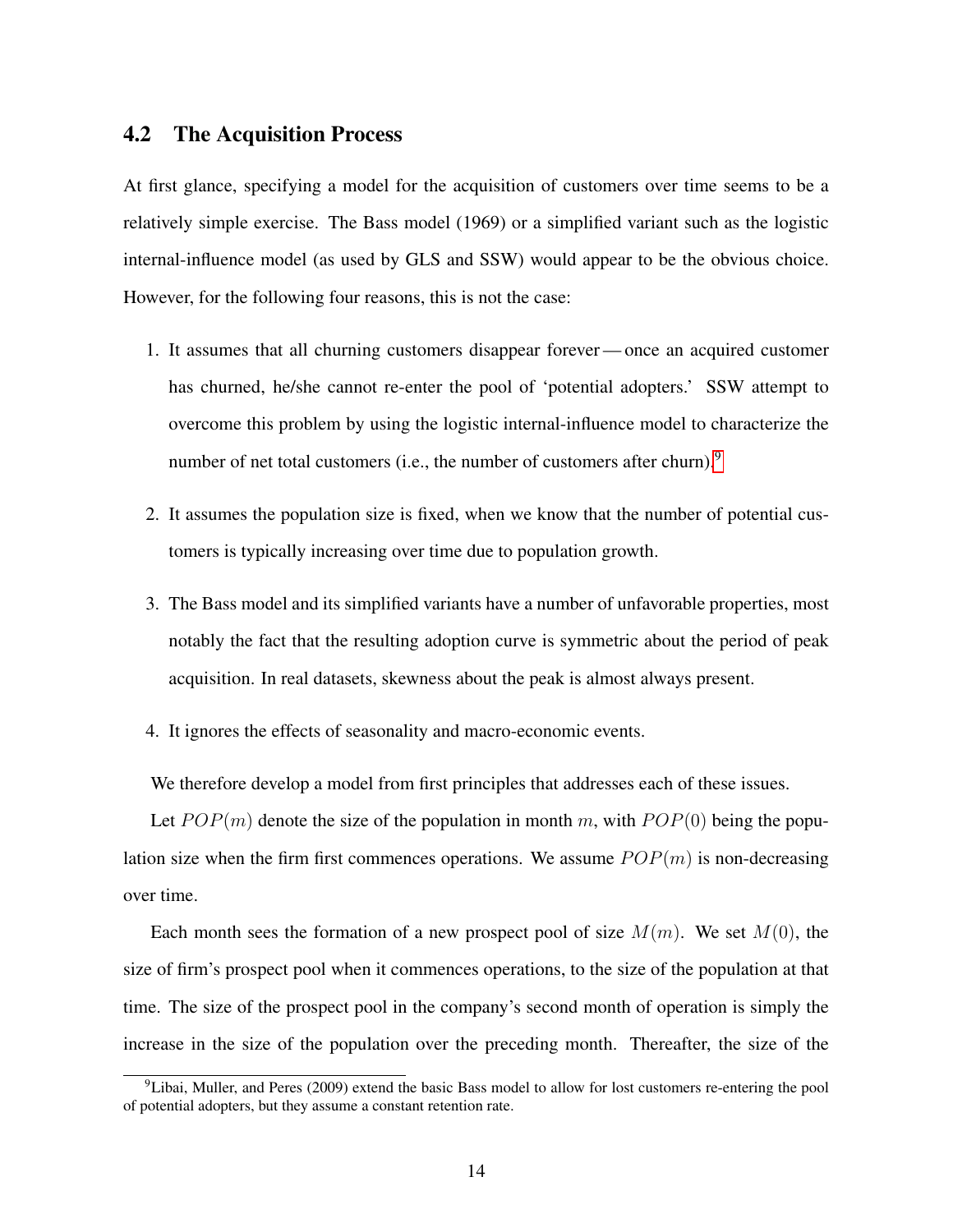prospect pool is equal to the growth in the population during the preceding month, plus the number of customers who churned in the previous month:

$$
M(m) = \begin{cases} POP(m) & m = 0 \\ POP(m) - POP(m-1) + L(m-1) & m = 1, 2, 3, ... \end{cases}
$$
 (15)

We assume that population growth is the only source of potential adopter growth over time, aside from previously churned customers.

Once a prospect pool has formed, some time will elapse before individuals within that pool are acquired as customers.<sup>[10](#page-17-0)</sup> Let  $F_A(m' - m|m)$  denote the probability that a member of prospect pool m is aquired by the end of month  $m'$ . It follows that the total number of new customers in month  $m$  is

$$
A(m) = \sum_{i=0}^{m-1} M(i) \times \left[ F_A(m-i|i) - F_A(m-i-1|i) \right].
$$
 (16)

We model the time it takes for a prospect to become a customer using a split-hazard model. A proportion  $\pi_{NA}$  of each prospect pool will never be acquired. For those that are potential customers, we characterize the time to acquisition using a proportional hazards model with a Weibull baseline, and capture cross-sectional heterogeneity in the baseline acquisition propensity using a gamma distribution.

Given a prospect's individual-specific baseline propensity to be acquired  $(\lambda_A)$ , a homogeneous acquisition shape parameter  $(c_A)$ , time-varying acquisition covariates  $(\mathbf{X}_A(m+1, m') =$  $[\mathbf{x}_A(m+1), \mathbf{x}_A(m+2), \ldots, \mathbf{x}_A(m')]$ , and the coefficients associated with the acquisition covariates  $(\beta_A)$ ,

$$
F_A(m'-m|m, \mathbf{X}_A(m+1, m'); \lambda_A, c_A, \pi_{NA}, \boldsymbol{\beta}_A) = (1 - \pi_{NA})[1 - \exp(-\lambda_A B_A(m, m'))], (17)
$$

<span id="page-17-0"></span> $10$ In line with most of the work on modeling the diffusion of innovations, we ignore the intermediate role of awareness as we do not have sufficient data to account for it.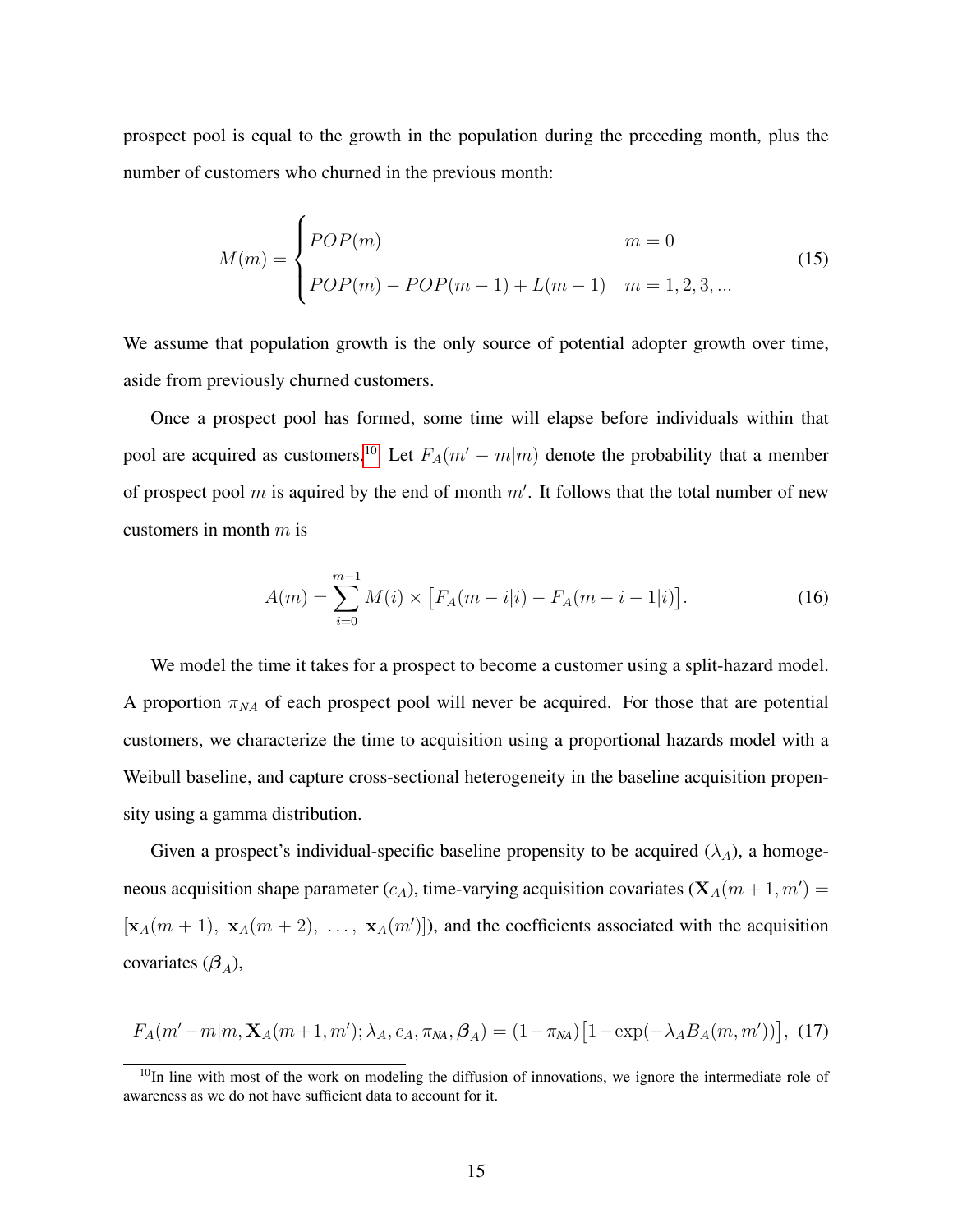where

$$
B_A(m, m') = \sum_{i=m+1}^{m'} [(i-m)^{c_A} - (i-m-1)^{c_A}] e^{\beta_A \mathbf{x}_A(i)}.
$$
 (18)

Assuming  $\lambda_A$  is distributed gamma( $r_A$ ,  $\alpha_A$ ) across the population distribution, the unconditional probability that a customer from prospect pool m will be acquired by the end of month  $m'$  is

$$
F_A(m'-m|m, \mathbf{X}_A(m+1,m'); r_A, \alpha_A, c_A, \pi_{NA}, \beta_A)
$$
  
= 
$$
\int_0^\infty F_A(m'-m|m, \mathbf{X}_A(m+1,m'); \lambda_A, c_A, \pi_{NA}, \beta_A) f(\lambda_A|r_A, \alpha_A) d\lambda_A
$$
  
= 
$$
(1 - \pi_{NA}) \left[ 1 - \left( \frac{\alpha_A}{\alpha_A + B_A(m,m')} \right)^{r_A} \right].
$$
 (19)

This acquisition model is flexible yet parsimonious. Parsimony is especially important in limited data settings (such as those considered here) because, as shown in Van den Bulte and Lilien (1997), ill-conditioning is a serious enough problem with small sample sizes that adding new predictors to alleviate model misspecification concerns may make the resulting model fit (and forecast) worse than it had been prior to the introduction of those covariates.

# <span id="page-18-1"></span>4.3 Parameter Estimation for the Acquisition and Retention Processes

We estimate the parameters of the acquisition and retention process models jointly using nonlinear least squares, minimizing the sum of squared differences between the actual and modelbased estimates of quarterly acquisitions and losses. Let  $\psi$  denote the acquisition and retention process model parameters collectively,  $\psi \equiv (r_A, \alpha_A, c_A, \pi_{NA}, \beta_A, r_R, \alpha_R, c_R, \beta_R)$ , and let Q be the number of quarters from the commencement of the firm's commercial operations to the end of the model calibration period.

If the firm reports the quarterly numbers from the very start of its operations, our parameters are those that minimize the following sum-of-squared errors:

<span id="page-18-0"></span>
$$
SSE_{FULL} = \sum_{q=1}^{Q} \left\{ \left( \text{ADD}_q - \widehat{\text{ADD}}_q \right)^2 + \left( \text{Loss}_q - \widehat{\text{LOS}}_q \right)^2 \right\} + \left( \text{END}_Q - \widehat{\text{END}}_Q \right)^2, \quad (20)
$$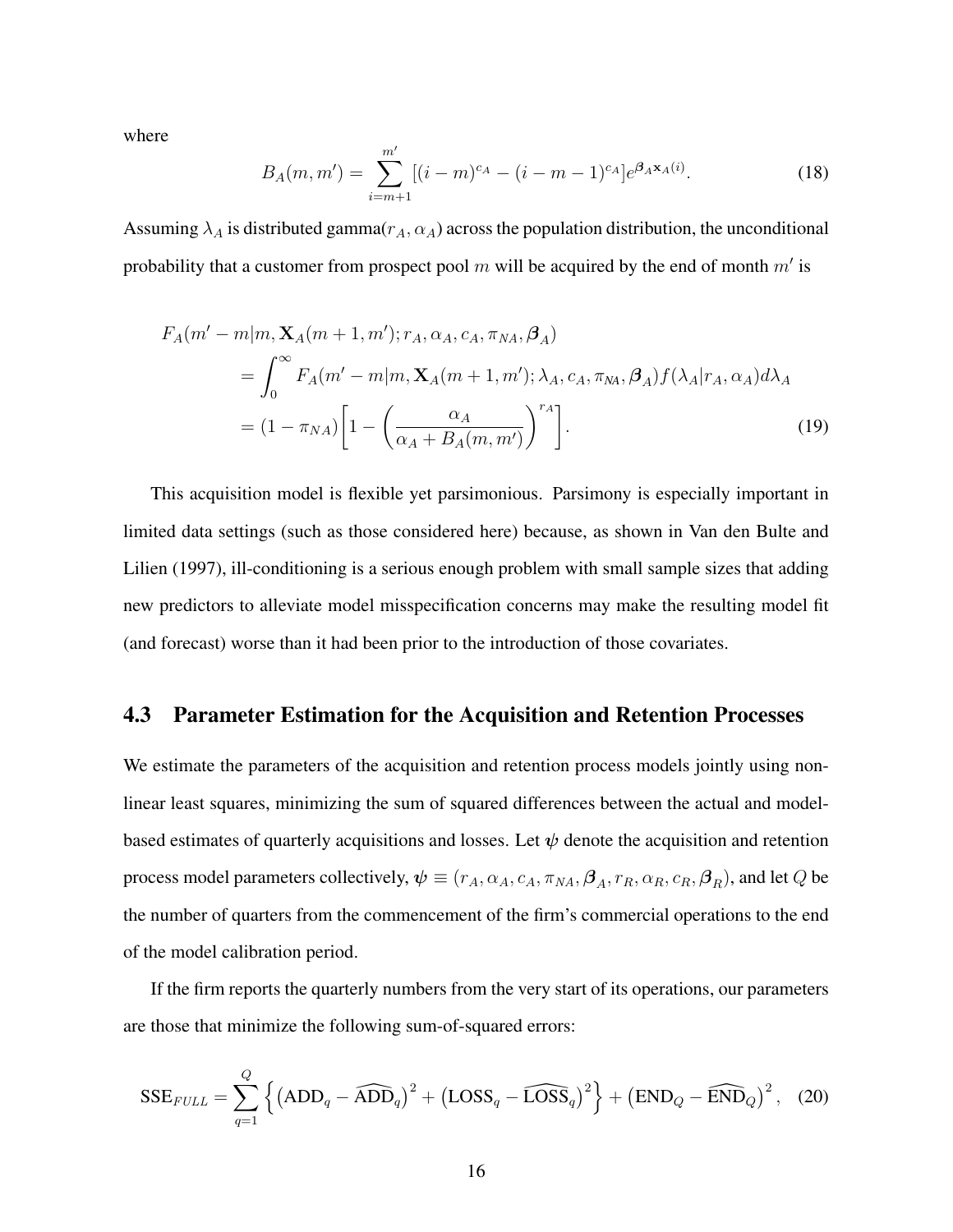where  $\widehat{ADD}_q$ ,  $\widehat{LOSS}_q$ , and  $\widehat{END}_q$  are the model-based estimates of these quantities computed using  $\hat{\psi}$ .<sup>[11](#page-19-0)</sup> Note that we optimize over all parameters jointly because of the dependence of the retention process on the acquisition process (i.e., customers cannot churn until they have been acquired) and vice versa (i.e., churning customers enter future prospect pools).

Equation [20](#page-18-0) assumes that there is no missing data. However, this is rarely, if ever, the case. Most companies start disclosing ending customer count data  $(END<sub>a</sub>)$  some number of quarters into the company's operations (call it  $q_A$ ), then begin disclosing customer ADD and LOSS data in a later quarter (call it  $q_B$ , where  $q_B \ge q_A$ ). In such cases, our parameters are those that minimize the following sum-of-squared errors:

<span id="page-19-2"></span>
$$
SSE_{MISS} = \sum_{q=q_A+1}^{q_B} \left[ \left( END_q - END_{q-1} \right) - \left( \widehat{END}_q - \widehat{END}_{q-1} \right) \right]^2 + \sum_{q=q_B+1}^{Q} \left\{ \left( ADD_q - \widehat{ADD}_q \right)^2 + \left( LOSS_q - \widehat{LOSS}_q \right)^2 \right\} + \left( END_Q - \widehat{END}_Q \right)^2, \tag{21}
$$

This accounts for the shortened contiguous customer addition and loss data, and the missingness present at the beginning of the time series.

# <span id="page-19-4"></span>4.4 Average Revenue Per User

We make use of a simple time-series model to capture (and project) the evolution of  $ARPU(m)$ . Assuming linear growth in ARPU,<sup>[12](#page-19-1)</sup> we can use a simple time-trend regression:

<span id="page-19-3"></span>
$$
ARPU(m) = \beta_0 + \beta_1 m + \epsilon(m), \quad \epsilon(m) \sim \mathcal{N}(0, \sigma^2). \tag{22}
$$

The mean of many economic and financial time series is non-stationary (Zivot and Wang

<span id="page-19-0"></span> $11$ This assumes the firm started operation at the beginning of a reporting quarter, as discussed in Section [2.2.](#page-6-3) If this is not the case, minor modifications to Equations [20](#page-18-0) and [21](#page-19-2) are needed.

<span id="page-19-1"></span><sup>&</sup>lt;sup>12</sup>If we assume that ARPU grows at a constant growth rate over time, we would use  $log(ARPU(m))$  =  $\beta_0 + \beta_1 m + \epsilon(m)$ .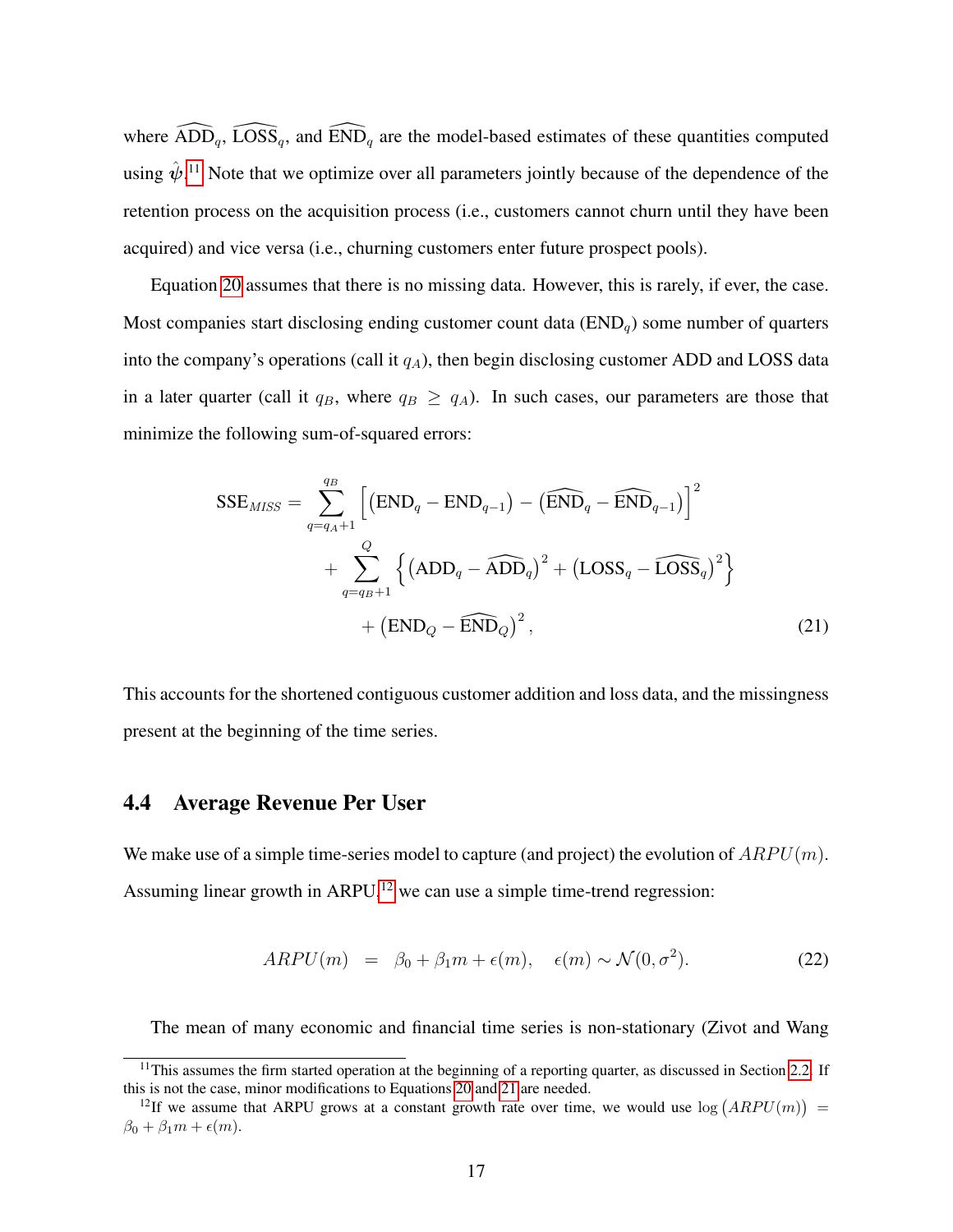2006). When this is so, the fitted residuals of the regression given in Equation [22](#page-19-3) will fail tests for non-stationarity, the most popular of which is the Augmented Dickey-Fuller test (Dickey and Fuller 1979; Elliott, Rothenberg, and Stock 1996). If this is the case, the parameter estimates from Equation [22](#page-19-3) are invalid, and we should instead use an ARIMA(0,1,0) model:

<span id="page-20-1"></span>
$$
ARPU(m) = ARPU(m-1) + \beta_0 + \epsilon(m), \quad \epsilon(m) \sim \mathcal{N}(0, \sigma^2). \tag{23}
$$

The parameters of either model are estimated using maximum likelihood<sup>[13](#page-20-0)</sup>.

 $ARPU(m)$  is a standard internally reported measure for a subscription-based firm. Some firms do report quarterly ARPU publicly, but this data cannot be used in general because there are no well-accepted standards for calculating it. As Dish stated in its 2014 annual filing, "We are not aware of any uniform standards for calculating ARPU and believe presentations of ARPU may not be calculated consistently by other companies in the same or similar businesses." As there is no standard definition of ARPU, different firms may have different definitions for it, picking and choosing what sources of revenue to include in the numerator. As such, the reported ARPU numbers may not be representative of all revenue derived from the customer base.

Revenue numbers are more reliable. However, they are only provided quarterly, so we need to impute monthly revenues. For  $m \in \{3q-2, 3q-1, 3q\}$ , the revenue in month m is equal to the customer-weighted share of total revenue in quarter  $q$ :

$$
R(m) = \frac{C(.,m-1) + C(.,m)}{C(.,3q-3) + 2C(.,3q-2) + 2C(.,3q-1) + C(.,3q)} \times \text{REV}_q.
$$
 (24)

(Strictly speaking, we are using  $\widehat{C}(\cdot, \cdot)$ , computed using the estimated parameters of the acquisition and retention processes.) Having imputed  $R(m)$ , our estimates of  $ARPU(m)$  follow from Equation [7.](#page-8-2)

<span id="page-20-0"></span><sup>&</sup>lt;sup>13</sup>As in GLS and SSW, we assume that spend and churn are uncorrelated. The data is too limited to identify such a correlation, and the lack of heterogeneity in spend limits the practical benefit of allowing for it.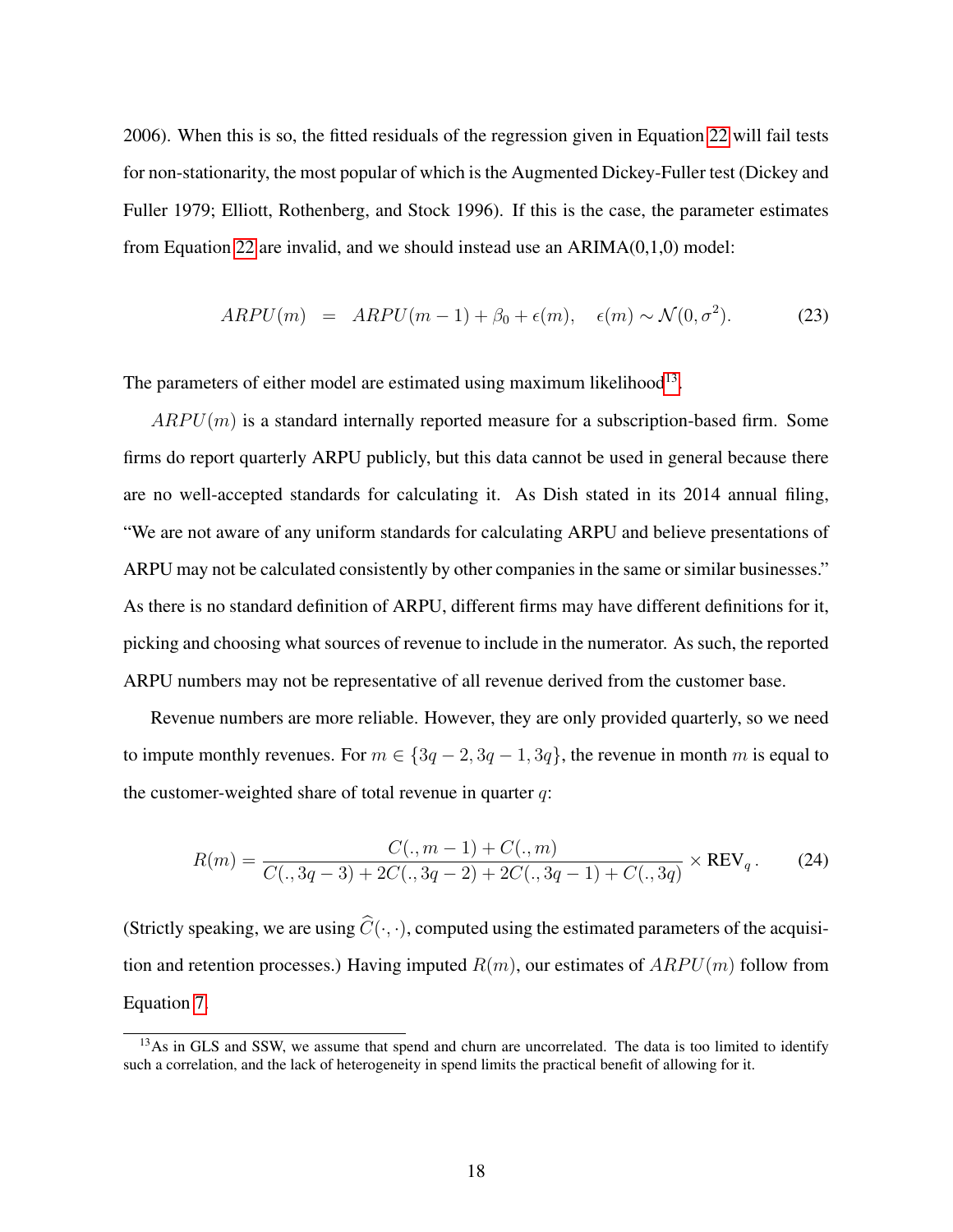## <span id="page-21-0"></span>4.5 Bringing It All Together

Taking a step back, recall that our goal since Section [2.2](#page-6-3) has been to generate long-term projections of  $R(m)$  and  $A(m)$ , from which we can compute estimates of period-by-period FCF and then the value of the firm. We now outline the process by which we compute these revenue numbers using the models described above.

- 1. We estimate the parameters of the acquisition and retention processes (Section [4.3\)](#page-18-1). Assuming the firm has been in operation for Q quarters, we then compute our estimate of the  $3Q \times 3Q$  matrix  $C(\cdot, \cdot)$ , the diagonal of which is our estimate of the number of customers acquired each month over this time period, and the rows of which are estimates of the number of customers in each cohort that survive each of the subsequent months.
- 2. As outlined in Section [4.4,](#page-19-4) we use  $\widehat{C(\cdot, \cdot)}$  and the reported quarterly revenue numbers to impute the corresponding monthly revenue numbers, from which we estimate the parameters of our model for average revenue per user.
- 3. In order to project  $C(\cdot, \cdot)$  into the future, we need estimates of  $POP(m)$  over the time horizon of interest. In some cases, such data may be available from a secondary source. In the absence of such a source, we can use a simple model for forecasting  $POP(m)$ . For example, we could use the long-run compound growth rate in  $POP(m)$  and assume it holds going into the future.
- 4. Having projected  $C(\cdot, \cdot)$  far into the future (i.e., to a point in time where the present value of any associated cash flows is effectively zero), we compute the column totals  $C(., m)$ to give us the total number of customers for each month.
- 5. We compute expected  $ARPU(m)$  across this time horizon using Equation [22](#page-19-3) or [23.](#page-20-1) Rearranging Equation [7,](#page-8-2) it follows that

$$
R(m) = ARPU(m) \times \frac{C(.,m-1) + C(.,m)}{2}.
$$
 (25)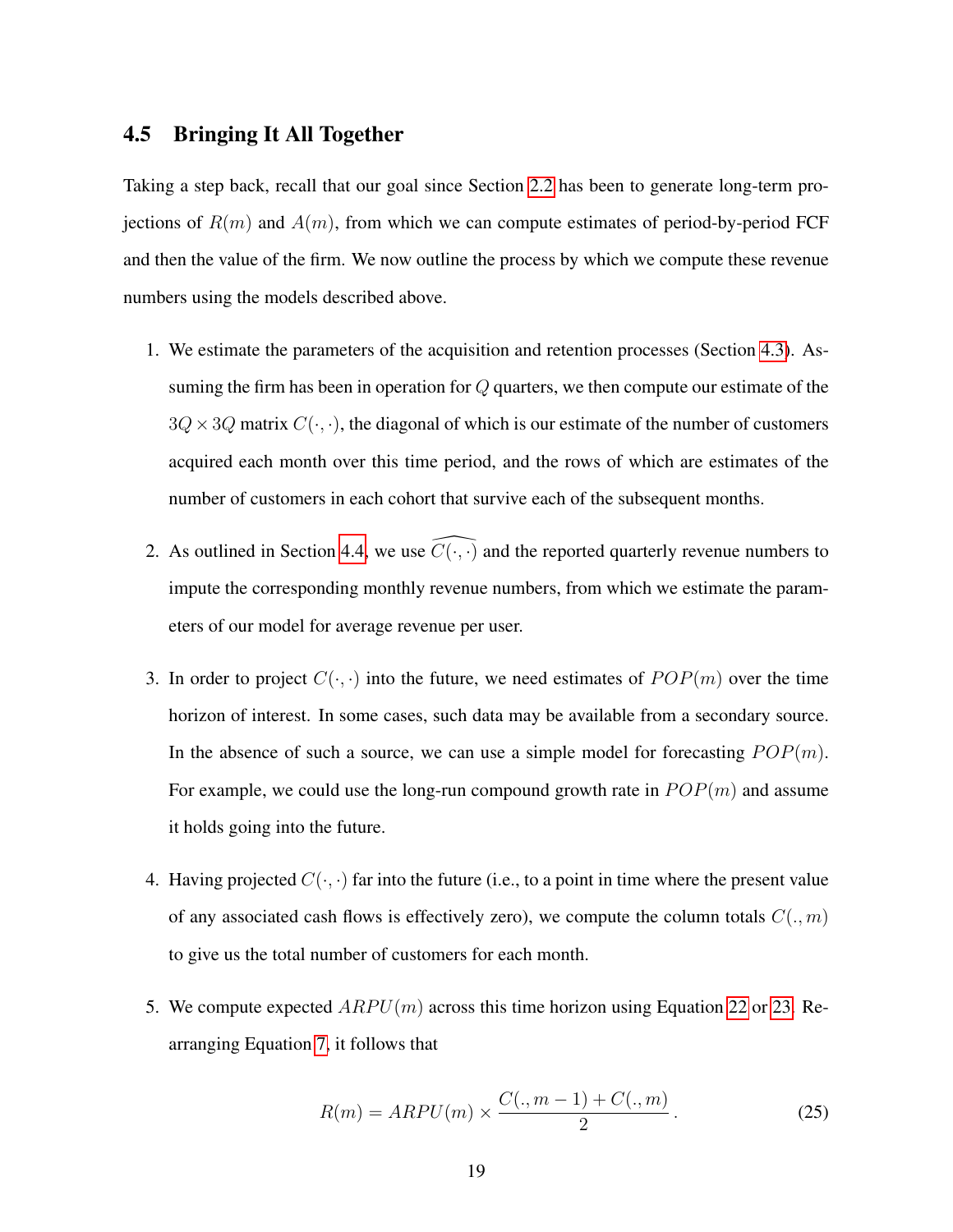With the revenues estimated, the remainder of our valuation model is for all intents and purposes the same as what a financial professional would do when building a DCF valuation model. In the next section, we bring this valuation model to life from start to finish using data for two public companies.

# 5 Empirical Analyses

We first apply our model of customer behavior to data from Dish Network Corporation (Nasdaq: DISH), a large pay-TV service provider. We estimate the parameters of the model, evaluate its in-sample fit, evaluate the predictive validity of the model by performing rolling two-year-ahead forecasts over all possible calibration periods, and compare its performance to that of the models of customer behavior proposed by GLS and SSW. After demonstrating the validity of the model, we then use its revenue projections (along with the associated estimates of customer acquisition) to arrive at our estimate of the value of Dish's shareholder's equity. Next, to further establish the robustness of our proposed model, we apply it to a second publicly-traded company, Sirius XM Holdings (Nasdaq: SIRI), a satellite radio service provider. We conclude by exploring some other insights into customer behavior that can be derived using the model.

# 5.1 Dish Network

Dish commenced operations in March 1996 (DISH 2015),<sup>[14](#page-22-0)</sup> and end-of-period customer counts were first disclosed that quarter. However the gross customer acquisition data is left censored the first time that gross customer additions were disclosed was seven quarters later, in Q1 1998 (i.e., with reference to Equation [21,](#page-19-2)  $q_A = 0$  while  $q_B = 7$ ). All historical customer data (ADD<sub>q</sub>,  $\text{LOSS}_q$ ,  $\text{END}_q$  and  $\text{REV}_q$ ) come from Dish's quarterly and annual reports, Forms 10-Q and 10-K, respectively. We model this customer data up to and including Q1 2015 (i.e.,  $Q = 77$ ). The

<span id="page-22-0"></span><sup>&</sup>lt;sup>14</sup>While Dish Network was technically incorporated in 1980, the relevant starting date for our analysis is when Dish actually commenced commercial operations and could thus begin acquiring customers.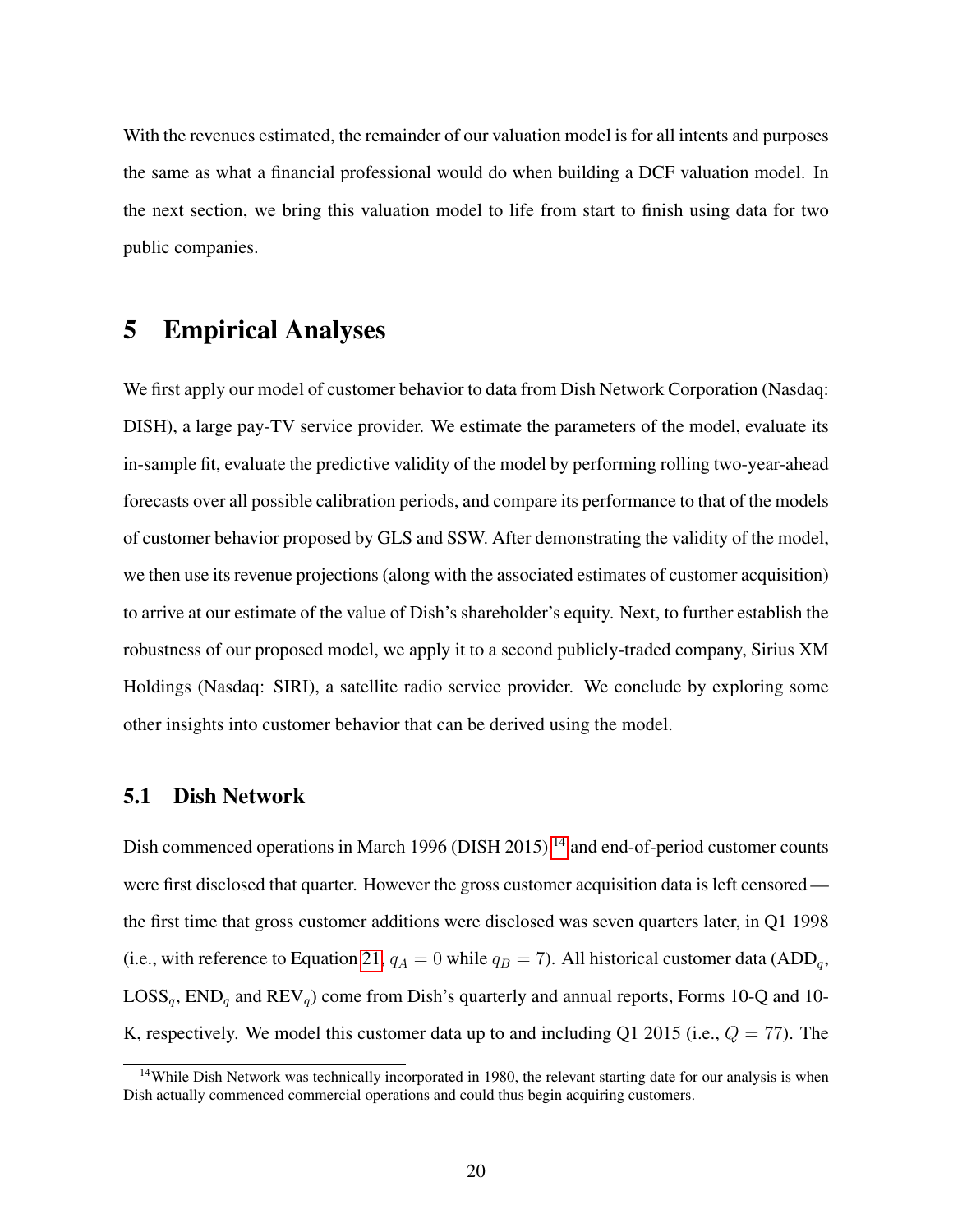vast majority of Dish's revenues come from its subscriber base.<sup>[15](#page-23-0)</sup>

We use the same four time-varying covariates in our models of the acquisition and retention processes: three quarterly dummy variables to capture seasonal fluctuations in the propensity to sign-up to and churn from the service, and a "Great Recession" dummy variable to account for the diminished propensity to sign-up and the increased propensity to churn during that reces-sion.<sup>[16](#page-23-1)</sup> Given the nature of the Dish's service offering, our unit of population is the household. We use data on US household growth provided in the US Census Bureau's CPS/HVS data tables.

#### 5.1.1 Parameter Estimates and Evaluation of Fit

We first estimate the parameters of the acquisition and retention models using all the available data. The parameters are reported in Table [2;](#page-52-0) the associated model SSE is 310,821. The story told by these parameters is consistent with what Dish has disclosed in its public filings. With reference to the coefficients of the quarterly dummies, consider Dish's comments on the seasonality of its operations in its 2015 annual report: "*Historically, the first half of the year generally produces fewer gross new subscriber activations than the second half of the year, as is typical in the pay-TV industry. In addition, the first and fourth quarters generally produce a lower churn rate than the second and third quarters.*"

#### [Table 2 about here.]

The negative effect of the 2008 recession on Dish's financials is unmistakeable; its effect upon acquisition and retention propensities was greater than all of the respective seasonal terms. The coefficient in the acquisition model is negative because customers have a lower propensity

<span id="page-23-0"></span><sup>&</sup>lt;sup>15</sup>In Q1 2015, 0.9% of Dish's revenue were derived from equipment sales, which are not core to the business and have not been growing over time. Dish has made investments in wireless spectrum over the past three years wireless spectrum is a non-operating asset— but earns no revenue from it, and the core operations of the business do not depend upon it.

<span id="page-23-1"></span><sup>&</sup>lt;sup>16</sup>The "Great Recession" started December 2007 and ended June 2009 ([http://www.nber.org/cycles.](http://www.nber.org/cycles.html) [html](http://www.nber.org/cycles.html)).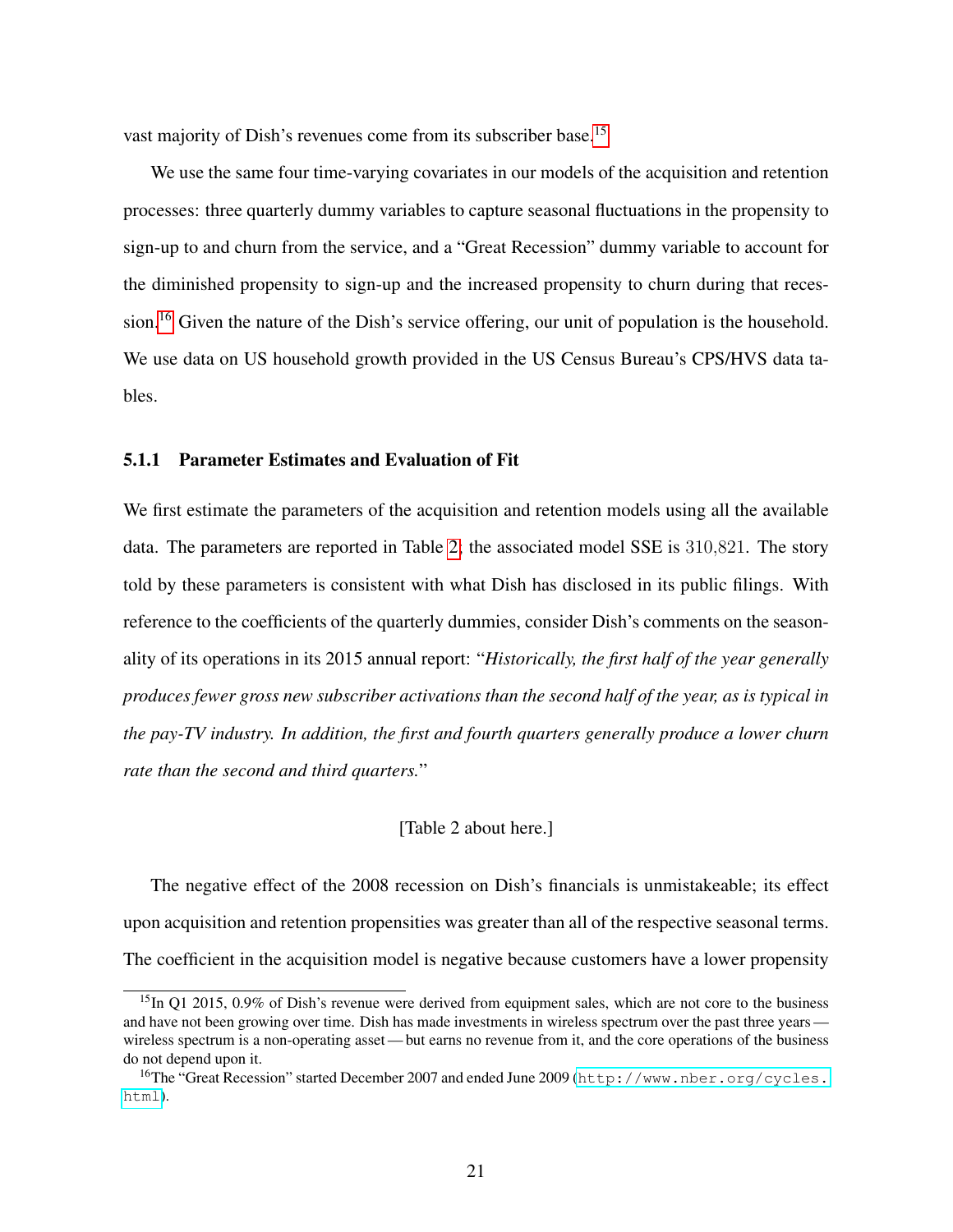to acquire services during recession, while the coefficient in the retention model is positive because customers have a higher propensity to churn during recession.

In Figure [2,](#page-47-0) we plot model estimates for gross customer additions, losses, and end-of-period total customer counts against what we actually observed. (The grey area indicates the duration of the Great Recession.) We must backcast gross customer additions and losses because Dish did not disclose ADD and LOSS data prior to Q1 1998. Our resulting fits are good; we see a clear seasonal pattern within acquisitions and losses, and lower acquisitions and higher losses during the recession of 2008. Dish appears to be past the point of peak adoption, a sentiment echoed by Dish CEO Charlie Ergen in Dish's Q1 2015 conference call: "*My general sense is that the linear pay television business probably peaked a couple of years ago and that it's in a very slight decline.*'

## [Figure 2 about here.]

Average revenue per user is modeled as per Section [4.4.](#page-19-4) We assume linear growth, which is consistent with comments made in Dish's annual financial reports. First fitting the simple time-trend regression given in Equation [22,](#page-19-3) we find that the model residuals fail the Augmented Dickey Fuller unit root test ( $t = -2.6$ ,  $p = .31$ ). We therefore model ARPU using the ARIMA(0,1,0) model specified in Equation [23,](#page-20-1) with  $\hat{\beta}_0 = 0.246$  (s.e. .091) and an associated  $R^2$  of 93%.

#### <span id="page-24-0"></span>5.1.2 Predictive Validation and Comparison

While the analysis presented above shows that our in-sample fit is very good, it does not give us any real insight into the predictive validity of our model or how our model's predictions compare to those of alternative models (i.e., those presented in GLS and SSW). These are important questions, as the quality of our estimate of firm value is a direct function of the quality of the projections of revenue (and customer acquisitions) coming from our model.

To shed light on these questions, we perform a rolling validation in which we vary the model calibration period and compare the model predictions of ADD, LOSS, and END with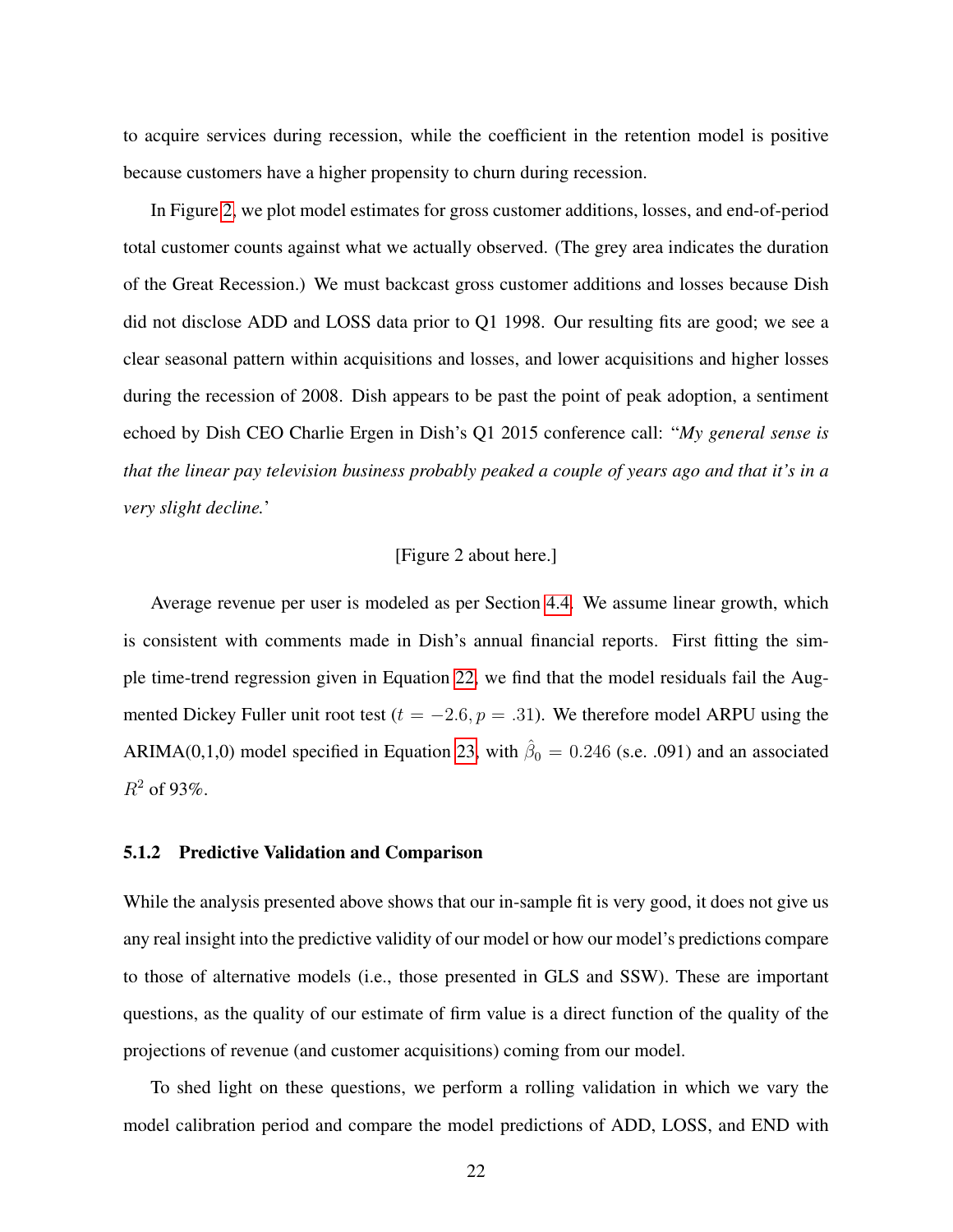the actual numbers reported by Dish. Letting  $Q = 10, 11, \ldots, 69$  (corresponding to all possible calibration periods ending from Q2 1998 to Q1 2013), we calibrate our model upon all data up to and including quarter  $Q$ , and then predict ADD, LOSS, and END for the next two years (i.e., ADD<sub>Q+q<sup>\*</sup></sub>, LOSS<sub>Q+q<sup>\*</sup></sub>, and END<sub>Q+q<sup>\*</sup></sub> for  $q^* = 1, 2, ..., 8$ ). Because of missing data, only 3 quarters of ADD and LOSS data are available when  $Q = 10$ , making it a reasonable starting point to the rolling analysis. As a result, our evaluation of model performance is based on predictions made using 60 different calibration periods.

In Figure [3,](#page-48-0) we plot all resulting predictions over all calibration periods for ADD (first column), LOSS (second column), and END (third column) using GLS (first row), SSW (second row), and our proposed model (third row). While the general patterns of over- and underestimation are similar for SSW and GLS, we see that the overall predictive validity of SSW is generally better than that of GLS. GLS underestimates future ADD, LOSS, and END figures, often severely so. This is primarily because the logistic internal-influence model for ADD and constant retention rate model for LOSS are unable to capture the underlying dynamics in customer behavior over time. Since SSW models END (rather than ADD) using the logistic internal-influence model, their resulting predictions for END are generally quite well-behaved and well-calibrated. Both methods have the most difficulty forecasting ADD, as evidenced by the large deviations between the predictions in grey and the actual data in black. This is important as ADD is an important input for these models' respective valuation models.

#### [Figure 3 about here.]

In contrast, our proposed model forecasts ADD, LOSS, and END very accurately, as evidenced by the tight correspondence between the grey and black lines in the bottom row of Figure [3.](#page-48-0) In contrast to the forecasts associated with the GLS and SSW models, this correspondence remains tight even for short calibration periods, which is further proof of the robustness of the model's predictions.

To summarize the relative performance of these three models, we compute the absolute percentage error in the ADD, LOSS, and END forecasts for each of the (rolling) eight holdout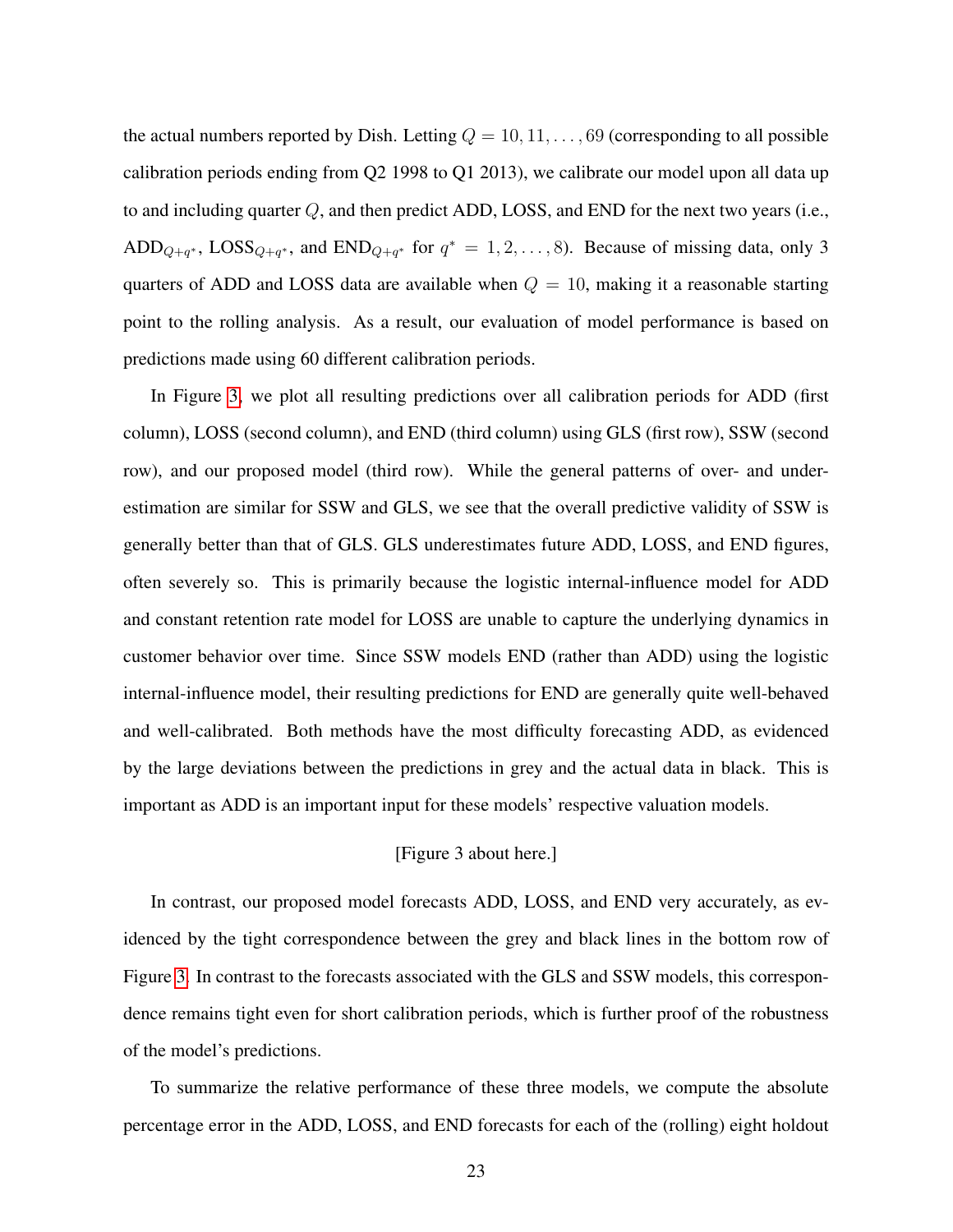quarters and take the average across the 60 different calibration periods. The resulting MAPE numbers are reported in Table [3.](#page-53-0) We see that the MAPE figures associated with the SSW model are generally half those of the GLS model, while the MAPE figures for our proposed method are generally one third smaller than those of SSW.

#### [Table 3 about here.]

These conclusions are not affected by the fact that our model incorporates the effects of covariates while the model of GLS and SSW do not. We created variants of the GLS and SSW models that include the quarterly seasonality and Great Recession effects (through a logit formulation for retention, and a proportional hazards specification for acquisition (GLS) and ending customers (SSW)), and do not observe any significant changes to our conclusions regarding the relative performance of the three models.

#### 5.1.3 Valuation Results

Have demonstrated the performance of our proposed model, we now to turn to the primary reason why it was developed in the first place: computing an estimate of the value of the firm.

We first project revenues (Section [4.5\)](#page-21-0) far enough into the future so that all subsequent profits/losses have no effect on our valuation; we choose 50 years. We forecast that POP will continue to grow at a per-month growth rate of 0.06% into the future; this is equal to the historical monthly US household growth rate over the period from March 1996 to March 2015.

Our revenue projections drive detailed financial projections that are used to estimate future free cash flows, the weighted average cost of capital, the value of non-operating assets, and net debt. We then add the value of the operating assets to the non-operating assets and subtract the net debt to arrive at our best estimate of shareholder value using Equation [1](#page-5-4)— see Table [4.](#page-54-0)

We estimate a stock price of \$64.62 based on Q1 2015 results, which were disclosed on May 11, 2015. The end-of-day stock price that day was \$66.38, implying that we are within 3% of the then-current stock price. Holding all else constant, the Dish Network stock price estimates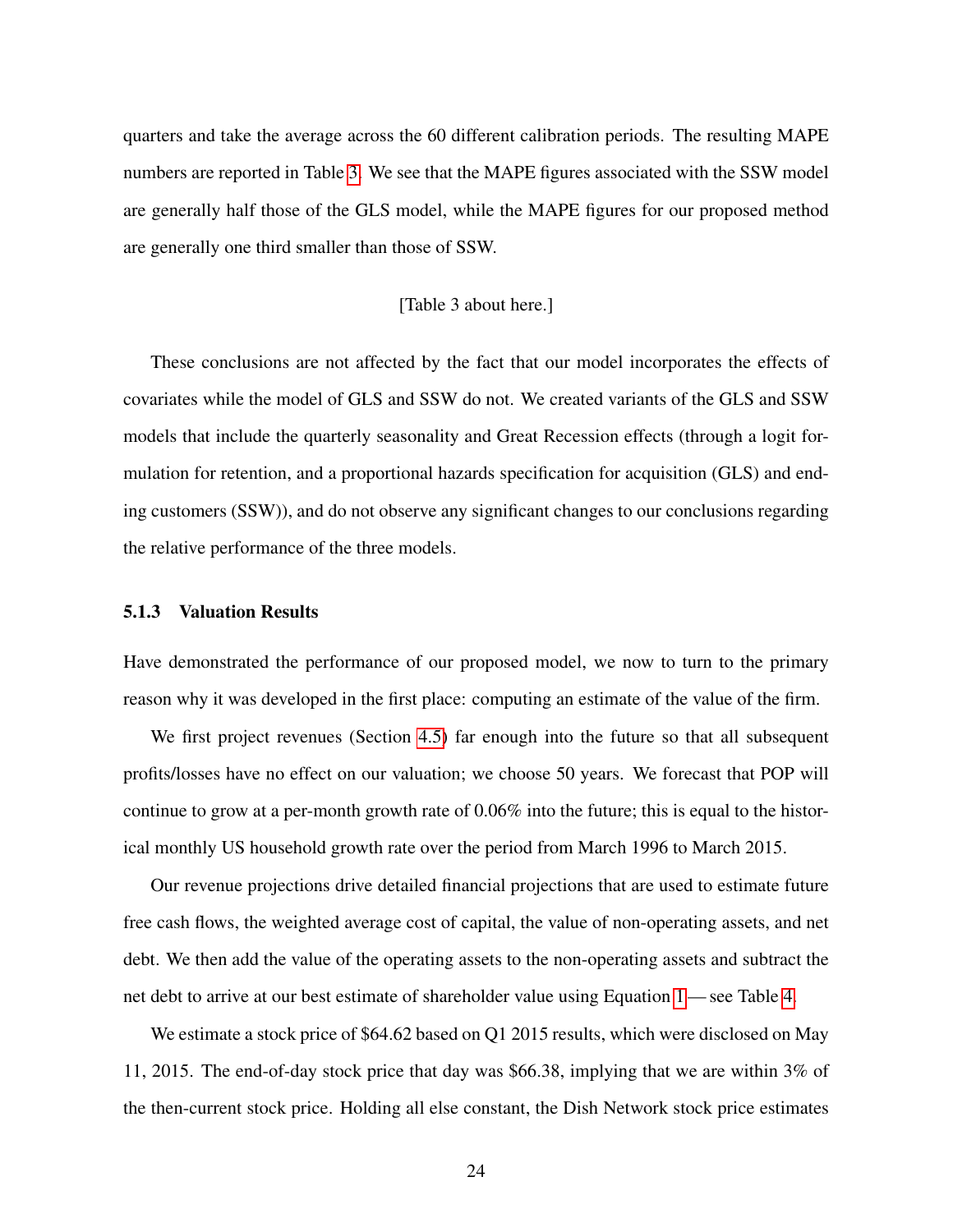computed using the GLS and SSW models for customer acquisition and retention were \$48.84 and \$63.72, respectively.

## [Table 4 about here.]

Our valuation and the corresponding implied stock price are point estimates. So as to get a sense of the uncertainty in these estimates, we undertake the following sensitivity analysis. First, holding the parameters of the retention and ARPU processes constant, we draw a new set of parameter values for the acquisition process model via bootstrap resampling of the model residuals (Efron and Tibshirani 1993, Chapter 9). Given this set of parameters, we compute the resulting revenue numbers, the corresponding estimate of the value of the firm and the implied stock price. We do this for 500 draws and compute a 95% interval for our implied stock price. We repeat this for the retention process (holding the parameters of the acquisition and ARPU processes constant) and the ARPU process (holding the parameters of the acquisition and retention processes constant). The interval associated with the acquisition process is [\$64.48, \$64.77]  $(+/- 0.2\%)$ . The equivalent intervals for the retention and ARPU processes are [\$62.47, \$66.78]  $(+/- 3.4\%)$  and [\$62.76, \$66.49]  $(+/- 3.0\%)$ , respectively. This suggests that it would be most beneficial to investors if Dish were to provide more or better data regarding customer retention (e.g., by disclosing LOSS figures monthly instead of quarterly).

## 5.2 Sirius XM

To test the robustness of our framework, we repeat our valuation exercise for a second company, Sirius XM, which is a broadcasting company that provides satellite radio services in the United States. Sirius XM is a good complementary example to that of Dish for a number of reasons:

1. Sirius XM is a relatively high-growth business, while Dish is a mature business. We note that ADD, LOSS, and END are all past their peak for Dish (Figure [2\)](#page-47-0), while they are increasing for Sirius XM.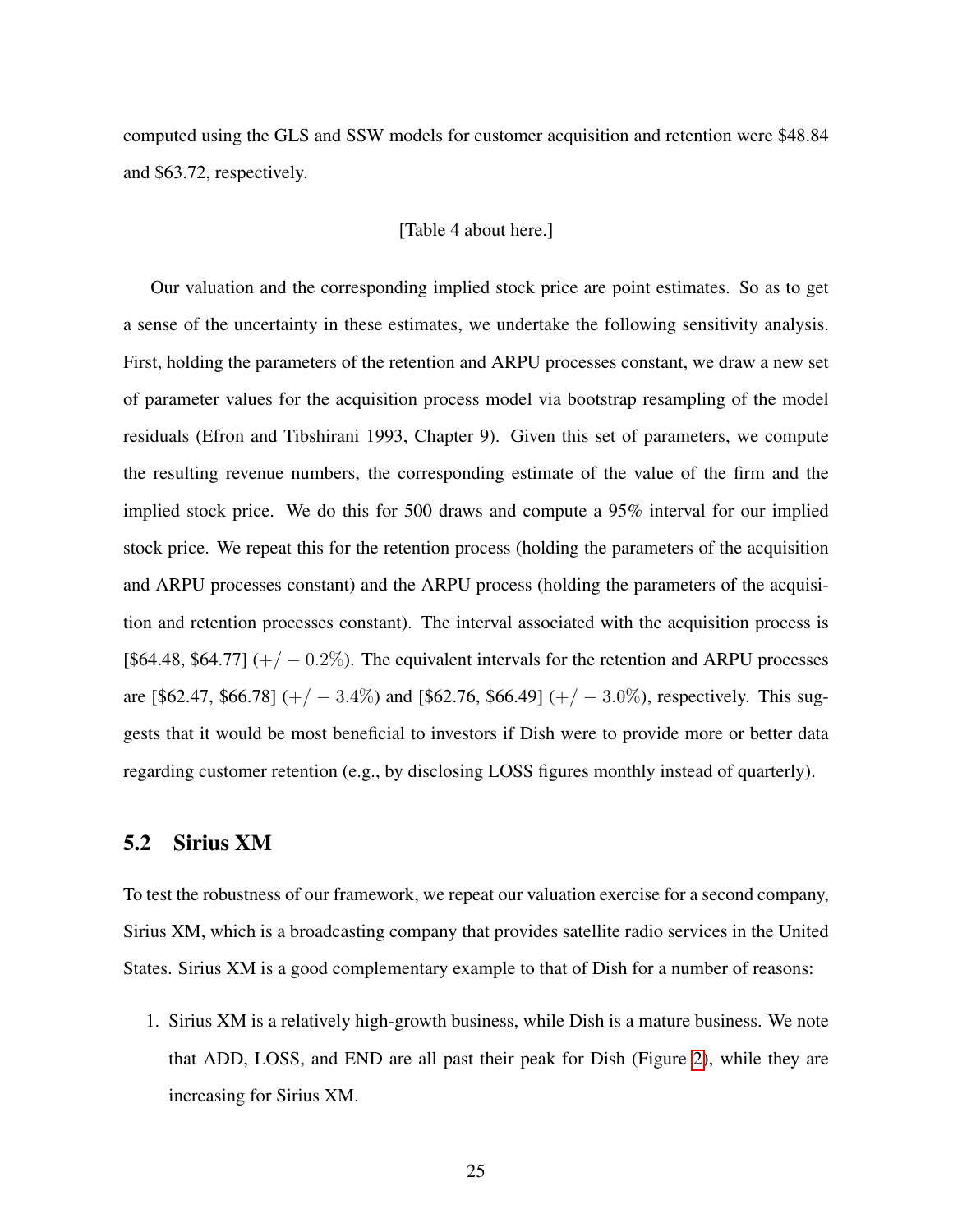- 2. Sirius XM suffers from more severe missingness than Dish. Sirius XM was formed by the merger of Sirius Satellite and XM Satellite, which began commercial operations in February 2002 and November 2001, respectively. Neither Sirius nor XM disclosed ADD, LOSS, or END data for paying customers. It was not until after the merger that these data were first publicly disclosed (Q3 2008). As a result, almost half of Sirius XM's customer data is missing.
- 3. Sirius XM is a high fixed-cost business because its satellite radios are pre-installed in most new vehicles, while Dish Network is a high variable-cost business. Most of Sirius XM's operating expenses, net of subscriber acquisition costs (SAC), are fixed in nature, while most of Dish's operating expenses are variable. All else being equal, this substantially increases the marginal profitability of new Sirius XM users.
- 4. Sirius XM has a very different customer base and customer profile than Dish. Sirius XM has a larger number of customers, each of whom generates less revenue but is much cheaper to acquire.
- 5. Sirius XM sells almost entirely into cars, whereas Dish sells almost entirely into homes. All else being equal, this makes Sirius XM a more cyclical business than Dish.

See Table [5](#page-55-0) for a comparison of the two companies on the basis of some basic measures.

#### [Table 5 about here.]

Despite these differences, we proceed with virtually the same model. The main change is that the population unit for Sirius XM is cars (as opposed to households for Dish). The market size for Sirius XM is equal to the number of vehicles on the road, as provided by the Bureau of Transportation Statistics. Correspondingly, we use vehicle sales, as defined/provided by Federal Reserve Bank of St. Louis, as our macroeconomic covariate. We denote the coefficient associated with the vehicle sales covariate by  $\beta_{VS}$ .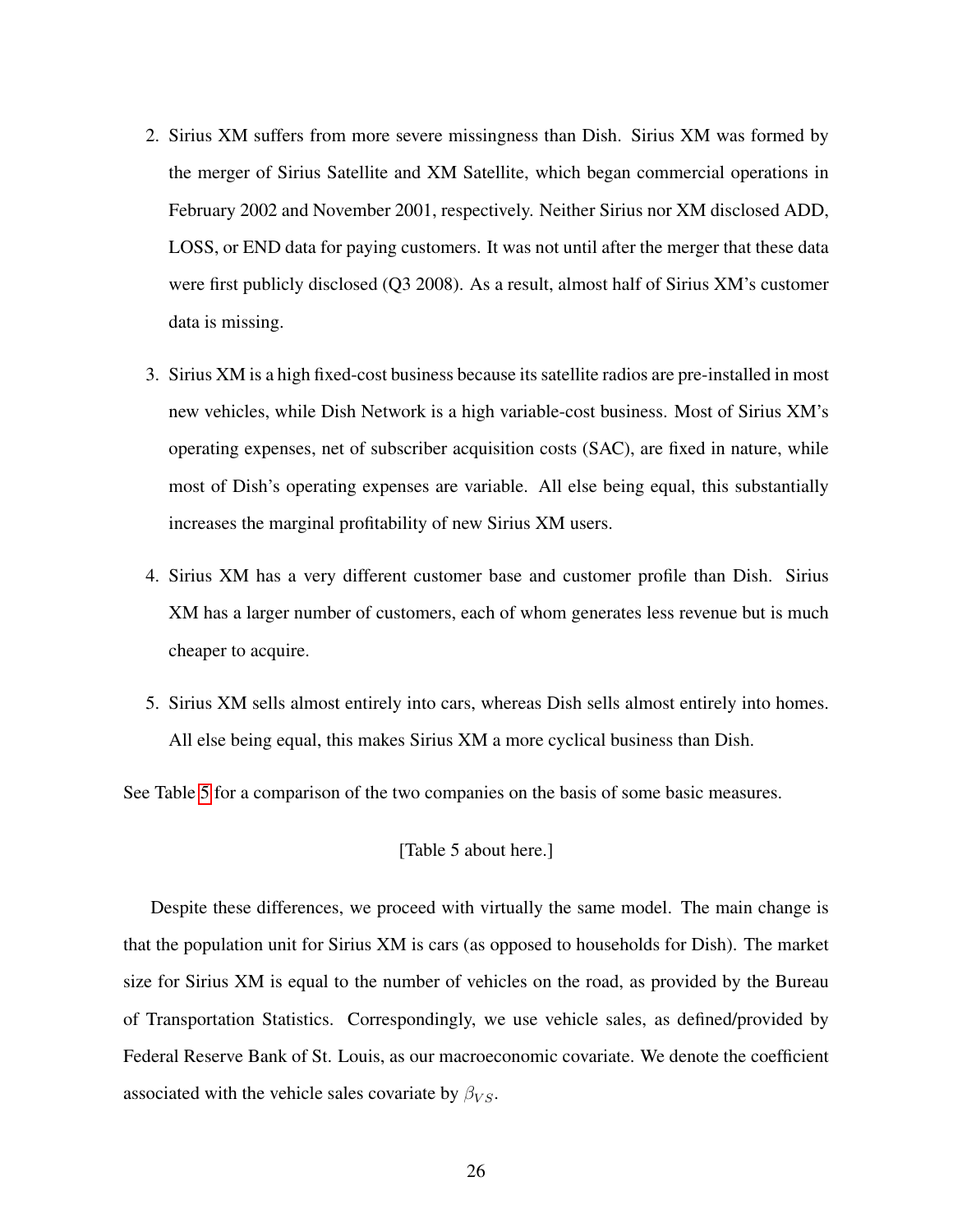The parameter estimates of the acquisition and retention process models are reported in Table [6;](#page-56-0) the associated model SSE is  $146,799$ .<sup>[17](#page-29-0)</sup> Once again, we assume linear growth when modeling average revenue per user. Fitting a simple time-trend regression (Equation [22\)](#page-19-3) to the data, we find that the residuals do not fail the Augmented Dickey Fuller unit root test (test statistic:  $t = -3.56, p = .04$ ); the associated parameter estimates are  $\hat{\beta}_0 = 9.643$  (s.e. .218) and  $\hat{\beta}_1 = 0.041$  (s.e. .002), with  $R^2 = 88\%$ .

### [Table 6 about here.]

In Figure [4,](#page-49-0) we plot model estimates for ADD, LOSS, and END against what we actually observed. We overlay a set of two-year rolling predictions corresponding to all possible calibration periods ending from Q3 2010 to Q1 2013, as we had done for Dish in Section [5.1.2.](#page-24-0) As was the case with Dish, the in-sample and out-of-sample fits for Sirius XM in terms of all three customer metrics are good.

# [Figure 4 about here.]

As with Dish, we project revenues 50 years into the future. We project both future vehicles on the road and vehicle sales assuming monthly growth rates are equal to their respective historical cumulative average growth rates from 1980 until 2015. We perform a detailed margin and cash flow analysis to turn the revenue projections into monthly free cash flow projections. The resulting valuation is presented in Table [7.](#page-57-0) We estimate Sirius XM's operating assets to be worth \$27.1B. After adding non-operating assets (Sirius XM has approximately \$1.1B in net operating loss carry-forwards) and subtracting net debt, we estimate shareholder value to be \$23.4B using Equation [1.](#page-5-4) This implies a stock price of \$4.24 based on Sirius XM's Q1 2015 results, which were released on April 28, 2015. The end-of-day stock price that day was \$3.90. Holding all else constant, the Sirius XM stock price estimates computed using GLS's and SSW's models for customer acquisition and retention were \$0.41 and \$6.55, respectively.

<span id="page-29-0"></span> $17$ Unlike Dish, the Weibull-Gamma baseline retention process for Sirius XM is not significantly different from a Weibull baseline. We retain the more general formulation for consistency with Dish.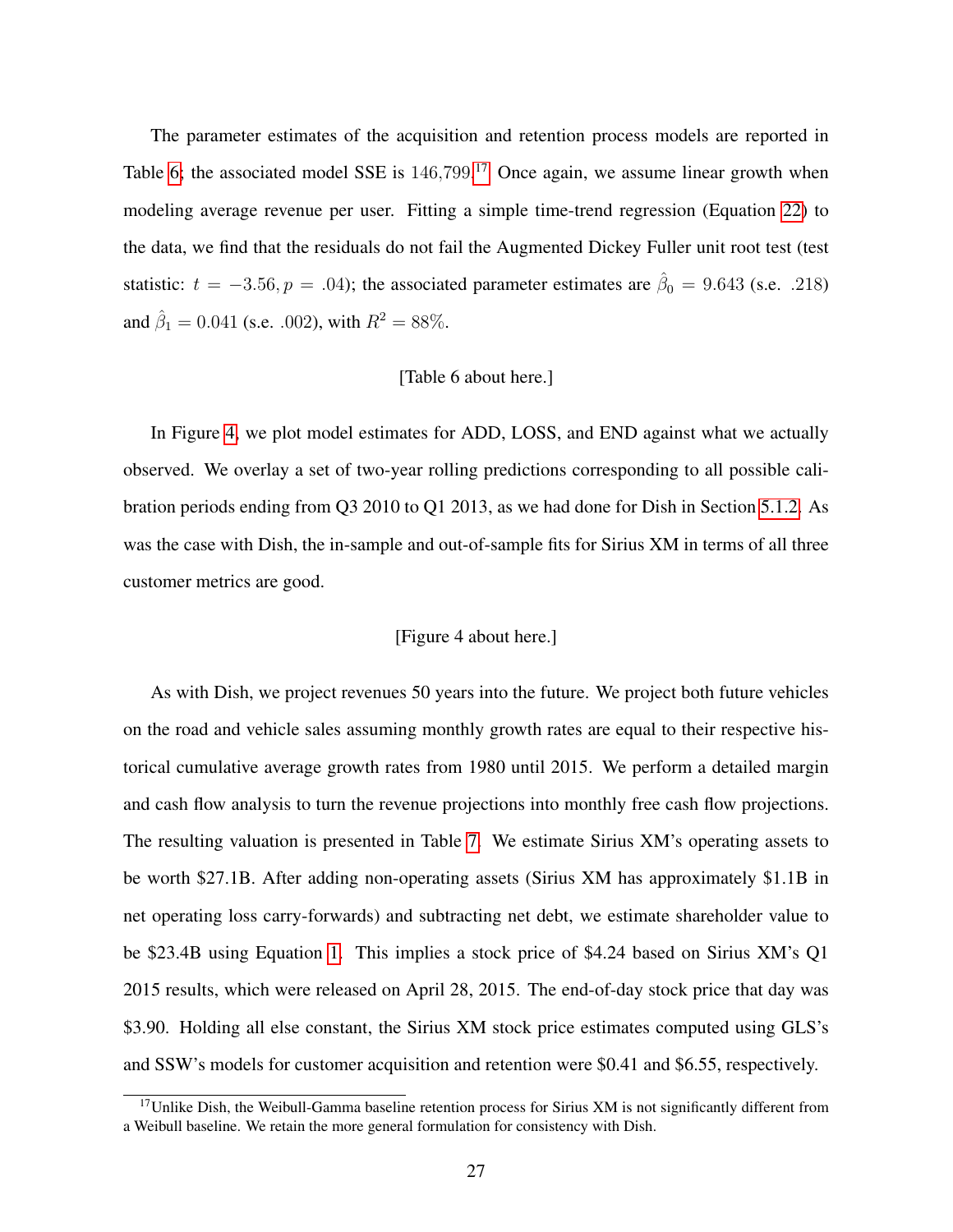[Table 7 about here.]

# <span id="page-30-0"></span>5.3 Additional Insights

Confident that our model provides sensible valuation estimates, we return to Dish to study other insights that we are able to draw from the model beyond stock price estimates. We look at the remaining/residual lifetime and lifetime value of Dish customers as a function of the length of their relationship (i.e., tenure) with the firm. We then decompose Dish's current customer equity (CCE) by tenure. While these seem like fairly ordinary applications of a customer-level model, it is important to keep in mind that we are doing these analyses with no customer-level data; all we have are the aggregated summaries that companies disclose to the public.

### <span id="page-30-1"></span>5.3.1 Comparison of Residual Value by Tenure

Let us consider a Dish customer acquired at the end of Q1 2015 whom we call Recent Robin, and another Dish customer acquired 10 years earlier at the end of Q1 2005 whom we call Longtime Larry. One quantity of managerial interest is the expected remaining (or residual) lifetime of Recent Robin and how it compares to the expected residual lifetime of Longtime Larry. The GLS and SSW models both assume that all customers are equal and thus Recent Robin and Longtime Larry would be expected to share the same expected future lifetime. However, we intuitively expect that Longtime Larry is likely to remain a customer for a longer period of time because his long history with Dish thus far suggests that he has a lower churn propensity. By definition, the expected residual lifetime of a customer acquired in month  $m$  who is still a customer in month  $M$  equals

$$
\sum_{i=0}^{\infty} \frac{S(M+i-m|m, \mathbf{X}_R(m, M+i); r_R, \alpha_R, c_R, \beta_R)}{S(M-m|m, \mathbf{X}_R(m, M); r_R, \alpha_R, c_R, \beta_R)}.
$$
 (26)

(See the Appendix for details of how we perform this calculation.) The expected residual lifetime of Recent Robin and Longtime Larry are 5.5 years and 9.4 years, respectively. This differ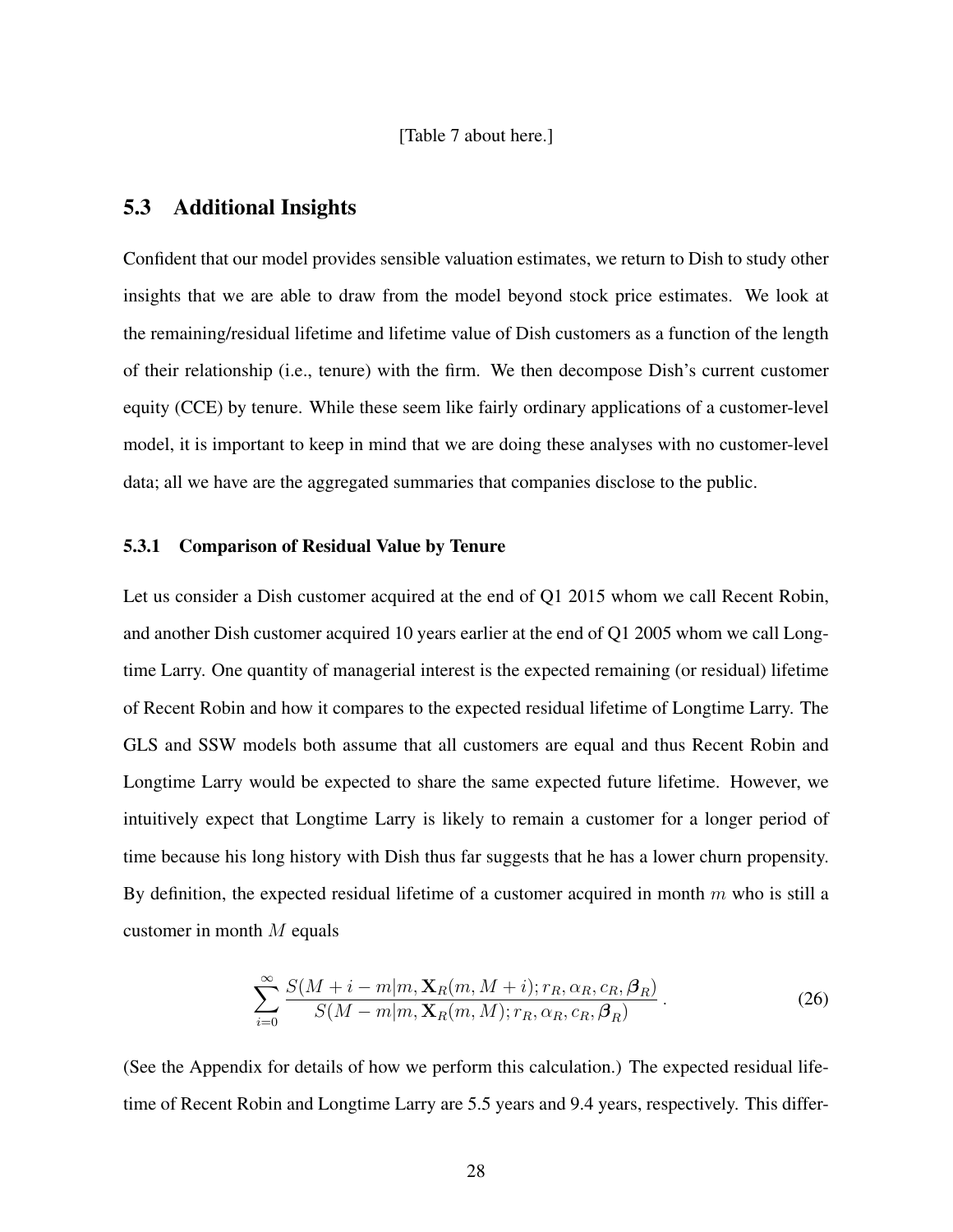ence is in line with our intuition.

Investors should be interested in the expected lifetime of customers. Longer expected customer lifetimes imply more stable future cash flows, all else being equal, because future cash flows are less reliant on the acquisition of new customers. At Dish, we see that not only do older customers have longer residual lifetimes, but also that all customers live for a relatively long time, which should be heartening to investors. Reducing investors' perceived risk of future cash flows reduces the cost of capital, raising firm valuation.

Another quantity of interest is the residual lifetime value (RLV) of customers.<sup>[18](#page-31-0)</sup> Calculating this using nothing but the information provided in a firm's financial statements requires careful consideration of what expenses are fixed versus variable, and a proper handling of subscriber acquisition costs. (See the Appendix for details of how we perform this calculation.) We estimate that the (pre-tax) RLV associated with Recent Robin to be \$1,426, excluding average initial acquisition costs of \$854, while Longtime Larry is worth \$1,932. While it is not possible to provide predictive validation of these customer insights because of the aggregated nature of the data, the predictive valuation analysis that we performed provides general validity for these results.

This information is useful to many stakeholders:

- Investors may track CLV relative to SAC per customer, viewing these metrics as financial barometers of customer health. Unfavorable trends in these figures (as has been evident at Dish, for example) could be indicative of decreasing customer (and thus firm) profitability.
- Competitors, comparable companies, and investors will be interested in the absolute level of CLV and RLV for benchmarking purposes. If a competitor estimates its own CLV to be

<span id="page-31-0"></span><sup>&</sup>lt;sup>18</sup>We make the distinction between CLV, which we reserve for as-yet-to-be acquired customers, and RLV, which applies to existing customers. Subject to minor accounting issues, these two quantities are equal when the we have constant retention rates (i.e., there is no heterogeneity across customers and/or duration dependence within customer). However, this is rarely the case and it is therefore important to make this distinction (Fader and Hardie 2010).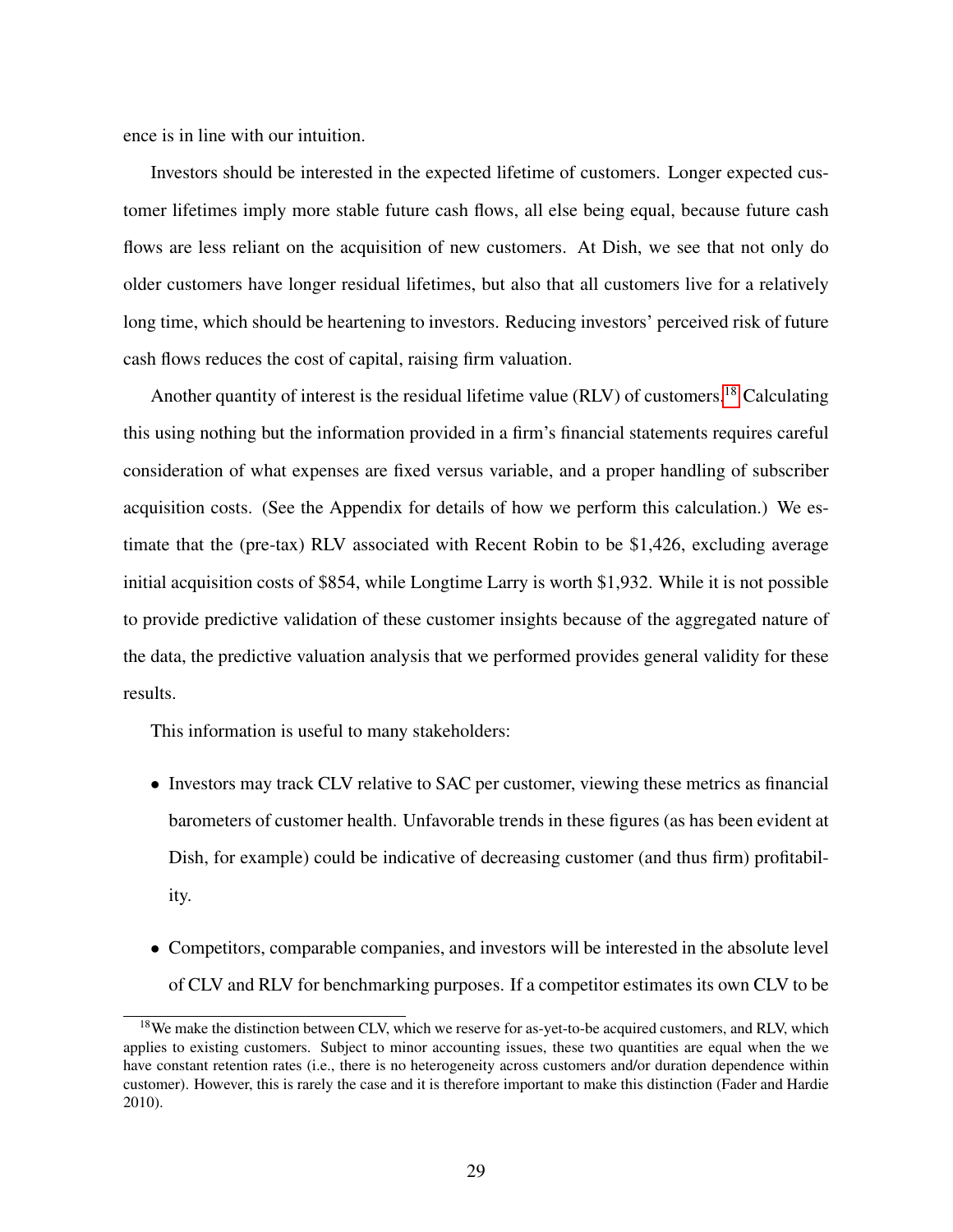less than Dish's, there may be opportunities to "close the gap," identifying what it could be that is causing the gap in average customer profitability. Investors may ask the same question and demand that changes be made to improve CLV and RLV.

While the preceding analysis has focused on *expected* residual lifetime and lifetime value, we can examine the distribution of these quantities across all possible Recent Robins and Longtime Larrys. In Figure [5](#page-50-0) we provide a histogram representing 1MM samples from their respective RLV distributions. This provides us with additional color regarding the riskiness of future cash flows associated with new and existing customers. For example, we estimate that there is a 41% chance that the company will incur a loss on a Recent Robin (i.e., 41% of Recent Robin's RLV samples (Figure [5\)](#page-50-0) lie to the left of \$854, the SAC per customer for Dish). We infer a long right tail to Longtime Larry's pre-tax RLV — this drives up Longtime Larry's expected pre-tax RLV, but also implies a much higher variance about that expectation. Longtime Larry is more valuable but is also more risky (McCarthy, Fader, and Hardie 2016).

### [Figure 5 about here.]

#### 5.3.2 Customer-Base Decomposition

The raw data available from virtually any public source reveals nothing about the tenure of existing customers or how these "lifetimes" vary across the customer base. As suggested by the examples of Recent Robin and Longtime Larry, this can be important information to outside investors. Fortunately, as just demonstrated, our proposed model makes it easy for analysts to infer these lifetimes. We can go further and segment the customer base on this basis.

The proportion of currently active customers (i.e., active at the end quarter  $Q$ ) who were born in month  $m$  is equal to

<span id="page-32-0"></span>
$$
\frac{\widehat{C}(m,3Q)}{\sum_{i=1}^{3Q}\widehat{C}(i,3Q)}.
$$
\n(27)

While knowing the count of customers within each segment is helpful, the value of those cus-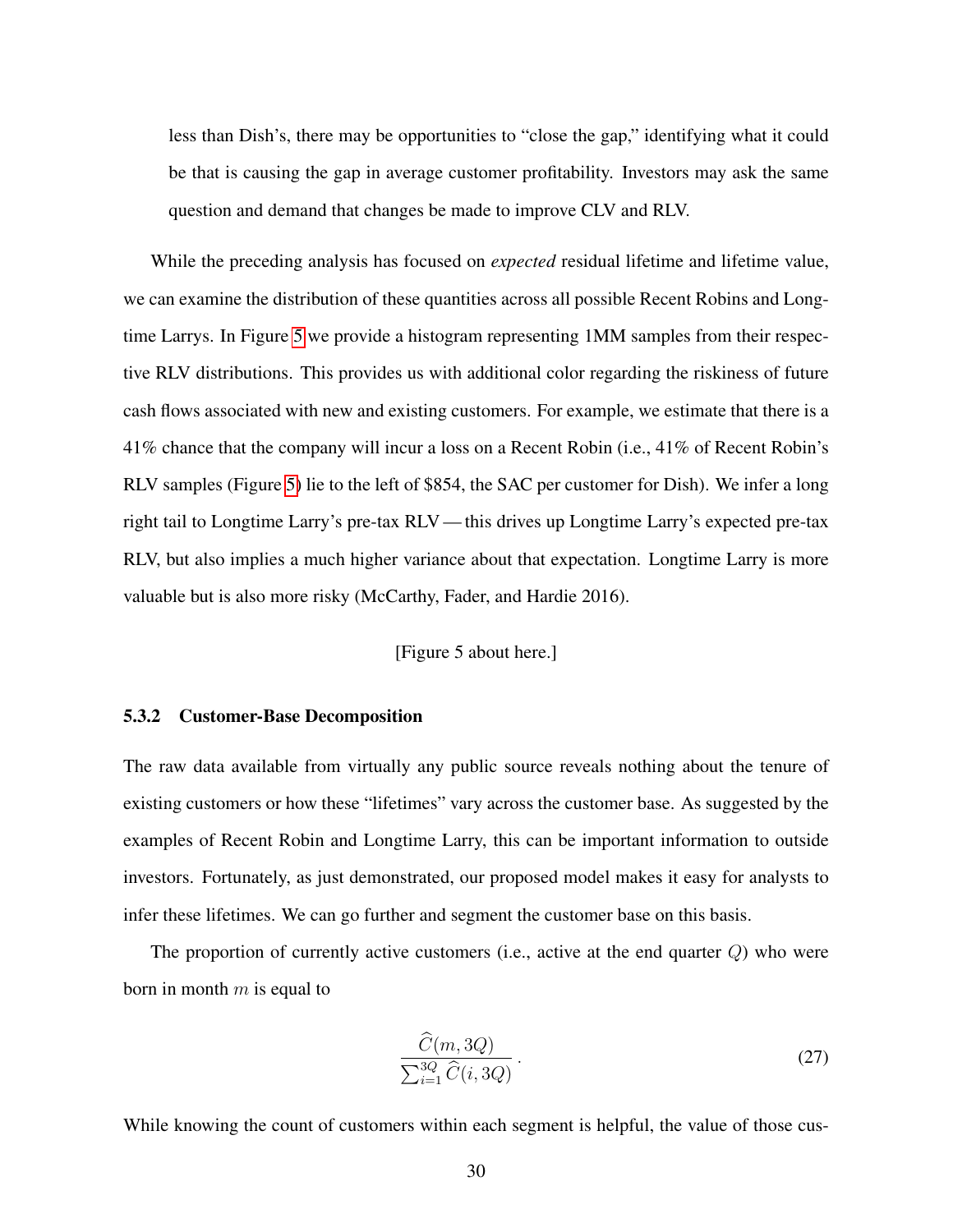tomers is probably of greater interest to investors and managers. Recall that the sum of RLV across all the firm's current customers is called current customer equity (CCE). It follows that the proportion of total CCE, as at the end of quarter  $Q$ , coming from customers who were born in month  $m$  is the RLV-weighted analog of Equation [27:](#page-32-0)

$$
\frac{\widehat{C}(m,3Q)E(\text{RLV}_{m,3Q})}{\sum_{i=1}^{3Q}\widehat{C}(i,3Q)E(\text{RLV}_{i,3Q})},
$$
\n(28)

where RLV<sub>m,3Q</sub> is the residual lifetime value of a customer acquired in month m who is still active in month 3Q. The resulting decomposition of Dish's customer base is presented in Table [8.](#page-58-0) We estimate, for example, that approximately one-eighth of Dish's customer base is comprised of highly loyal/inertial customers who have been Dish subscribers for 10+ years. We also infer that longer-lived segments comprise proportionally more of the total value of the customer base because they are inferred to have higher residual lifetime values, as is evident from our comparison of Recent Robin and Longtime Larry above.

## [Table 8 about here.]

This decomposition, and other granular inferences that can be drawn from our model, can provide useful insights for investors. In some sense, the overall corporate valuation shown earlier isn't necessarily very insightful by itself; it merely captures the "voice" of the financial market. It could be argued that the real value of our proposed approach is the ability to go beyond the macro valuation estimate to offer useful, operational diagnostics to better understand where that value is coming from, and what it might mean to the firm, its competitors, suppliers, investors, and possibly even public policy makers. In the case of Dish, the considerable amount of value coming from long-lived customers is indicative of a very mature business, and implies that the valuation of the business as a whole will be much more dependent on and sensitive to changes in the company's ability to retain existing companies, rather than acquire new ones. In contrast, Sirius XM's valuation is far more dependent on the the firm's ability to acquire new users and to earn a high rate of return on the firm's investment in those new users. This is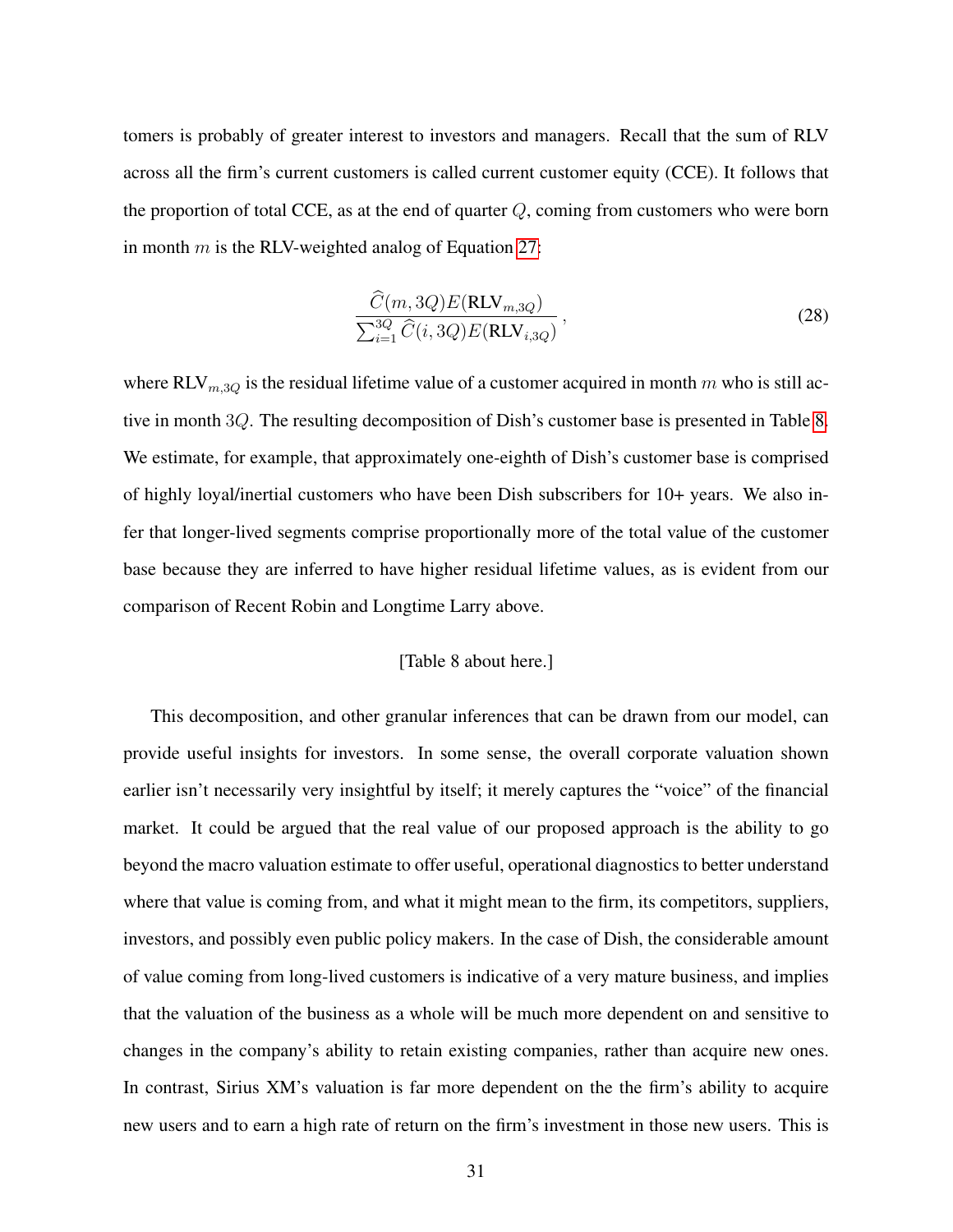important information for investors and managers alike.

# 6 General Discussion and Future Work

As noted at the outset of the paper, our objective has been to create a realistic model for customer acquisition and retention (which can be estimated using data publicly reported by firms with a subscription-based business model), and embed it within a standard financial framework for corporate valuation. Looking beyond the methods developed here, we hope this paper will serve as a call to action for firms, analysts, and investors to perform these kinds of analyses on a more regular and rigorous basis. We have provided several use cases for the insights that can be derived from our analyses, including but not limited to comparing CLV across comparable/competing firms, performing customer value segmentation, and providing investors with improved forward-looking sales visibility. All of this is possible because we have performed our valuation using a flexible, general-purpose model of customer behavior in contractual/subscription settings.

While our model is particularly suited to third parties analyzing publicly traded companies using their public disclosures, we contend that this same exercise can — and should be undertaken internally as well. Firms can easily implement an equivalent version of this model using internal company data, enhancing its overall validity. While the estimation procedures differ slightly (given access to more granular data), the models for customer acquisition, retention, and spending, along with the proposed valuation framework, would remain essentially the same. Measuring and tracking CLV and RLV can improve the ROI of a company's acquisition and retention spending, and our valuation framework gives company executives the ability to estimate how much value this ROI improvement has created for the overall value of the firm. This provides executives with an important key performance indicator to hold themselves and their marketing managers accountable to.

While our model is more flexible than previously published customer-based corporate val-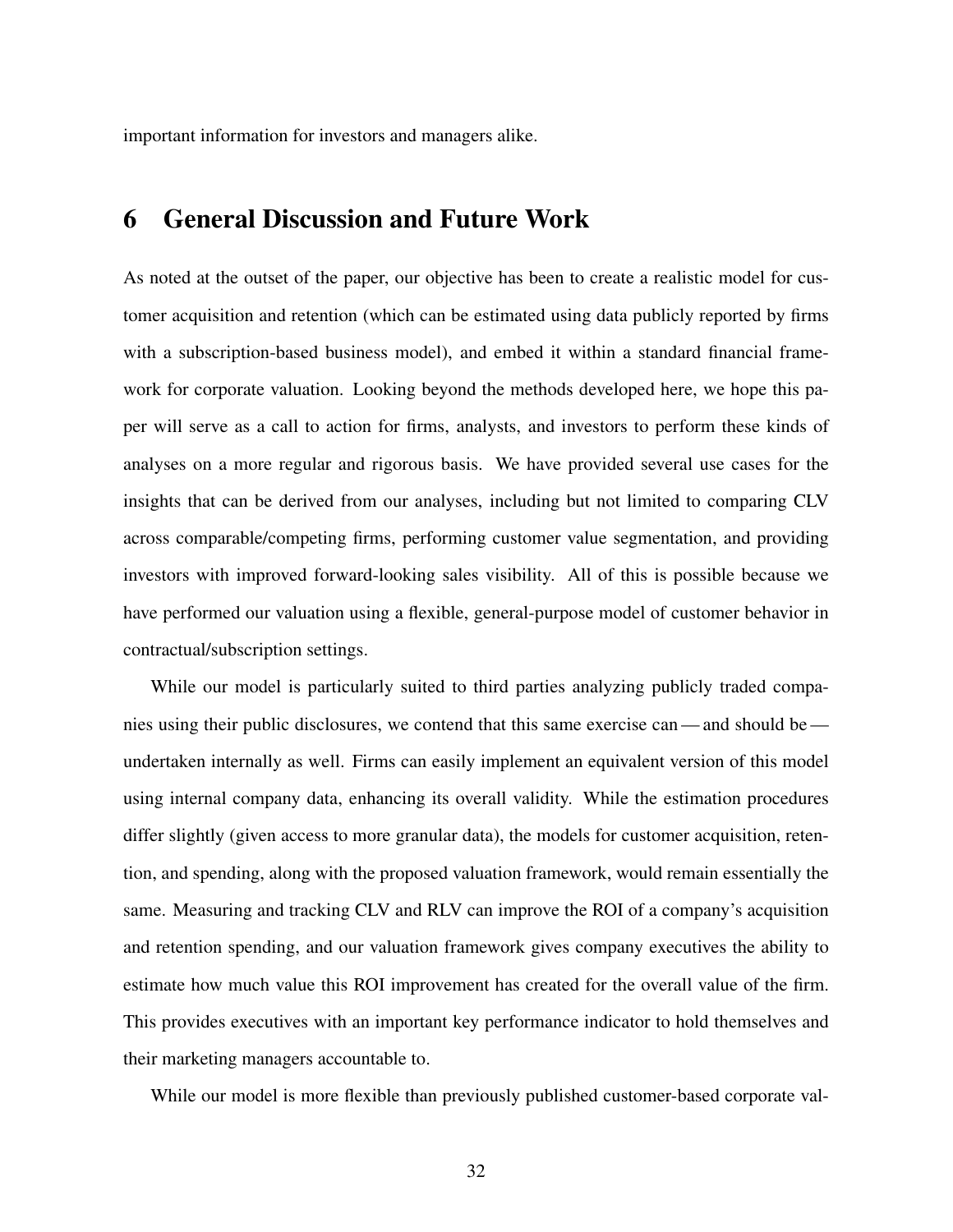uation models (e.g., in terms of the dynamics that it can accommodate), it has nevertheless remained parametrically parsimonious because the available data is limited — and will likely stay that way for the foreseeable future. For example, it is highly unlikely that firms will begin to disclose the kinds of data required to properly account for other sources of customer value, such as the referral value of a customer (Kemper 2010; Kumar et al. 2010; Kumar, Petersen, and Leone 2007), the impact of social media (Luo, Zhang, and Duan 2013; Yu, Duan, and Cao 2013), customer satisfaction (Anderson, Fornell, and Mazvancheryl 2004; Homburg, Koschate, and Hoyer 2005; Luo and Bhattacharya 2006), or heterogeneity in the spend per customer (Mc-Carthy, Fader, and Hardie 2016). At the same time, indirect proxies for these factors may be obtainable in some cases through external data sources for a small subset of companies.

Furthermore, it may seem tempting to add in other "bells and whistles" to further enrich the model specification used here. We should be open to such possibilities but are cautious about our ability to do so. For instance, it may be the case that individual-level acquisition and retention propensities are correlated (i.e., customers who take longer to acquire may have a lower propensity to churn once they have been acquired or vice versa — see Schweidel, Fader, and Bradlow (2008a) — but our ability to empirically identify such a correlation is very limited, increasing the risk that we over-burden the limited data we have available. Many other theoretically reasonable extensions (e.g., allowing for cross-cohort effects (Gopalakrishnan, Bradlow, and Fader 2016), or specifying a more complicated market potential model) will likely suffer from similar issues. Bodapati and Gupta (2004) warn us that when data is highly aggregated, even identifying heterogeneity (in their setting, using a finite mixture model) can be challenging. Model parsimony is a good thing.

Another limitation we readily acknowledge is that our framework is appropriate only for subscription-based businesses, for whom attrition is *observed* (Fader and Hardie 2009). For noncontractual settings (where attrition is unobserved), we can specify an alternative model for the number of customers matrix. However, it is not clear what kinds of metrics a company operating in such a setting would have to disclose in order for an outside analyst to be able to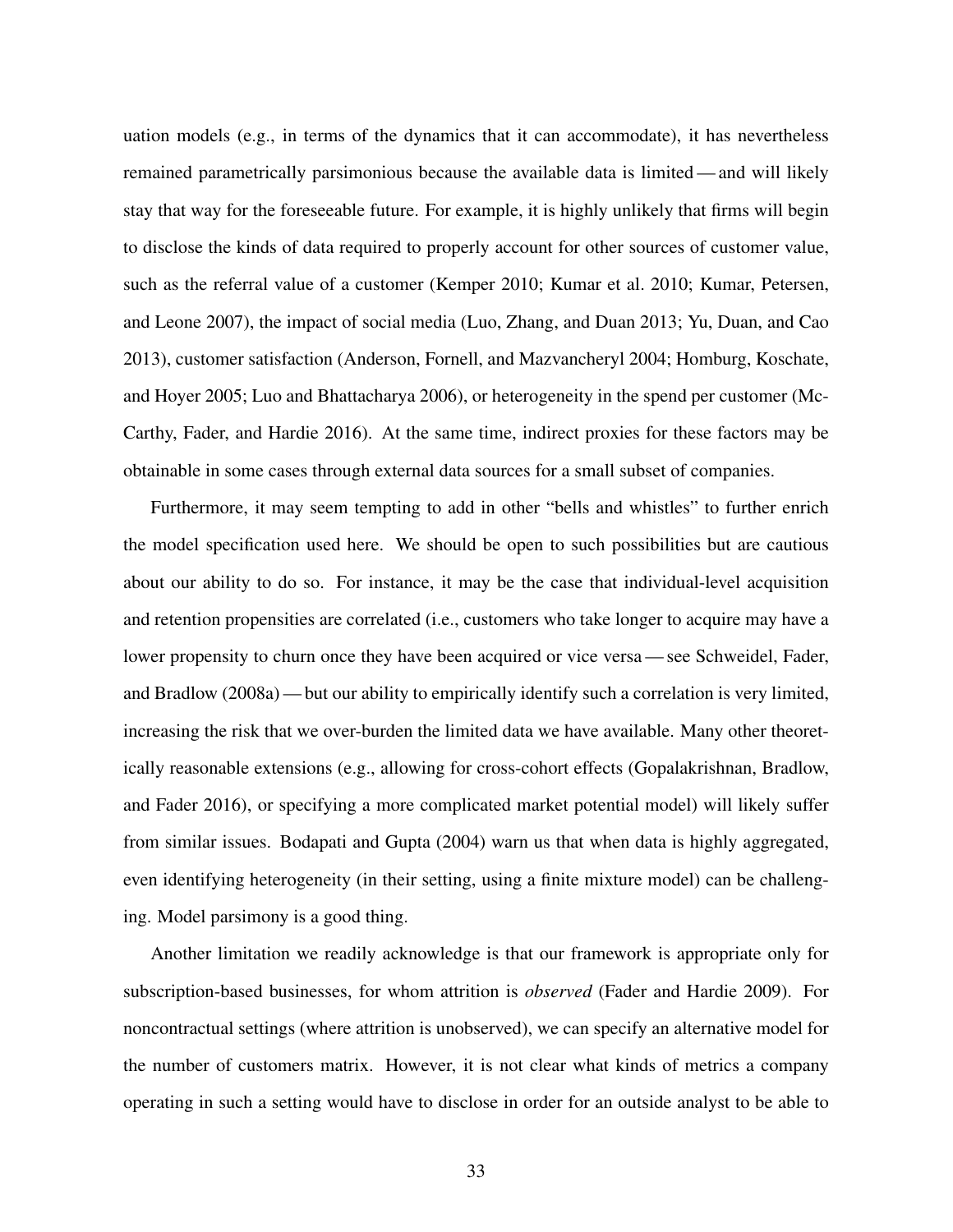estimate  $C(\cdot, \cdot)$  and perform the valuation task in a valid manner. This is an important area of future research.

We have focused our attention strictly upon conducting the valuation process for one company at a time, but our predictive accuracy may be improved if we were to develop a hierarchical Bayesian model, estimating the parameters for many companies at the same time. This may alleviate some of our data inadequacy issues by "borrowing strength" across firms, but will require considerable methodological advancements to properly "share" information across firms and handle aggregated missing data.

Beyond the methodological improvements, our valuation framework could provide perspective to the ongoing discussion among marketing scholars regarding the accounting of customer equity and advertising spending. Consistent with Srinivasan (2015), the vast majority of Dish's SAC is expensed and not capitalized (82% in Q1 2015) — the primary component of SAC that is capitalized is spending to purchase satellite receivers, which are then owned by Dish and depreciated over a useful life of approximately 4 years. In contrast, just acquired customers have, on average, a longer "useful life" of 5.5 years (Section [5.3\)](#page-30-0), and yet are not considered assets (Wiesel, Skiera, and Villanueva 2008). As a result, subscriber acquisition activities create costs that are incurred immediately but whose benefits are received in the future; as such, the income statement is not reflective of the underlying economic condition of the business. It is no surprise, then, that Dish was generally unprofitable earlier in its history, and profitable in recent years.

As companies increasingly recognize the importance and merit of customer-centric business strategies (Fader 2012), and in turn disclose customer data on a more regular and thorough basis, there will be a growing opportunity for marketing scholars to study the behavior of large, publicly traded companies through their customer data in conjunction with their financial statements. We hope that this paper lays a sound foundation for how future analyses will incorporate, and shed further light on, company valuation.

34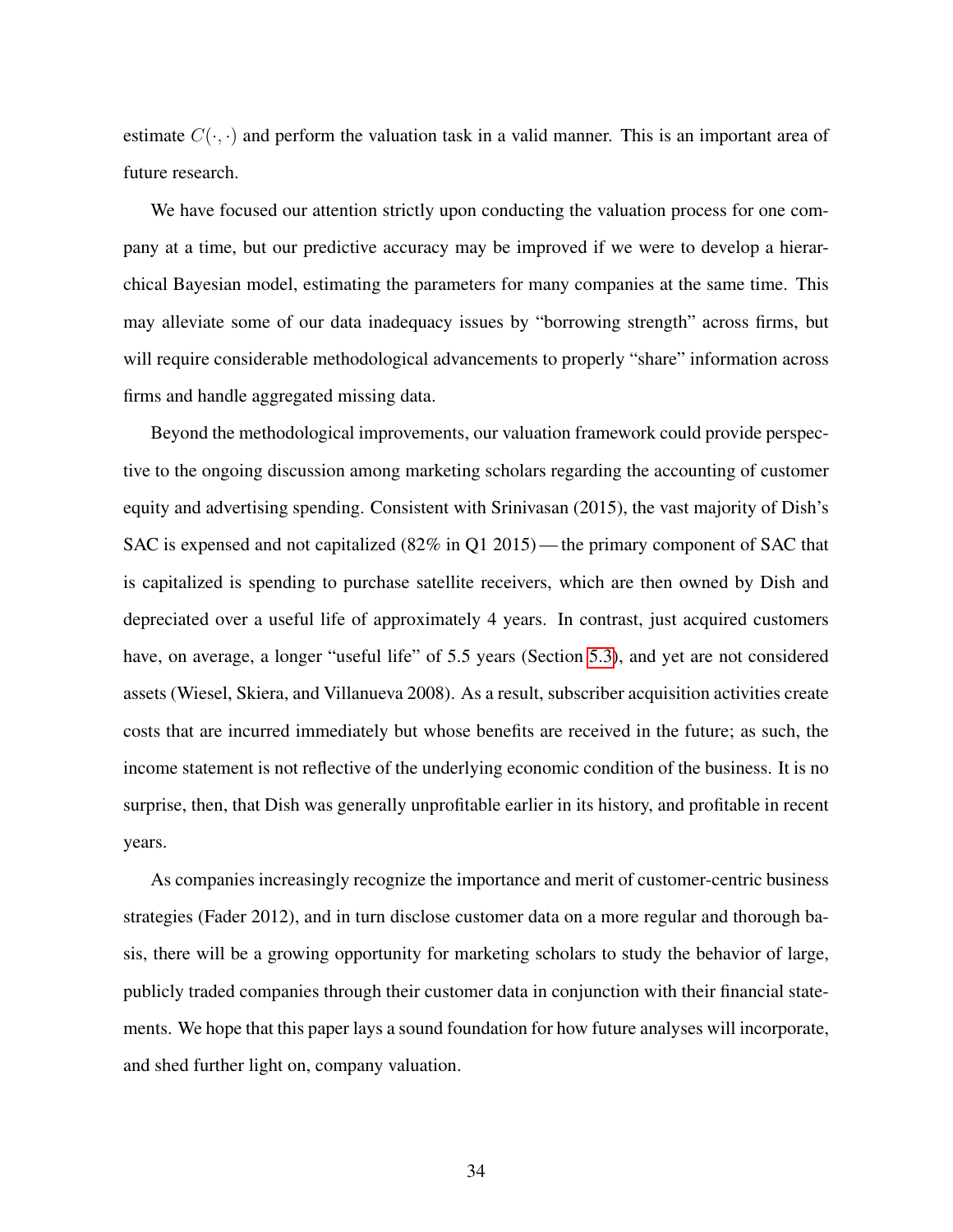# Appendix

RLV can be expressed mathematically as

$$
E(RLV) = \int_{t'}^{\infty} E[V(t)]S(t|t>t')d(t-t') dt,
$$

where  $t'$  is the age of the customer at the point in time where their residual lifetime value is computed,  $E[V(t)]$  is the expected net cash flow of the customer at time t (assuming they are alive at that time),  $S(t|t > t')$  is the probability that the customer has remained alive to at least time t (given they were alive at t', and  $d(t-t')$  is a discount factor that reflects the present value of money received at time t (Fader and Hardie 2015).

This is acceptable as a mathematical representation of the definition of (expected) RLV but is of limited use in practice, as it ignores the accounting issues identified in Section [5.3.1.](#page-30-1) However, these accounting issues are considered when performing our valuation and an intermediate result from these calculations can be used to compute RLV. The intermediate result of interest is EBITDASAC, earnings before interest, taxes, depreciation, amortization, and subscriber acquisition costs.

Let  $\tau_{m,M}^{(k)}$  be the kth sampled residual lifetime of a customer acquired in month m who is still active in month  $M$ , which is drawn from the distribution

$$
P(T_{m,M} = \tau) = \frac{S_R(\tau + M - m - 1|m) - S_R(\tau + M - m|m)}{S_R(M - m|m)}, \quad \tau = 1, 2, .... \quad \text{(A1)}
$$

The expected residual lifetime of a customer acquired in month  $m$  who is still active in month M can be computed as the average of many samples drawn from this distribution:

$$
E(T_{m,M}) = \frac{1}{K} \sum_{k=1}^{K} \tau_{m,M}^{(k)}.
$$
 (A2)

We set  $K = 1,000,000$  in our analysis.

Given monthly EBITDASAC numbers, the value of an average customer in month  $M + m^*$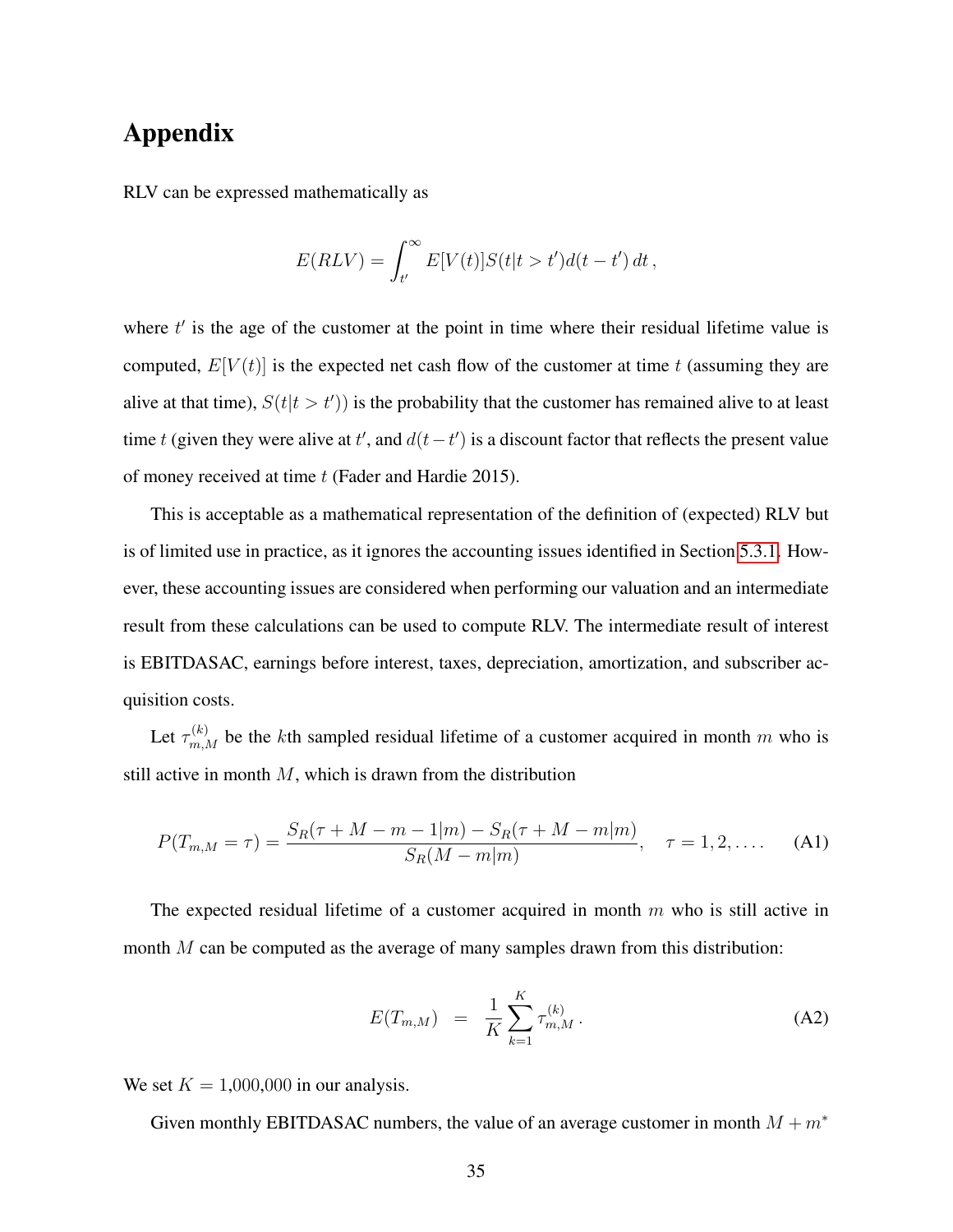$$
\frac{\text{EBITDASAC}(M+m^*)}{\big[\widehat{C}(.,M+m^*-1)+\widehat{C}(.,M+m^*)\big]/2}
$$

Therefore, the pre-tax RLV of a customer with sampled residual lifetime  $\tau_{m,M}^{(k)}$ , is

$$
\mathrm{rlv}_{m,M}^{(k)} = \sum_{m^*=1}^{\infty} \frac{\mathrm{EBITDASAC}(M+m^*)}{\left[\widehat{C}(.,M+m^*-1)+\widehat{C}(.,M+m^*)\right]/2} \frac{\mathbb{1}(m^* \le \tau_{m,M}^{(k)})}{(1+\mathrm{WACC})^{m^*}},\tag{A3}
$$

(The empirical distribution of these draws is plotted in Figure [5.](#page-50-0)) Averaging over these sampled realizations of residual lifetime gives us the expected RLV of a customer acquired in month  $m$ who is still active in month M,

$$
E(RLV_{m,M}) = \frac{1}{K} \sum_{k=1}^{K} rlv_{m,M}^{(k)}.
$$
 (A4)

.

is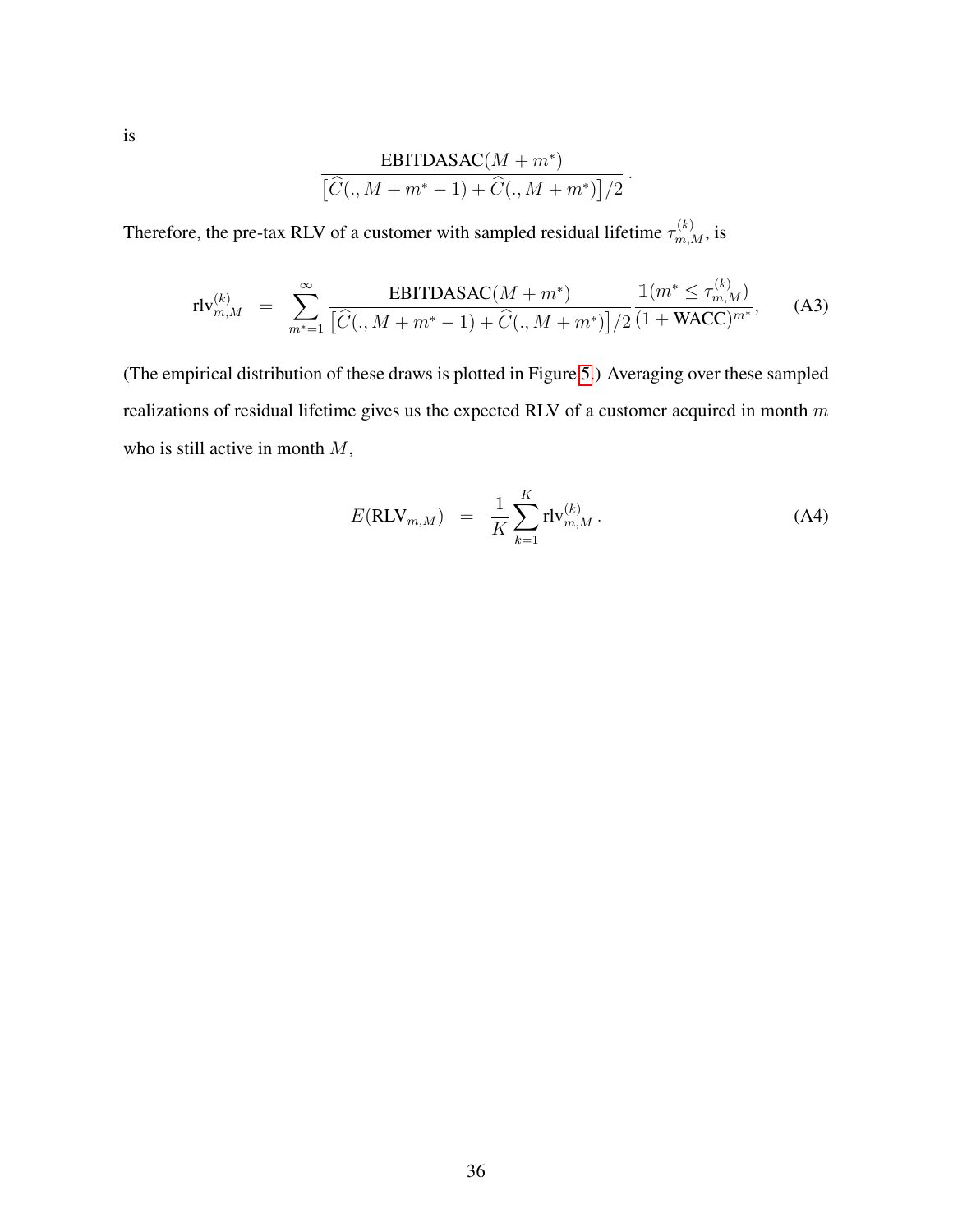# References

Anderson, Eugene W, Claes Fornell, and Sanal K. Mazvancheryl (2004), "Customer Satisfaction and Shareholder Value," *Journal of Marketing*, 68 (October), 172–185.

Andon, Paul, Jane Baxter, and Graham Bradley (2001), "Calculating the Economic Value of Customers to an Organisation," *Australian Accounting Review*, 11 (23), 62–72.

Bass, Frank M. (1969), "A New Product Growth Model for Consumer Durables," *Management Science*, 15 (5), 215–227.

Baxter, Robbie Kellman (2015), *The Membership Economy: Find Your Super Users, Master the Forever Transaction, and Build Recurring Revenue*. New York, NY: McGraw-Hill Professional.

Blattberg, Robert C. and John Deighton (1996), "Manage Marketing by the Customer Equity Test," *Harvard Business Review*, 74 (July–August), 136–144.

Bodapati, Anand V. and Sachin Gupta (2004), "The Recoverability of Segmentation Structure From Store-Level Aggregate Data," *Journal of Marketing Research*, 41 (August), 351–364.

Bonacchi, Massimiliano, Mascia Ferrari, and Massimiliano Pellegrini (2008), "The Lifetime Value Scorecard: From E-Metrics to Internet Customer Value," in *Performance Measurement and Management Control: Measuring and Rewarding Performance* (Studies in Managerial and Financial Accounting, Volume 18), Marc J. Epstein and Jean-François Manzoni, eds. Bingley, UK: Emerald Group Publishing Limited, 77–100.

Bonacchi, Massimiliano, Kalin Kolev, and Baruch Lev (2015), "Customer Franchise: A Hidden, Yet Crucial, Asset," *Contemporary Accounting Research*, 32 (Fall), 1024–1049.

Bonacchi, Massimiliano and Paolo Perego (2012), "Measuring and Managing Customer Lifetime Value: A CLV Scorecard and Cohort Analysis in a Subscription-Based Enterprise," *Management Accounting Quarterly*, 14 (Fall), 27–39.

Boyce, Gordon (2000), "Valuing Customers and Loyalty: The Rhetoric of Customer Focus Versus the Reality of Alienation and Exclusion of (Devalued) Customers," *Critical Perspectives*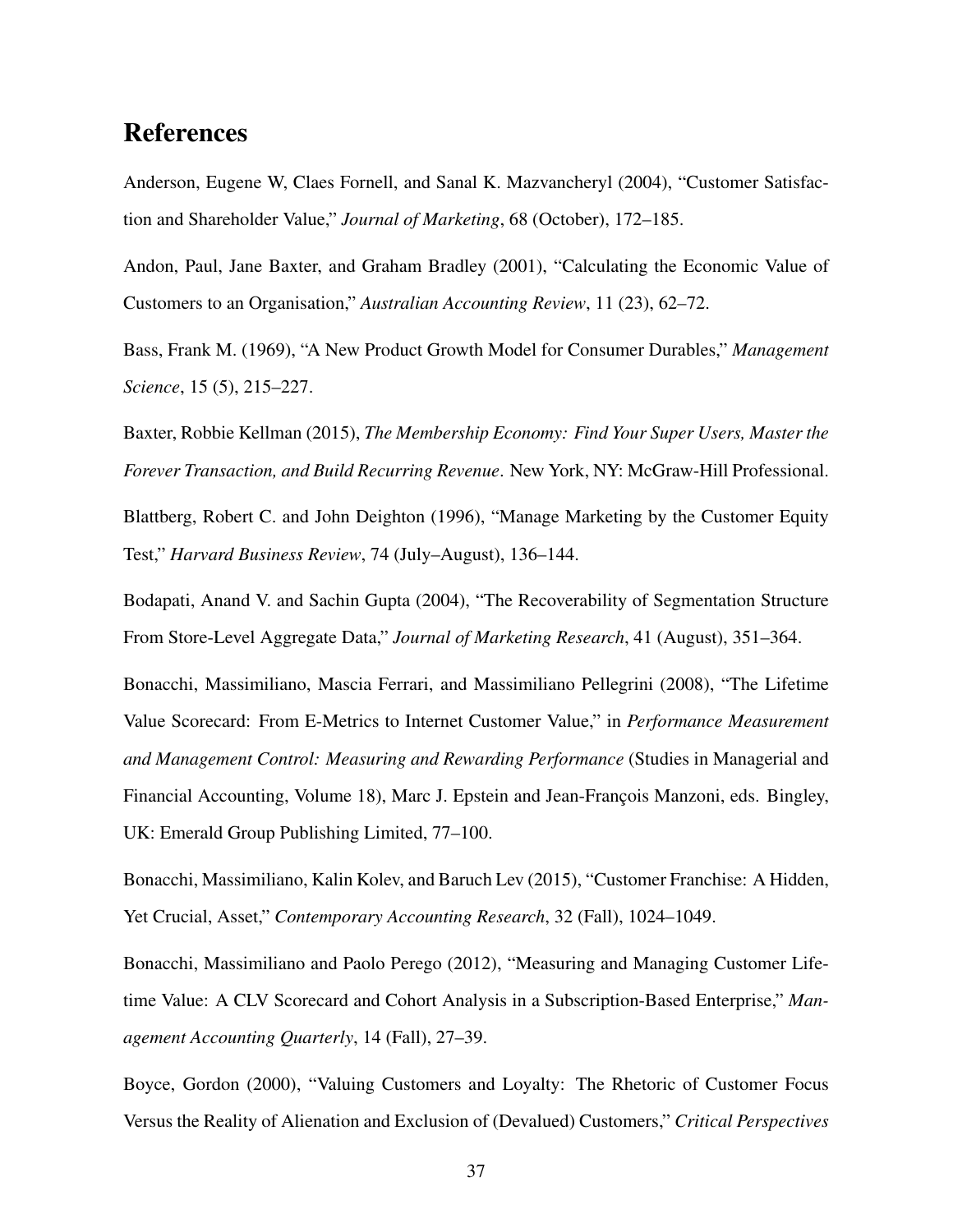*on Accounting*, 11 (December), 649–689.

Damodaran, Aswath (2005), "Valuation Approaches and Metrics: A Survey of the Theory and Evidence," *Foundations and Trends in Finance*, 1 (8), 693–784.

——— (2012), *Investment Valuation: Tools and Techniques for Determining the Value of Any Asset*, 3rd edn. Hoboken, NJ: John Wiley & Sons.

Day, George and Liam Fahey (1988), "Valuing Market Strategies," *Journal of Marketing*, 52 (July), 45–57.

Dickey, David A. and Wayne A. Fuller (1979), "Distribution of the Estimators for Autoregressive Time Series with a Unit Root," *Journal of the American Statistical Association*, 74 (366a), 427–431.

DISH (2015), Dish Network Corporation, Form 10-K (Annual Report for the Fiscal Year Ended December 31, 2014).

Doyle, Peter (2000), *Value-Based Marketing: Marketing Strategies for Corporate Growth and Shareholder Value*. Chichester, UK: John Wiley & Sons.

Efron, Bradley and Robert J. Tibshirani (1993), *An Introduction to the Bootstrap*. Boca Raton, FL: Chapman & Hall/CRC.

Elliott, Graham, Thomas J. Rothenberg, and James H. Stock (1996), "Efficient Tests for an Autoregressive Unit Root," *Econometrica*, 64 (4), 813–836.

Eskin, Gerald J. (1973), "Dynamic Forecasts of New Product Demand Using a Depth of Repeat Model," *Journal of Marketing Research*, 10 (May), 115–129.

Fader, Peter (2012), *Customer Centricity: Focus on the Right Customers for Strategic Advantage*, 2nd edn. Philadelphia, PA: Wharton Digital Press.

Fader, Peter S. and Bruce G.S. Hardie (2009), "Probability Models for Customer-Base Analysis," *Journal of Interactive Marketing*, 23 (1), 61–69.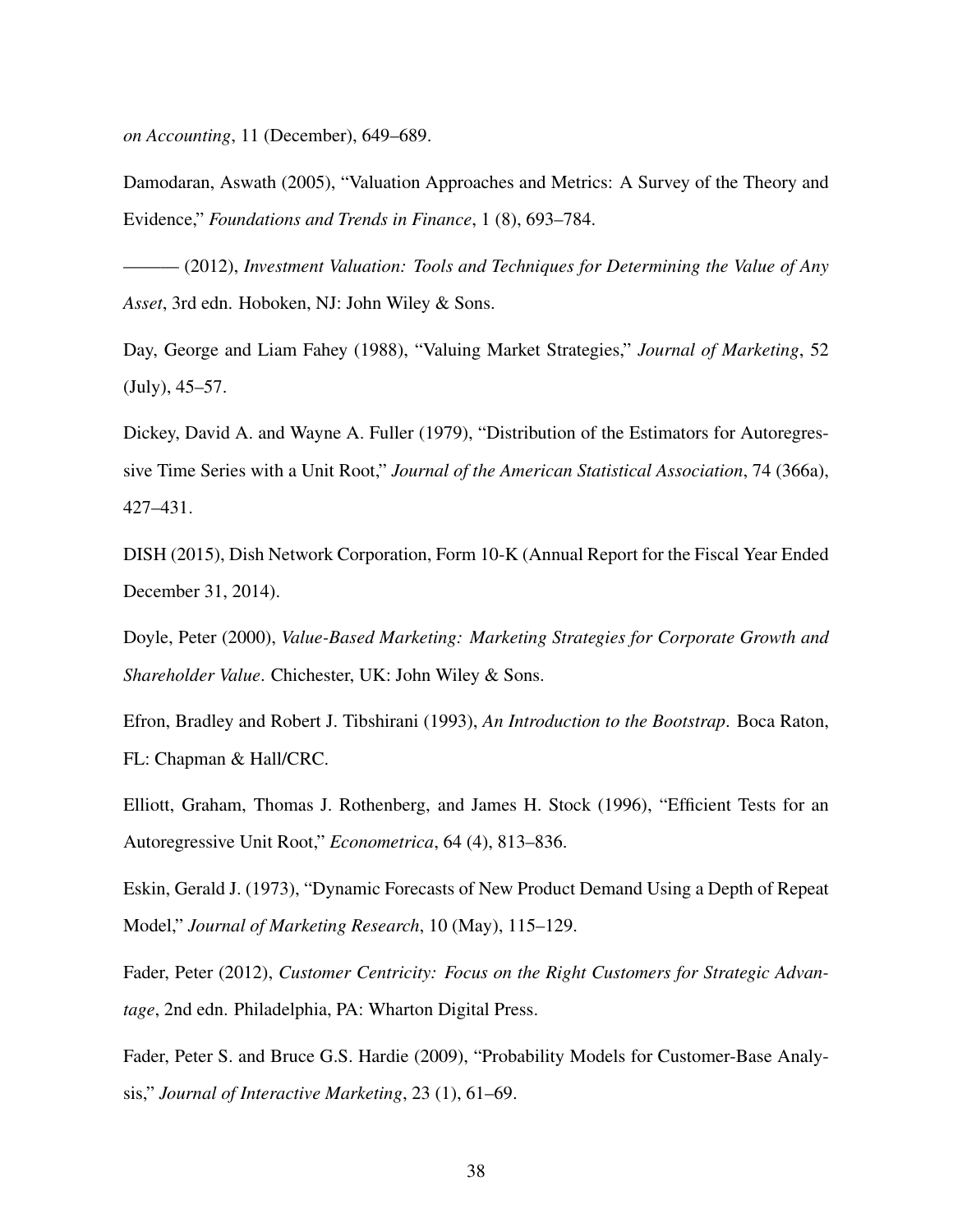- and ——— (2010), "Customer-Base Valuation in a Contractual Setting: The Perils of Ignoring Heterogeneity," *Marketing Science*, 29 (1), 85–93.

—— and ——— (2015), "Simple Probability Models for Computing CLV and CE," in *Handbook of Research on Customer Equity in Marketing*, V. Kumar and Denish Shah, eds. Cheltenham, UK: Edward Elgar Publishing, 77–100.

— and Chun-Yao Huang (2004), "A Dynamic Changepoint Model for New Product Sales Forecasting," *Marketing Science*, 23 (1), 50–65.

Fisher, John C. and Robert H. Pry (1971), "A Simple Substitution Model of Technological Change," *Technological Forecasting and Social Change*, 3, 75–88.

Fourt, Louis A. and Joseph W. Woodlock (1960), "Early Prediction of Market Success for New Grocery Products," *Journal of Marketing*, 25 (October), 31–38.

Gopalakrishnan, Arun, Eric T. Bradlow, and Peter S. Fader (2016), "A Cross-Cohort Changepoint Model for Customer-Base Analysis," *Marketing Science*, (forthcoming).

Gourio, François and Leena Rudanko (2014), "Customer Capital," *The Review of Economic Studies*, 81 (3), 1102–1136.

Greenwald, Bruce, Judd Kahn, Paul D. Sonkin, and Michael Van Biema (2004), *Value Investing: From Graham to Buffett and Beyond*. Hoboken, NJ: John Wiley & Sons.

Gupta, Sunil., Donald R. Lehmann, and Jennifer Ames Stuart (2004), "Valuing Customers," *Journal of Marketing Research*, 41 (February), 7–18.

Hand, John R.M. (2015), "Discussion of 'Customer Franchise — A Hidden, Yet Crucial, Asset'," *Contemporary Accounting Research*, 32 (Fall), 1050–1052.

Holthausen, Robert W. and Mark E. Zmijewski (2014), *Corporate Valuation: Theory, Evidence and Practice*. Westmont, IL: Cambridge Business Publishers.

Homburg, Christian, Nicole Koschate, and Wayne D. Hoyer (2005), "Do Satisfied Customers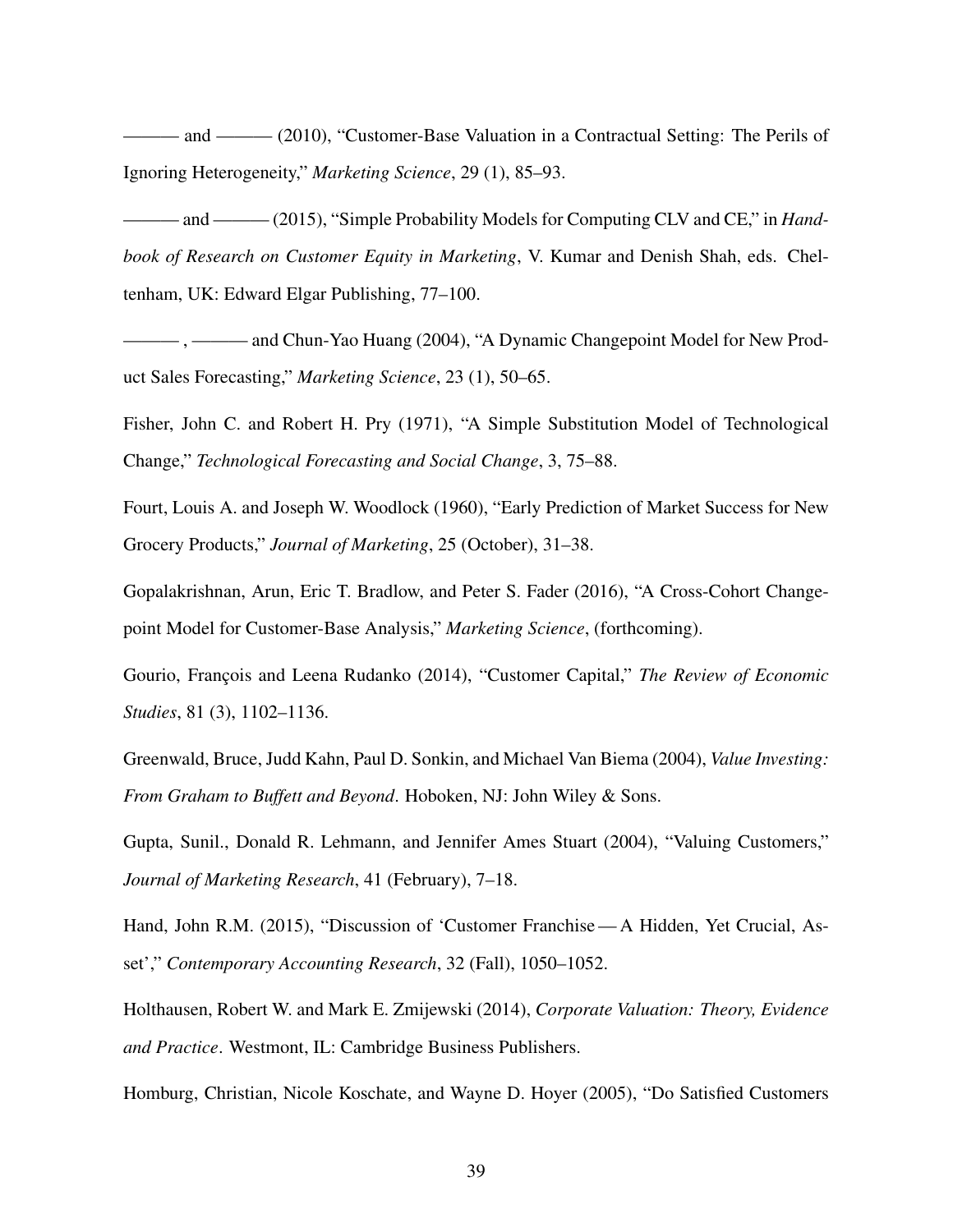Really Pay More? A Study of the Relationship Between Customer Satisfaction and Willingness to Pay," *Journal of Marketing*, 69 (April), 84–96.

Jamal, Zainab and Randolph E. Bucklin (2006), "Improving the Diagnosis and Prediction of Customer Churn: A Heterogeneous Hazard Modeling Approach," *Journal of Interactive Marketing*, 20 (3–4), 16–29.

Janzer, Anne H. (2015), *Subscription Marketing: Strategies for Nurturing Customers in a World of Churn*. Mountain View, CA: Cuesta Park Consulting.

Kemper, Andreas (2010), *Valuation of Network Effects in Software Markets: A Complex Networks Approach*. Heidelberg: Physica-Verlag.

Kim, Namwoon, Vijay Mahajan, and Rajendra K. Srivastava (1995), "Determining the Going Market Value of a Business in an Emerging Information Technology Industry: The Case of the Cellular Communications Industry," *Technological Forecasting and Social Change*, 49 (3), 257–279.

Koller, Tim, Marc Goedhart, and David Wessels (2015), *Valuation: Measuring and Managing the Value of Companies*, 6th edn. Hoboken, NJ: John Wiley & Sons.

Kumar, V., Lerzan Aksoy, Bas Donkers, Rajkumar Venkatesan, Thorsten Wiesel, and Sebastian Tillmanns (2010), "Undervalued or Overvalued Customers: Capturing Total Customer Engagement Value," *Journal of Service Research*, 13 (3), 297–310.

Kumar, V., J. Andrew Petersen, and Robert P. Leone (2007), "How Valuable is Word of Mouth?" *Harvard Business Review*, 85 (October), 139–146.

Kumar, V. and Denish Shah (2009), "Expanding the Role of Marketing: From Customer Equity to Market Capitalization," *Journal of Marketing*, 73 (November), 119–136.

——— and ——— (2015), *Handbook of Research on Customer Equity in Marketing*. Cheltenham, UK: Edward Elgar Publishing.

Libai, Barak, Eitan Muller, and Renana Peres (2009), "The Diffusion of Services," *Journal of*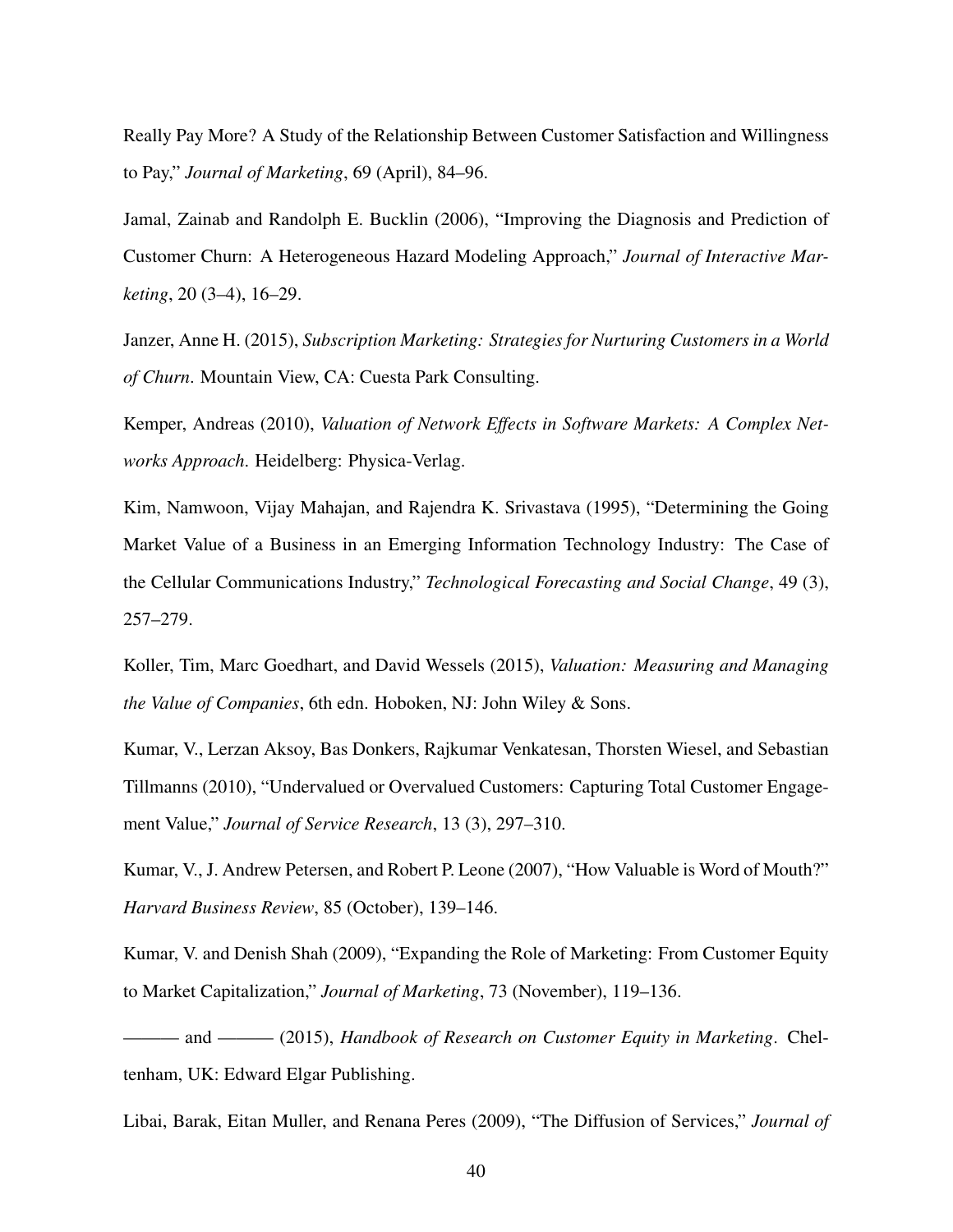*Marketing Research*, 46 (April), 163–175.

Luo, Xueming and C.B. Bhattacharya (2006), "Corporate Social Responsibility, Customer Satisfaction, and Market Value," *Journal of Marketing*, 70 (October), 1–18.

Luo, Xueming, Jie Zhang, and Wenjing Duan (2013), "Social Media and Firm Equity Value," *Information Systems Research*, 24 (March), 146–163.

Martínez-Jerez, Francisco Asís, Thomas J. Steenburgh, Jill Avery, and Lisa Brem (2013), "Hubspot: Lower Churn through Greater CHI," Harvard Business School Case 9-110-052. Boston, MA: Harvard Business School Publishing.

McCarthy, Daniel, Peter S. Fader, and Bruce G.S. Hardie (2016), "V(CLV): Examining Variance in Models of Customer Lifetime Value." (Accessed October 15, 2016), [available at <http://ssrn.com/abstract=2739475>].

Moe, Wendy W. and Peter S. Fader (2002), "Using Advance Purchase Orders to Forecast New Product Sales," *Marketing Science*, 21 (3), 347–364.

Morrison, Donald G. and David C. Schmittlein (1980), "Jobs, Strikes, and Wars: Probability Models for Duration," *Organizational Behavior and Human Performance*, 25 (2), 224–251.

Pfeifer, Phillip E. (2011), "On Estimating Current-Customer Equity Using Company Summary Data," *Journal of Interactive Marketing*, 25 (1), 1–14.

———, Mark E. Haskins, and Robert M. Conroy (2005), "Customer Lifetime Value, Customer Profitability, and the Treatment of Acquisition Spending," *Journal of Managerial Issues*, 17 (Spring), 11–25.

Rappaport, Alfred (1986), *Creating Shareholder Value: The New Standard for Business Performance*. New York, NY: Free Press.

SCAC (2004), "Case Summary: Netflix, Inc. Securities Litigation," Securities Class Action Clearinghouse, Stanford Law School. (Accessed October 15, 2015), [available at [http://](http://securities.stanford.edu/filings-case.html?id=103168) [securities.stanford.edu/filings-case.html?id=103168](http://securities.stanford.edu/filings-case.html?id=103168)].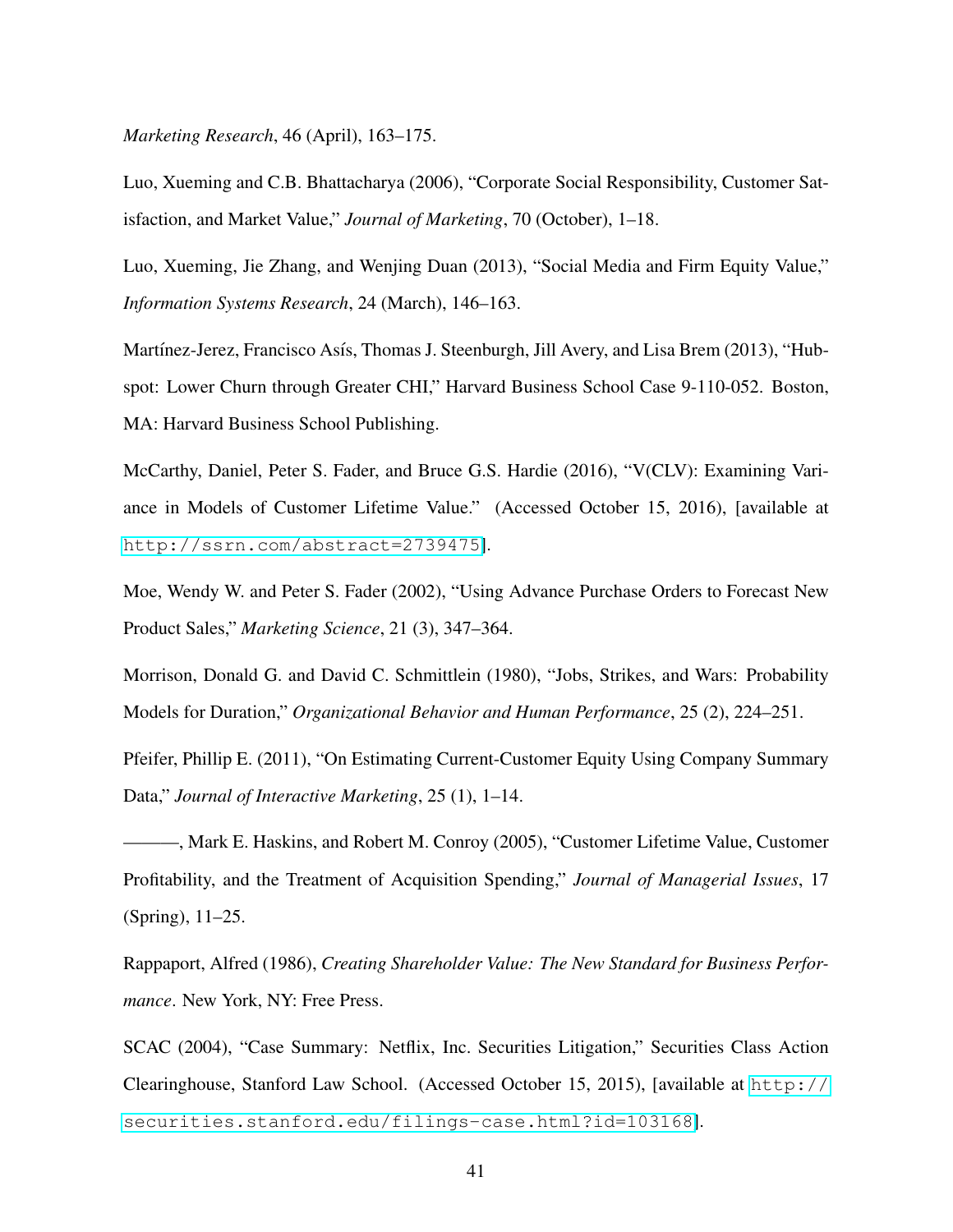Schulze, Christian, Bernd Skiera, and Thorsten Wiesel (2012), "Linking Customer and Financial Metrics to Shareholder Value: The Leverage Effect in Customer-Based Valuation," *Journal of Marketing*, 76 (March), 17–32.

Schweidel, David A., Peter S. Fader, and Eric T. Bradlow (2008a), "A Bivariate Timing Model of Customer Acquisition and Retention," *Marketing Science*, 27 (5), 829–843.

-, ———, and ——— (2008b), "Understanding Service Retention Within and Across Cohorts Using Limited Information," *Journal of Marketing*, 72 (January), 82–94.

Skiera, Bernd and Christian Schulze (2014), "Customer-Based Valuation: Similarities and Differences to Traditional Discounted Cash Flow Models," in *Handbook of Service Marketing Research*, Roland T. Rust and Ming-Hui Huang, eds. Cheltenham, UK: Edward Elgar Publishing, 123–134.

Srinivasan, Shuba (2015), "Capitalizing Advertising Spending," presentation to the Marketing Accountability Standards Board.

Srivastava, Rajendra K., Tasadduq A. Shervani, and Liam Fahey (1997), "Driving Shareholder Value: The Role of Marketing in Reducing Vulnerability and Volatility of Cash Flows," *Journal of Market-Focused Management*, 2 (1), 49–64.

———, ———, and ——— (1998), "Market-Based Assets and Shareholder Value: A Framework for Analysis," *Journal of Marketing*, 62 (January), 2–18.

Van den Bulte, Christophe and Gary L. Lilien (1997), "Bias and Systematic Change in the Parameter Estimates of Macro-Level Diffusion Models," *Marketing Science*, 16 (4), 338–353.

Warrillow, John (2015), *The Automatic Customer: Creating a Subscription Business in Any Industry*. New York, NY: Portfolio/Penguin.

Wiesel, Thorsten, Bernd Skiera, and Julian Villanueva (2008), "Customer Equity: An Integral ´ Part of Financial Reporting," *Journal of Marketing*, 72 (March), 1–14.

Yu, Yang, Wenjing Duan, and Qing Cao (2013), "The Impact of Social and Conventional Media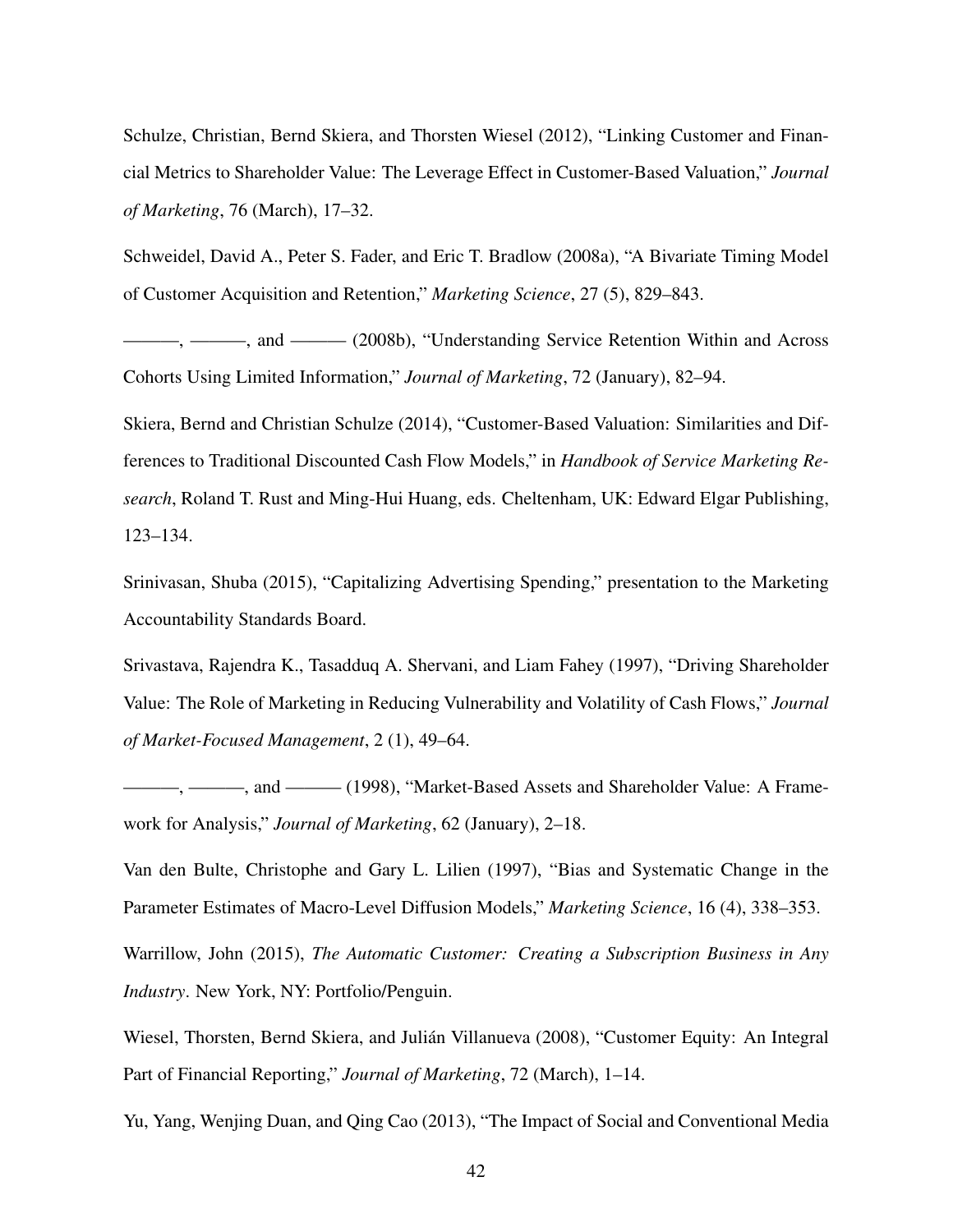on Firm Equity Value: A Sentiment Analysis Approach," *Decision Support Systems*, 55 (4), 919–926.

Zivot, Eric and Jiahui Wang (2006), *Modeling Financial Time Series with S-Plus<sup>®</sup>*, 2nd edn. New York: Springer Science+Business Media.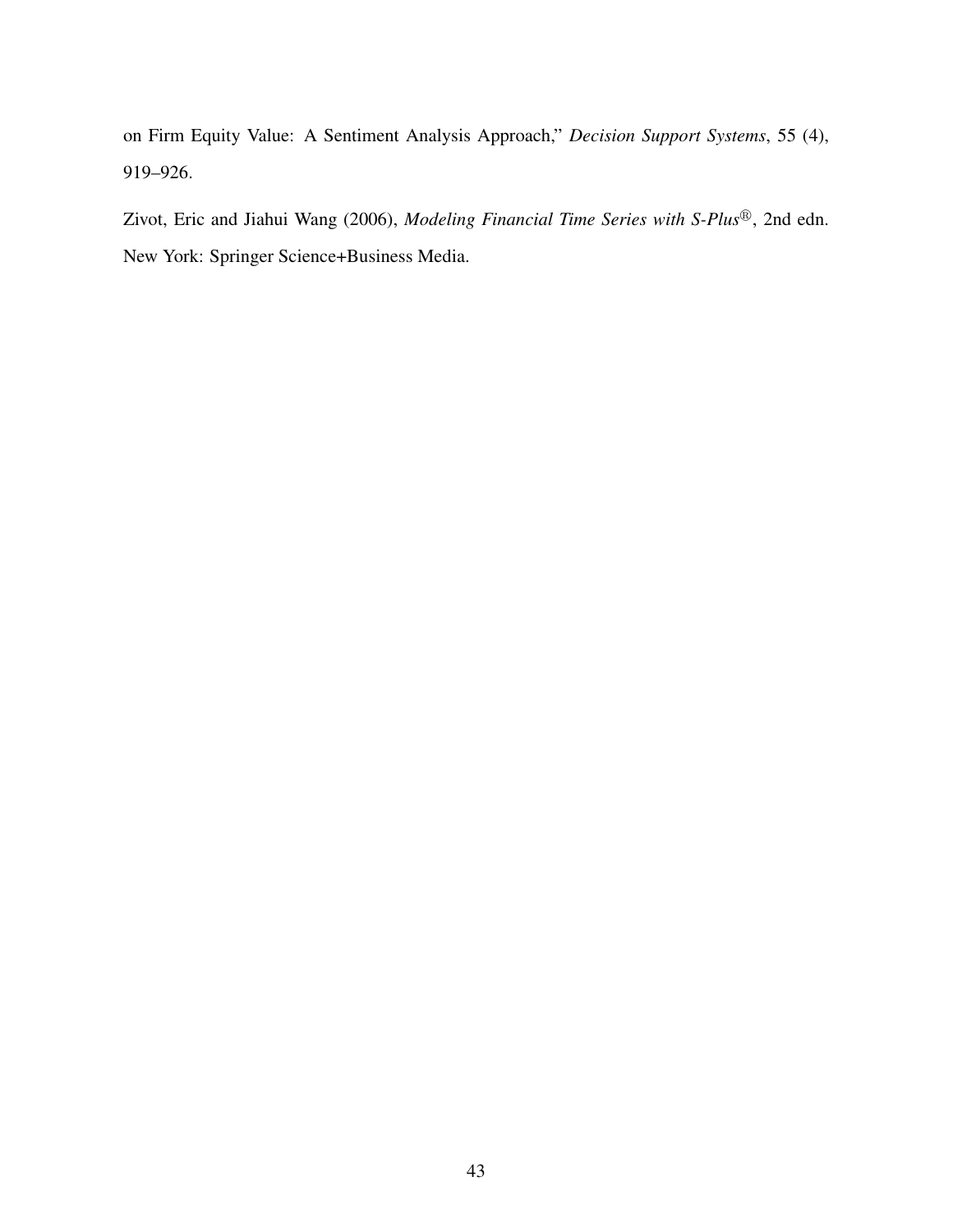<span id="page-46-0"></span>

Figure 1: The "Number of Customers" Matrix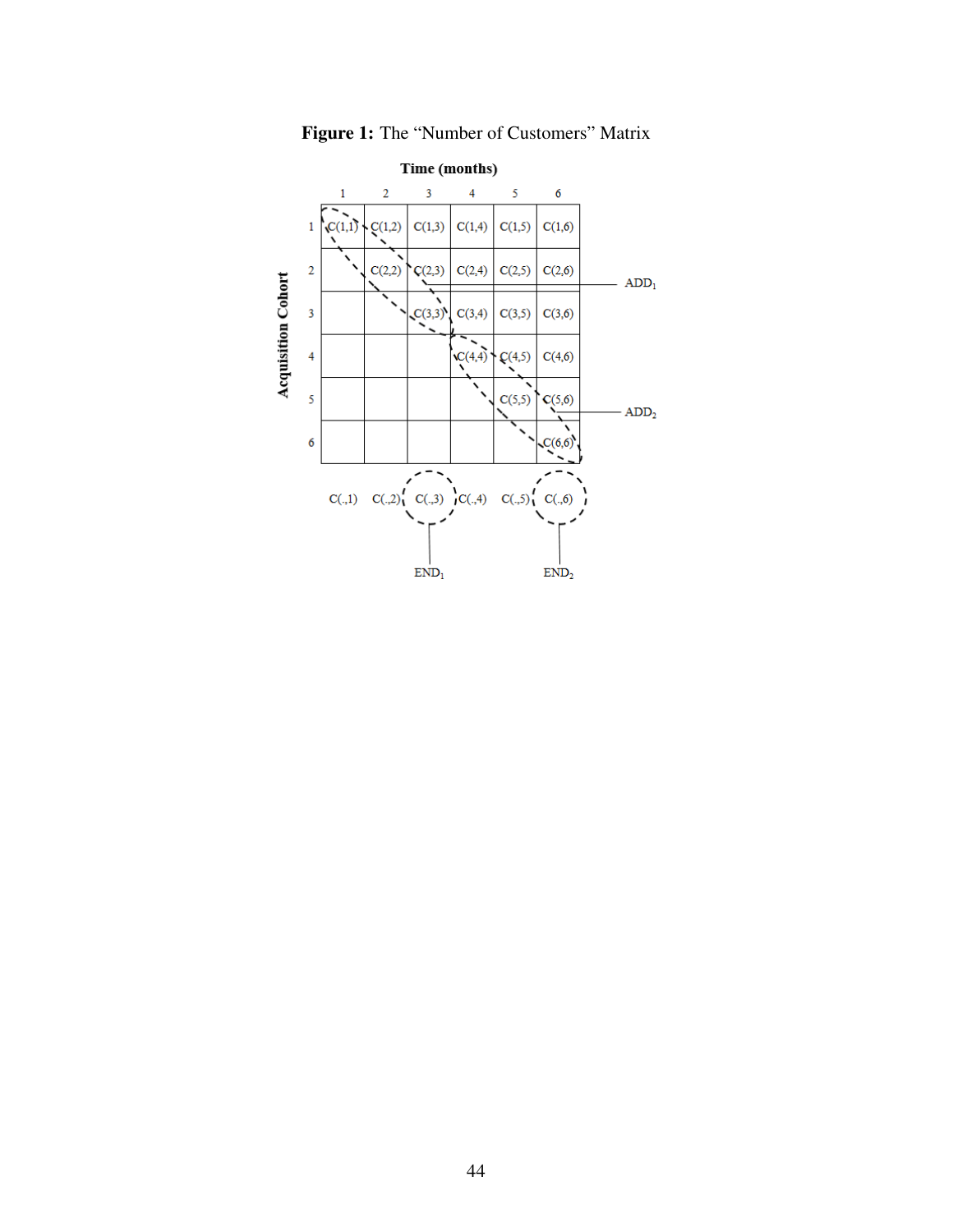<span id="page-47-0"></span>Figure 2: Dish Network: Customer Additions, Losses and End-of-Period Customer Counts (Recession in Grey)

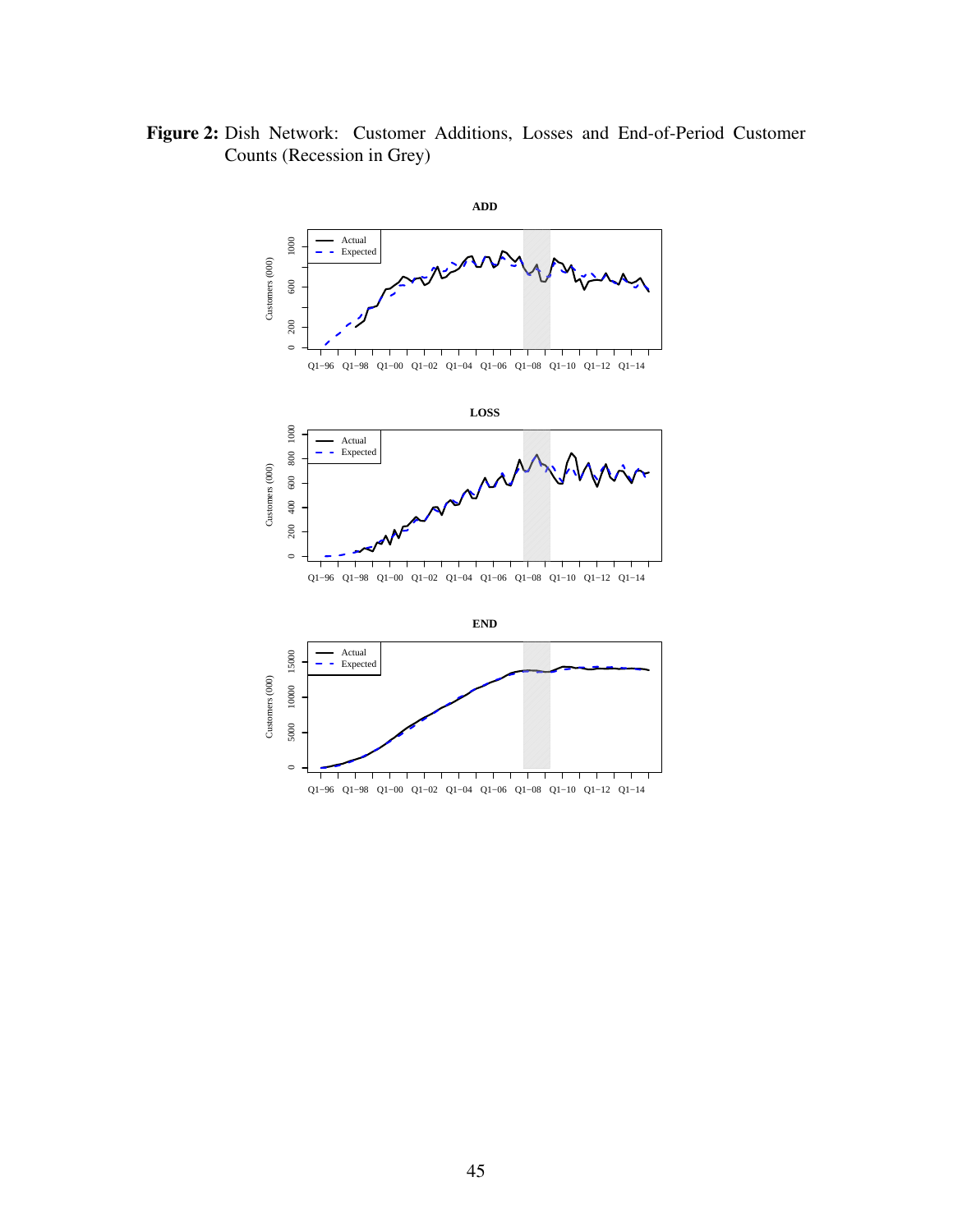<span id="page-48-0"></span>

Figure 3: Dish Network: Rolling Two-Year Predictive Validation Plots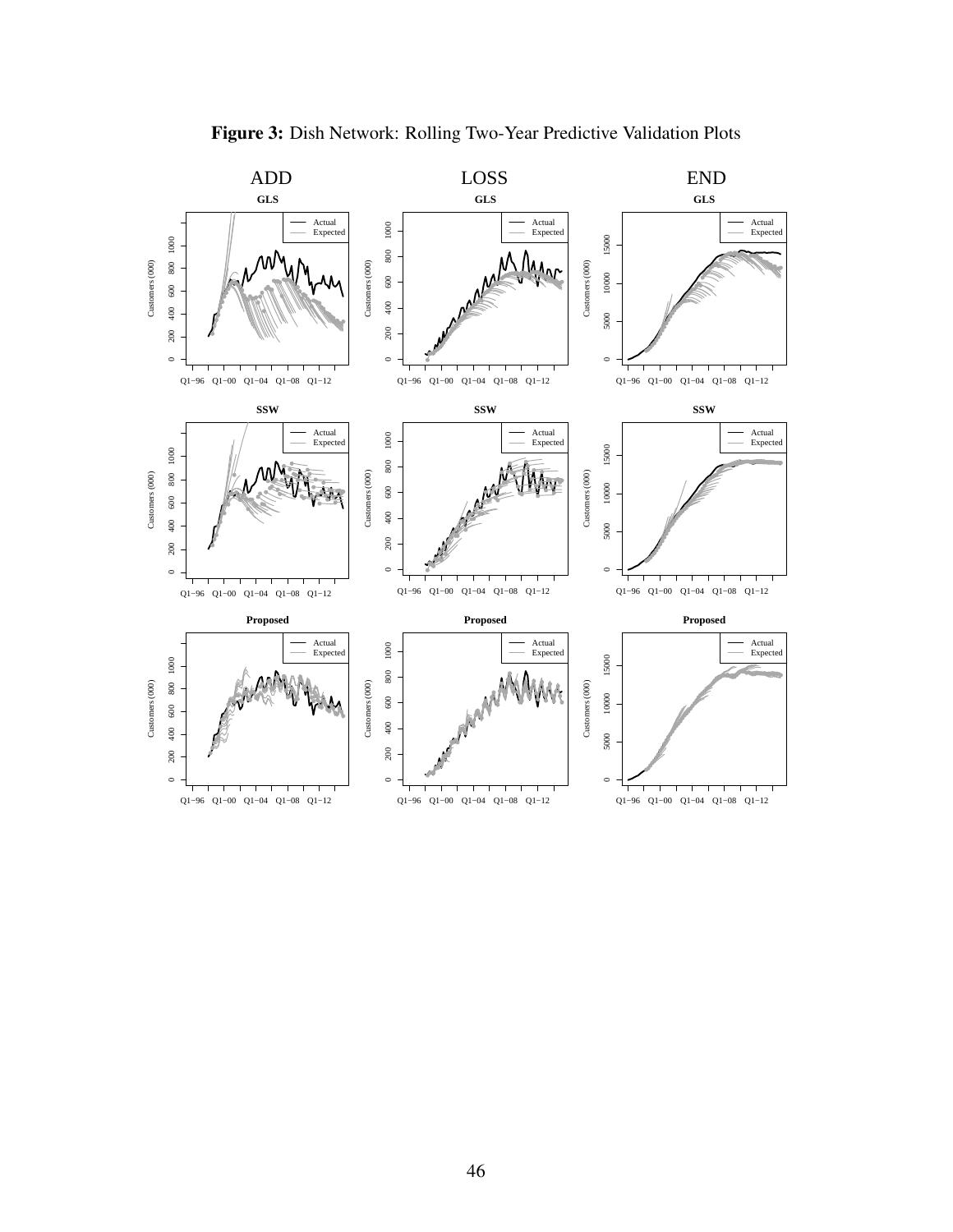

<span id="page-49-0"></span>Figure 4: Sirius XM: Customer Additions, Losses and End-of-Period Customer Counts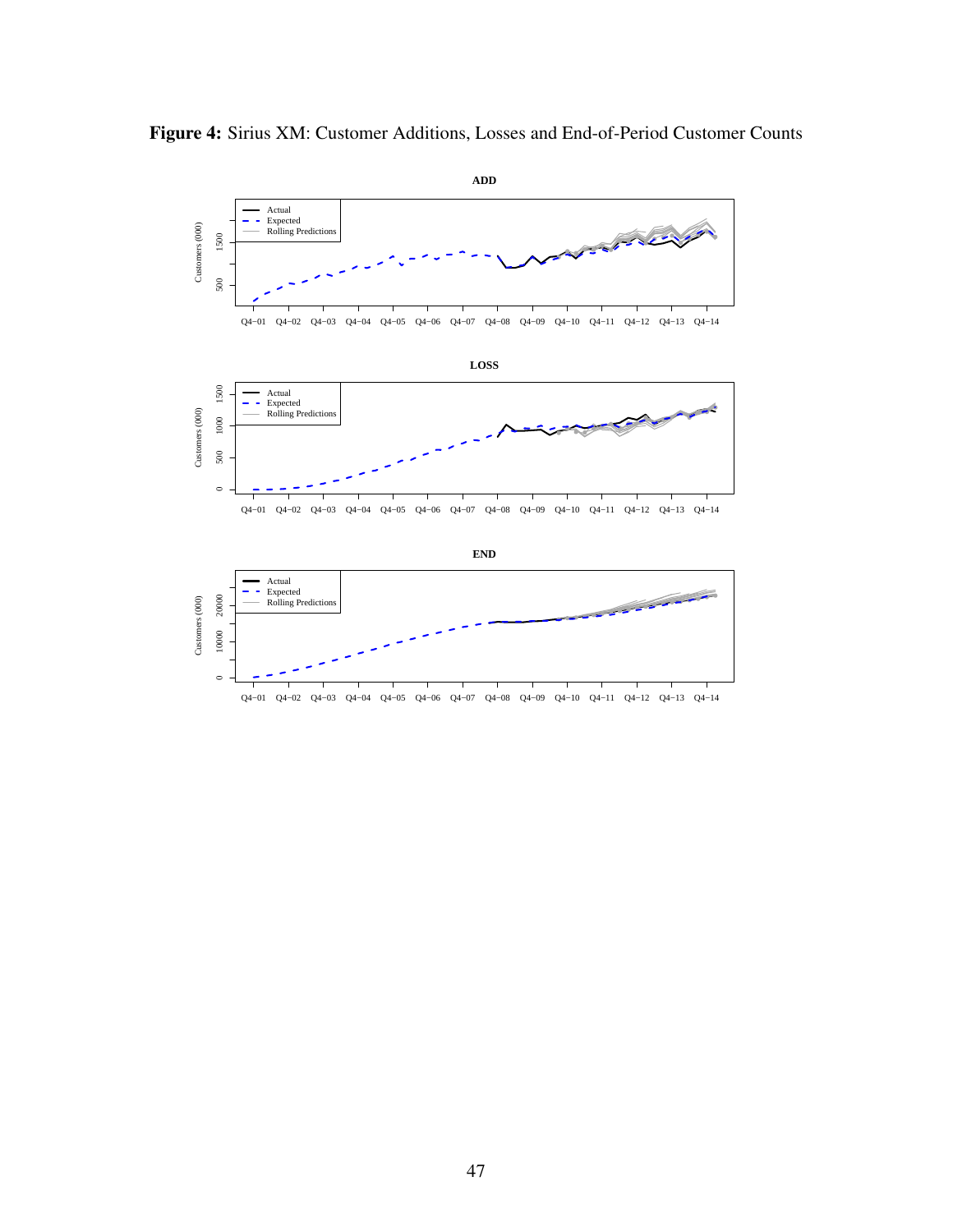<span id="page-50-0"></span>Figure 5: Histogram of 1MM Sampled RLV's — Recent Robin and Longtime Larry

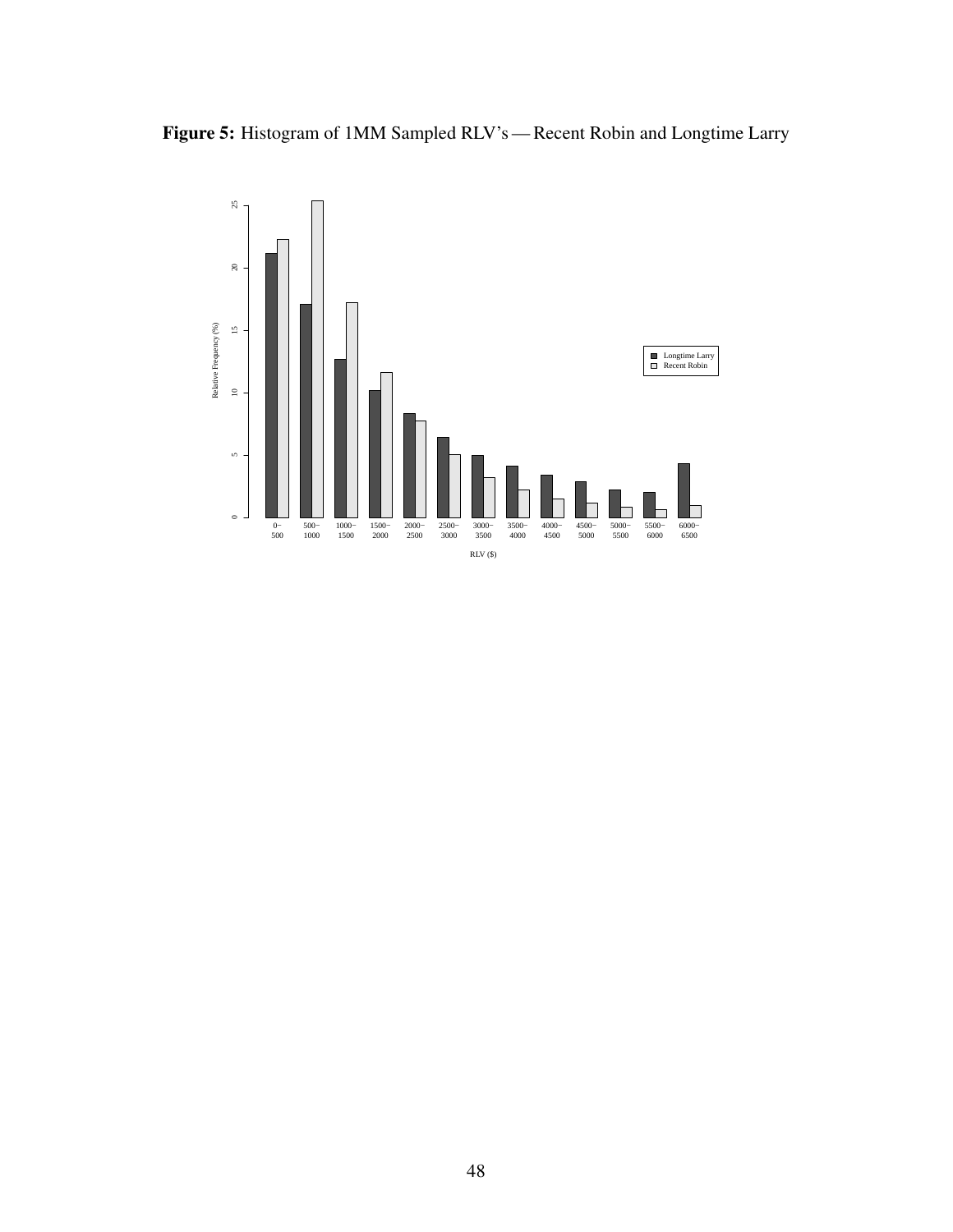<span id="page-51-0"></span>

|                          | Rolling Validation                                                 | $\mathsf{S}^{\mathsf{O}}$           | Yes                                         | $\mathsf{S}^{\mathsf{O}}$                  | Yes                       | Yes                             | $\mathsf{S}^{\mathsf{O}}$ | $\mathsf{S}^{\mathsf{O}}$ | Yes                                | $\mathsf{S}^{\mathsf{O}}$       | Yes                 |
|--------------------------|--------------------------------------------------------------------|-------------------------------------|---------------------------------------------|--------------------------------------------|---------------------------|---------------------------------|---------------------------|---------------------------|------------------------------------|---------------------------------|---------------------|
| Valuation Elements       | Customers Valued                                                   | $+$ Future<br>$C$ urrent            | + Future<br>Current                         | Current                                    | Current                   | + Future<br>Current             | Current                   | Current                   | + Future<br>$C$ urrent             | Current                         | + Future<br>Current |
|                          | $\mathrm{Debt} \, \backslash \, \mathrm{Other} \, \mathrm{Assets}$ | $\mathsf{S}^{\mathsf{O}}$           | $\mathsf{S}^{\mathsf{O}}$                   | $\Sigma$                                   | $\mathsf{S}^{\mathsf{o}}$ | $\mathsf{S}^{\mathsf{o}}$       | $\mathsf{S}^{\mathsf{O}}$ | $\mathsf{S}^{\mathsf{o}}$ | Yes                                | $\mathsf{S}^{\mathsf{O}}$       | Yes                 |
|                          | WACC Estimated                                                     | $\mathsf{S}^{\mathsf{O}}$           | $\Sigma$                                    | $\mathsf{S}^{\mathsf{O}}$                  | $\mathsf{S}^{\mathsf{O}}$ | $\mathsf{S}^{\mathsf{o}}$       | $\mathsf{S}^{\mathsf{O}}$ | $\zeta$                   | Yes                                | Yes                             | Yes                 |
|                          | $\operatorname{DCE} \operatorname{Mod}$                            | Yes                                 | $\mathsf{S}^{\mathsf{O}}$                   | $\mathsf{S}^{\mathsf{O}}$                  | $\mathcal{L}^{\circ}$     | $\mathsf{S}^{\mathsf{O}}$       | $\mathsf{S}^{\mathsf{O}}$ | $\mathsf{S}^{\mathsf{O}}$ | $\mathsf{S}^{\mathsf{O}}$          | $\mathsf{S}^{\mathsf{O}}$       | Yes                 |
|                          | Covariates                                                         | $\overline{S}$                      | $\mathsf{S}^{\mathsf{O}}$                   | $\mathsf{S}^{\mathsf{o}}$                  | Yes                       | Yes                             | $\mathsf{S}^{\mathsf{O}}$ | $\mathsf{S}^{\mathsf{O}}$ | $\mathsf{S}^{\mathsf{O}}$          | $\mathsf{S}^{\mathsf{o}}$       | Yes                 |
| <b>Customer Dynamics</b> | Duration Dependence                                                | $\mathsf{S}^{\mathsf{o}}$           | $\Sigma$                                    | $\mathsf{S}^{\mathsf{O}}$                  | $\mathsf{S}^{\mathsf{o}}$ | $\Sigma$                        | $\mathsf{S}^{\mathsf{o}}$ | $\mathsf{S}^{\mathsf{o}}$ | $\mathsf{S}^{\mathsf{o}}$          | $\mathsf{S}^{\mathsf{o}}$       | Yes                 |
|                          | $H_{e}$ rerogeneity (churn)                                        | $\mathsf{S}^{\mathsf{O}}$           | $\Sigma$                                    | $\mathsf{S}^{\mathsf{O}}$                  | $\mathsf{S}^{\mathsf{o}}$ | $\mathsf{S}^{\mathsf{o}}$       | Yes                       | $\tilde{z}$               | $\mathsf{S}^{\mathsf{o}}$          | $\zeta$                         | Yes                 |
|                          | $(\text{gen}^{\text{out}}$<br>$_{\rm this}$ Oata $_{\rm this}$     | $\mathsf{S}^{\mathsf{o}}$           | $\mathsf{S}^{\mathsf{O}}$                   | $\mathsf{S}^{\mathsf{O}}$                  | $\overline{z}$            | $\Sigma$                        | $\mathsf{S}^{\mathsf{O}}$ | $\mathsf{S}^{\mathsf{o}}$ | $\mathsf{S}^{\mathsf{o}}$          | $\mathsf{S}^{\mathsf{O}}$       | Yes                 |
| Setting                  | Data Source                                                        | Public                              | + Experts<br>Public<br>+ Experts            | Public                                     | Private<br>Public         | $+$ Experts                     | None                      | None                      | Public                             | Public                          | Public              |
|                          | Paper                                                              | Kim, Mahajan, and Srivastava (1995) | <u>न</u><br>Gupta, Lehmann, and Stuart (200 | (800)<br>Wiesel, Skiera, and Villanueva (2 | Kumar and Shah (2009)     | Libai, Muller, and Peres (2009) | Fader and Hardie (2010)   | Pfeifer (2011)            | Schulze, Skiera, and Wiesel (2012) | Bonacchi, Kolev, and Lev (2015) | Proposed            |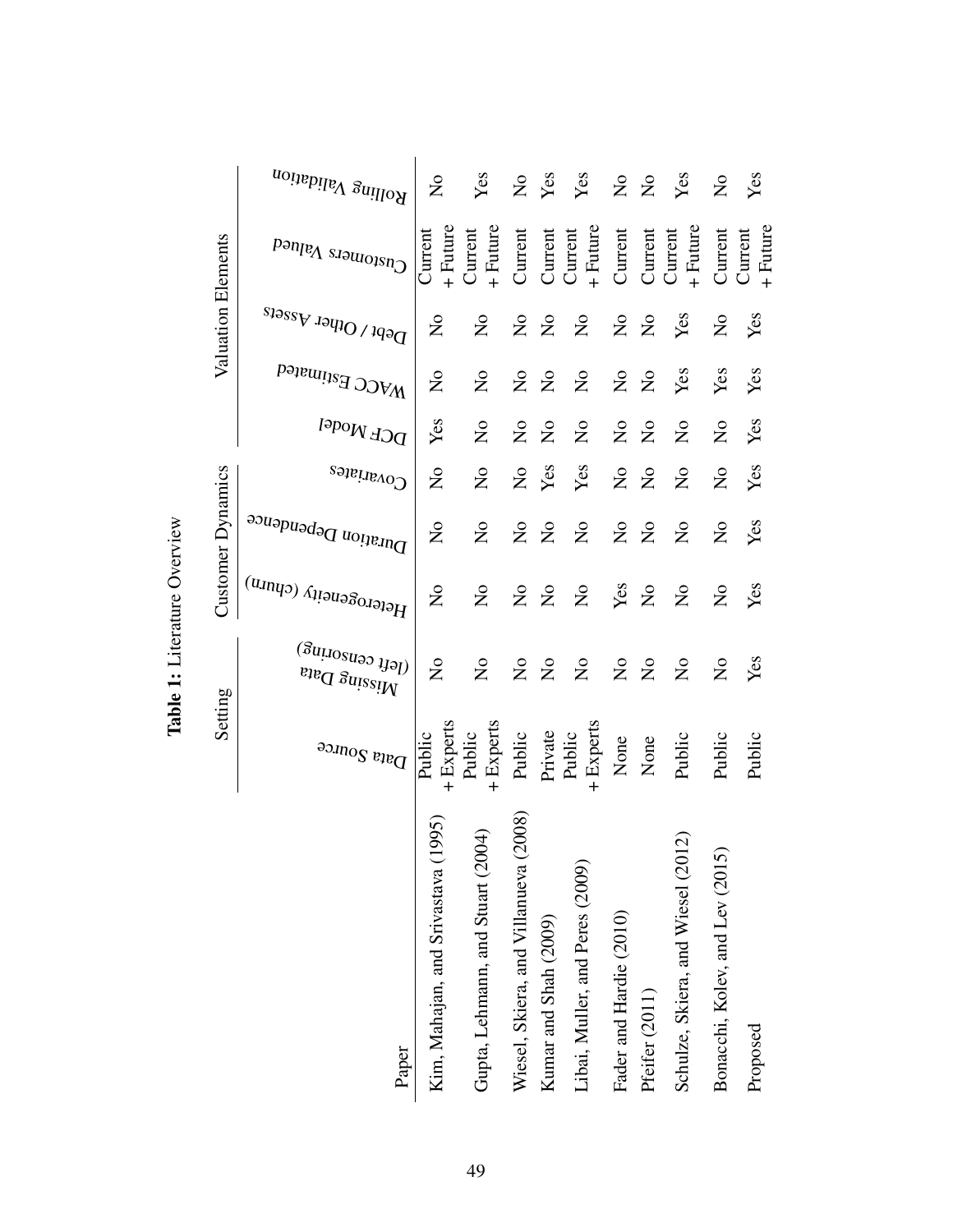<span id="page-52-0"></span>

|                       |           | Acquisition | Retention |           |  |
|-----------------------|-----------|-------------|-----------|-----------|--|
|                       | Param.    | Std. Err.   | Param.    | Std. Err. |  |
| r                     | 11.440    | 5.123       | 1.648     | 0.232     |  |
| $\alpha$              | 29861.183 | 12406.027   | 81.196    | 4.897     |  |
| $\overline{c}$        | 2.001     | .011        | 1.423     | 0.056     |  |
| $\beta_{\mathrm{Q1}}$ | $-.052$   | .008        | $-.079$   | .007      |  |
| $\beta_{\rm Q2}$      | $-.057$   | .007        | .036      | .009      |  |
| $\beta_{\rm Q3}$      | .036      | .008        | .107      | .008      |  |
| $\beta_{\rm Rec}$     | $-.099$   | .011        | .129      | .010      |  |
| $\pi_{NA}$            | .525      | .006        |           |           |  |

Table 2: Parameter Estimates: Dish Network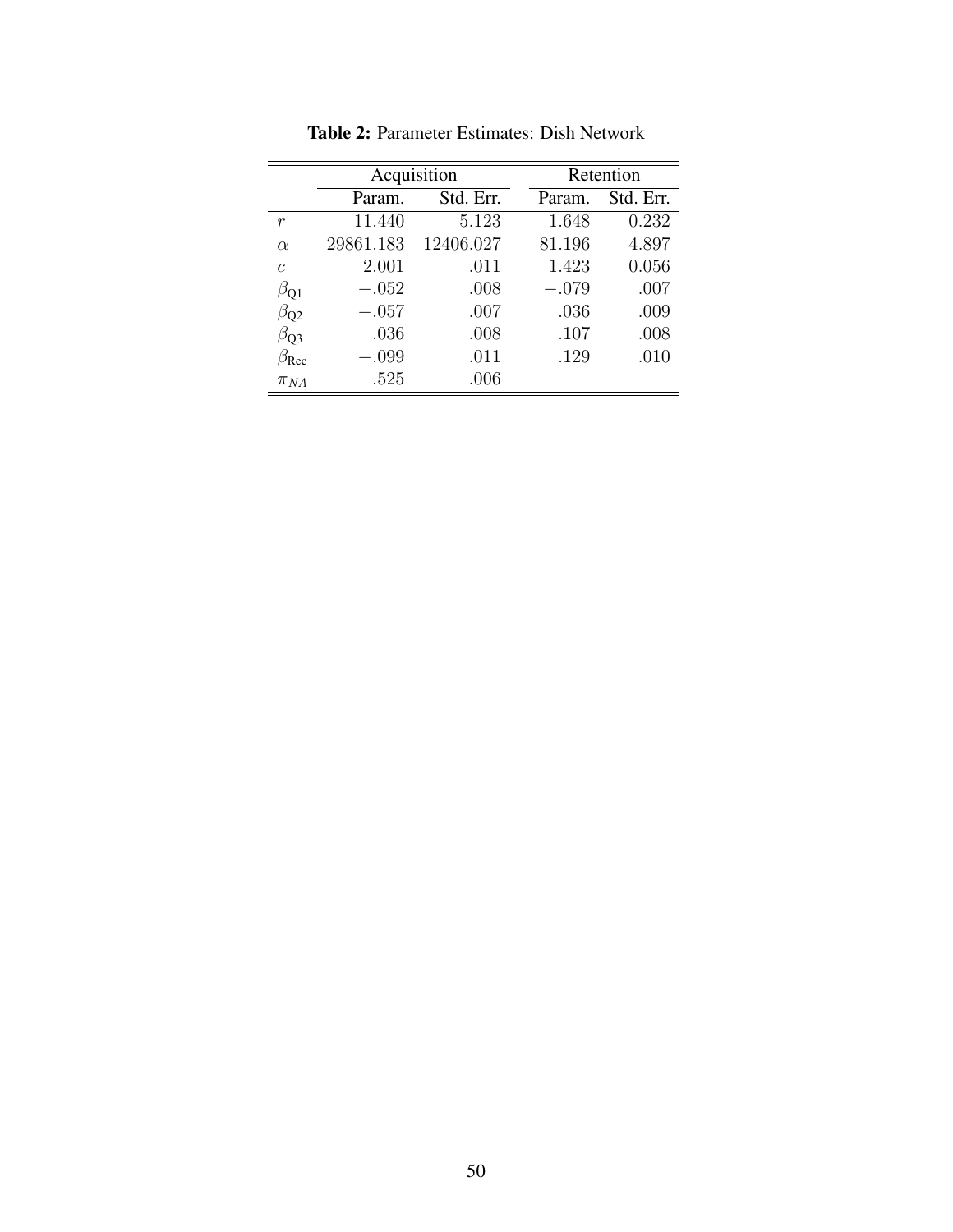| Quantity   | Horizon | <b>GLS</b> | <b>SSW</b> | Proposed |
|------------|---------|------------|------------|----------|
| ADD        | $Q+1$   | 26.0       | 14.7       | 8.2      |
|            | $Q+2$   | 29.2       | 16.4       | 9.5      |
|            | $Q+3$   | 32.5       | 16.4       | 10.4     |
|            | $Q+4$   | 36.5       | 16.3       | 11.3     |
|            | $Q+5$   | 41.1       | 17.7       | 13.2     |
|            | $Q+6$   | 45.5       | 19.8       | 14.5     |
|            | $Q+7$   | 50.6       | 21.5       | 15.6     |
|            | $Q + 8$ | 55.8       | 22.9       | 16.0     |
| LOSS       | $Q+1$   | 26.0       | 14.7       | 8.2      |
|            | $Q+2$   | 29.2       | 16.4       | 9.5      |
|            | $Q+3$   | 32.5       | 16.4       | 10.4     |
|            | $Q+4$   | 36.5       | 16.3       | 11.3     |
|            | $Q+5$   | 41.1       | 17.7       | 13.2     |
|            | $Q+6$   | 45.5       | 19.8       | 14.5     |
|            | $Q+7$   | 50.6       | 21.5       | 15.6     |
|            | $Q+8$   | 55.8       | 22.9       | 16.0     |
| <b>END</b> | $Q+1$   | 26.0       | 14.7       | 8.2      |
|            | $Q+2$   | 29.2       | 16.4       | 9.5      |
|            | $Q+3$   | 32.5       | 16.4       | 10.4     |
|            | $Q+4$   | 36.5       | 16.3       | 11.3     |
|            | $Q+5$   | 41.1       | 17.7       | 13.2     |
|            | Q+6     | 45.5       | 19.8       | 14.5     |
|            | $Q+7$   | 50.6       | 21.5       | 15.6     |
|            | $Q+8$   | 55.8       | 22.9       | 16.0     |

<span id="page-53-0"></span>Table 3: DISH: MAPE of Predictions of ADD, LOSS, and END by Forecasting Horizon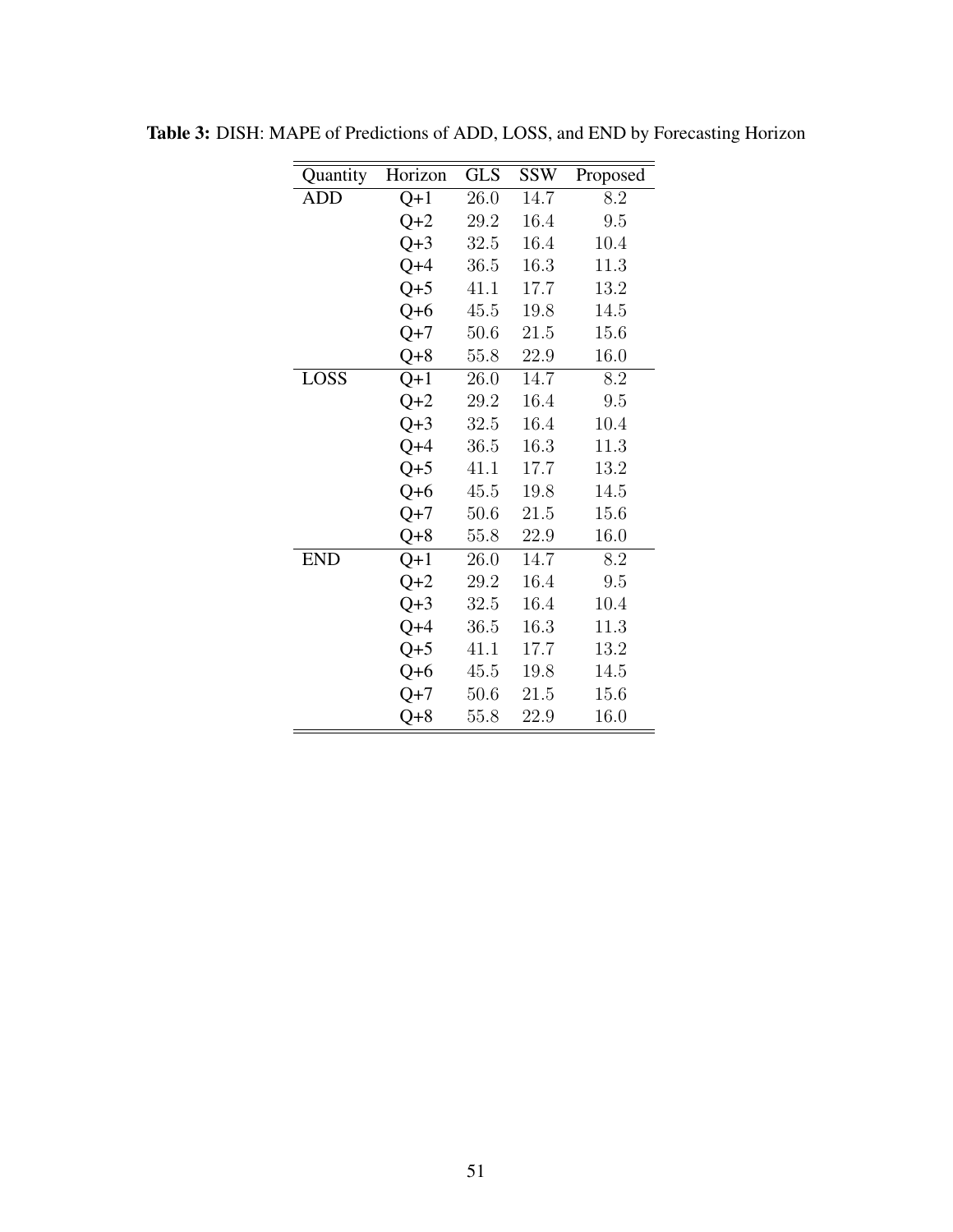| \$14.1B<br>Non-Operating Assets - Net Debt<br>\$29.9B<br>Shareholder Value<br><b>Shares Outstanding</b><br>\$64.62<br><b>Implied Stock Price</b> | Value of Operating Assets | \$15.7B |
|--------------------------------------------------------------------------------------------------------------------------------------------------|---------------------------|---------|
|                                                                                                                                                  |                           |         |
|                                                                                                                                                  |                           |         |
|                                                                                                                                                  |                           | 462.1MM |
|                                                                                                                                                  |                           |         |
|                                                                                                                                                  | <b>Actual Stock Price</b> | \$66.38 |
| $(2.7\%)$<br>Over(under)-estimation                                                                                                              |                           |         |

<span id="page-54-0"></span>Table 4: Dish Valuation Summary (End of Q1 2015)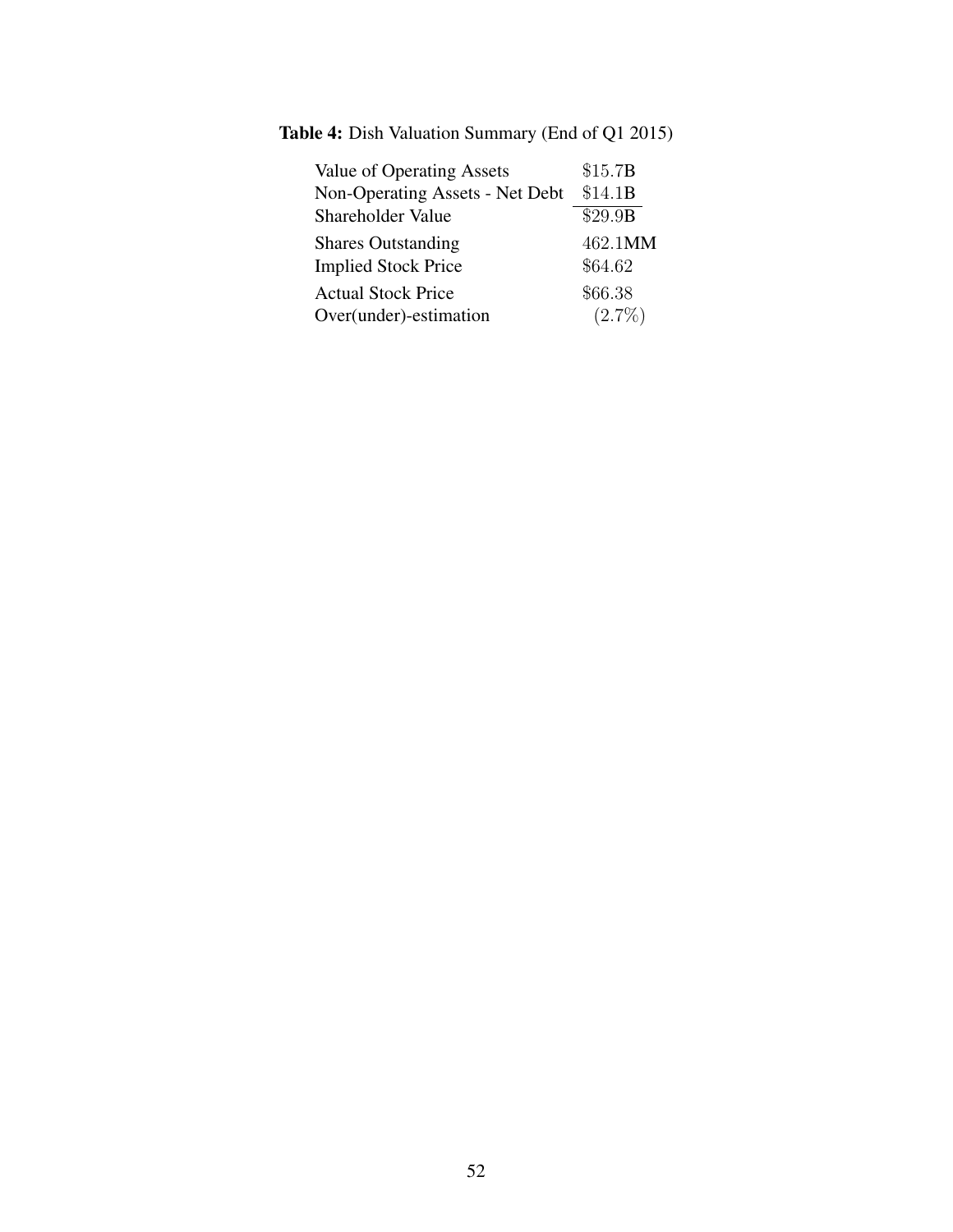|                                  | Dish     | Sirius XM |
|----------------------------------|----------|-----------|
| <b>Total Paying Customers</b>    | 13.8MM   | 22.9MM    |
| Monthly ARPU                     | \$88.72  | \$16.72   |
| Weighted Average Cost of Capital | $7.2\%$  | 6.9%      |
| SAC / Customer                   | \$716.46 | \$82.06   |
| <b>ARPU Growth Per Year</b>      | \$2.95   | \$0.49    |

<span id="page-55-0"></span>Table 5: Comparison of Dish and Sirus XM (at point of valuation)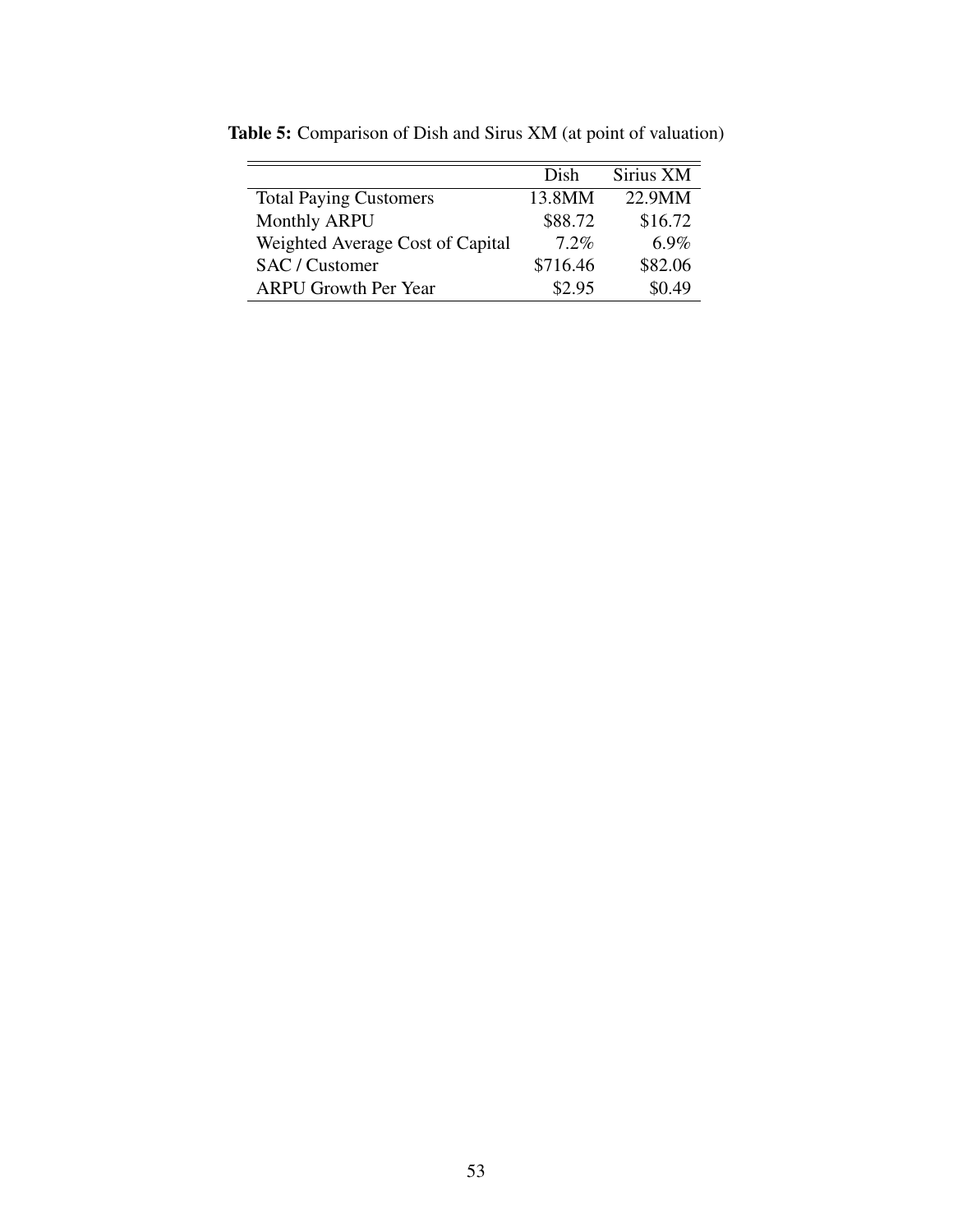<span id="page-56-0"></span>

|                  |          | Acquisition | Retention |           |  |
|------------------|----------|-------------|-----------|-----------|--|
|                  | Param.   | Std. Err.   | Param.    | Std. Err. |  |
| r                | 0.208    | .239        | 153.206   | 35.129    |  |
| $\alpha$         | 7983.761 | 9213.648    | 2671.833  | 602.632   |  |
| $\overline{c}$   | 2.228    | .154        | 1.066     | .085      |  |
| $\beta_{Q1}$     | $-.106$  | .012        | .029      | .014      |  |
| $\beta_{\rm Q2}$ | $-.049$  | .014        | $-.039$   | .016      |  |
| $\beta_{\rm Q3}$ | $-.047$  | .013        | .003      | .015      |  |
| $\beta_{\rm VS}$ | .077     | .003        | $-.013$   | .003      |  |
| $\pi_{NA}$       | .011     | .075        |           |           |  |

Table 6: Parameter Estimates: Sirius XM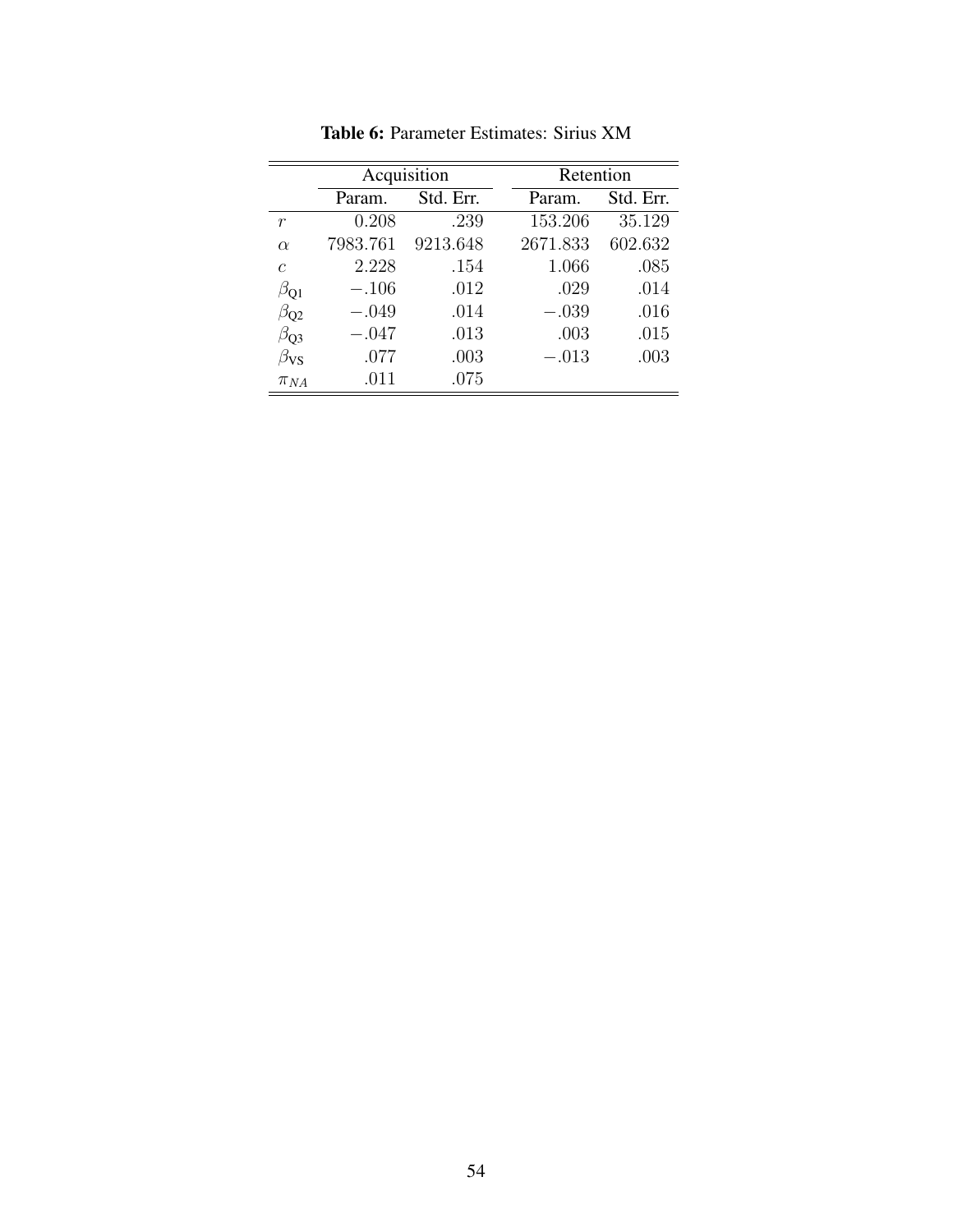| Value of Operating Assets       | \$27.1B   |
|---------------------------------|-----------|
| Non-Operating Assets - Net Debt | $-\$3.7B$ |
| Shareholder Value               | \$23.4B   |
| <b>Shares Outstanding</b>       | 5513.7MM  |
| <b>Implied Stock Price</b>      | \$4.24    |
| <b>Actual Stock Price</b>       | \$3.90    |
| Over(under)-estimation          | $7.4\%$   |

<span id="page-57-0"></span>Table 7: Sirius XM Valuation Summary (End of Q1 2015)